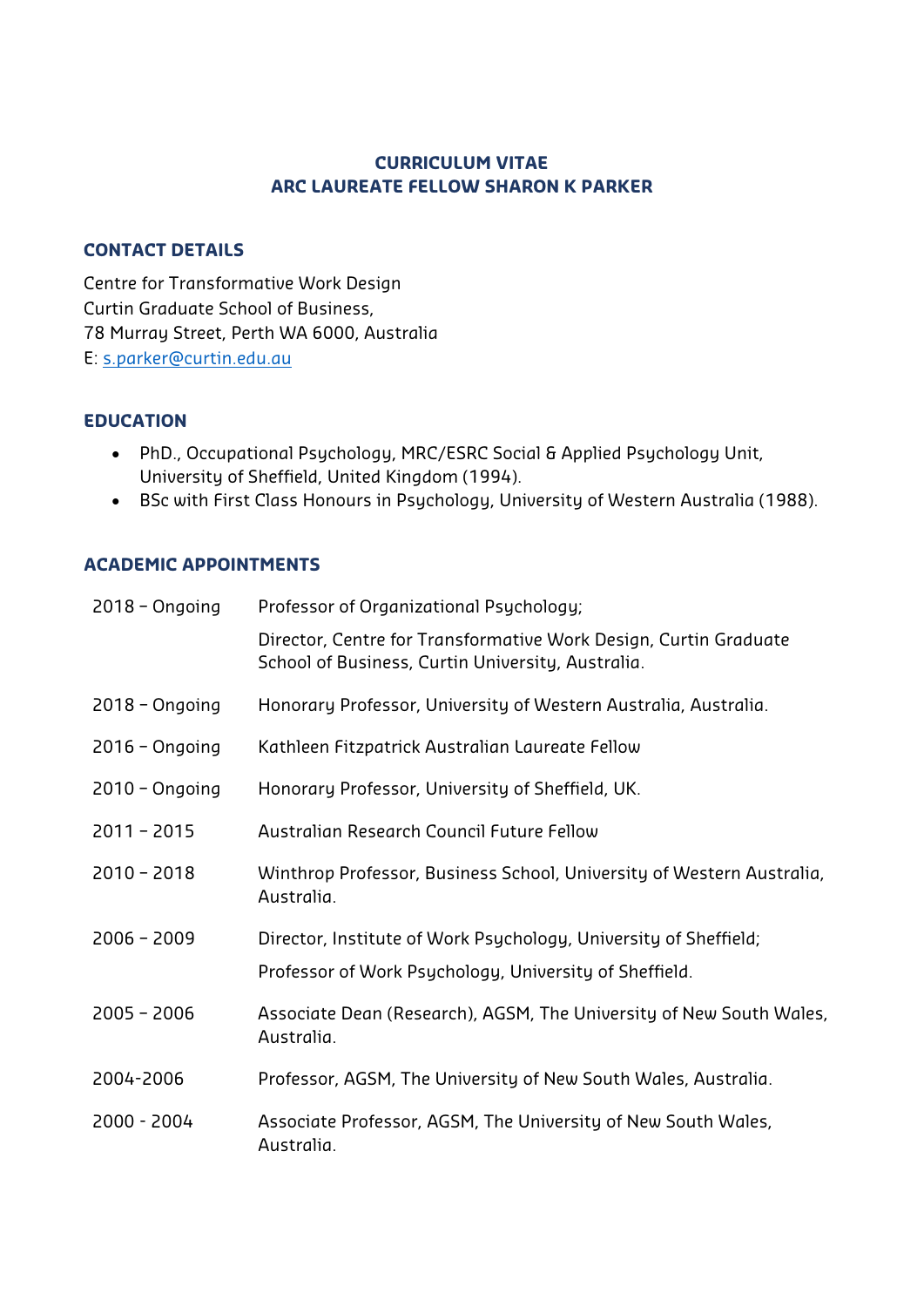| 1999 - 2000 | Senior Lecturer, AGSM, The University of New South Wales, Australia.                                                   |
|-------------|------------------------------------------------------------------------------------------------------------------------|
| 1994 - 1999 | Senior Research Fellow, Institute of Work Psychology, University of<br>Sheffield, UK.                                  |
| 1993 - 1994 | Research Scientist, MRC/ESRC Social and Applied Psychology Unit,<br>University of Sheffield, UK.                       |
| 1989-1991   | Research Associate, School of Management/Department of<br>Psychology, Curtin University, Western Australia, Australia. |

#### **RESEARCH FUNDING**

- 2020 \$94,000 Parker, S. K., Gilbert, J., & Butcher, S. FIFO Worker Mental Health and Wellbeing Research. Industry grant.
- 2019 \$1,404,352 Jorritsma, K., Griffin, M., Parker, S. K., Wilson, M., Boeing, A., Hosszu, K., Cham, B. Optimising crew endurance and performance: Mitigating transitional work systems design risks for a future maritime platform. The Defence Science and Technology Group of the Department of Defence.

\$11,580 Orchard, M., Finnerty, D., Jorritsma, K., Parker, K., & Adams, K. (2019). Thrive at Work Industry Engagement: Assessment findings and recommendations. Perth, Western Australia.

2018 \$18,118 Parker, S. K. Evaluation of transition experiences of young people involved in the Fiona Stanley Hospital Transitioning Care Coordination Project. Principal investigator, Department of Health, WA.

> \$251,467 Parker, S. K. Research and Evaluation Services for the Fly In Fly Out (FIFO) Work Arrangements On Mental Health In The Resources Industry. Principal investigator, Mental Health Commission.

\$22,160 Parker, S. K. ACT Government Transition to Activity Based Work. Principal investigator, Public sector workers compensation fund, ACT.

2017-2018 **\$HK 636,500** Lam, W., Chen, Z., Lee, C., Parker, S. K., Song, L. Triple Pathways Linking Proactive Personality Diversity to Team Effectiveness. Hong Kong Polytechnic University General Research Fund.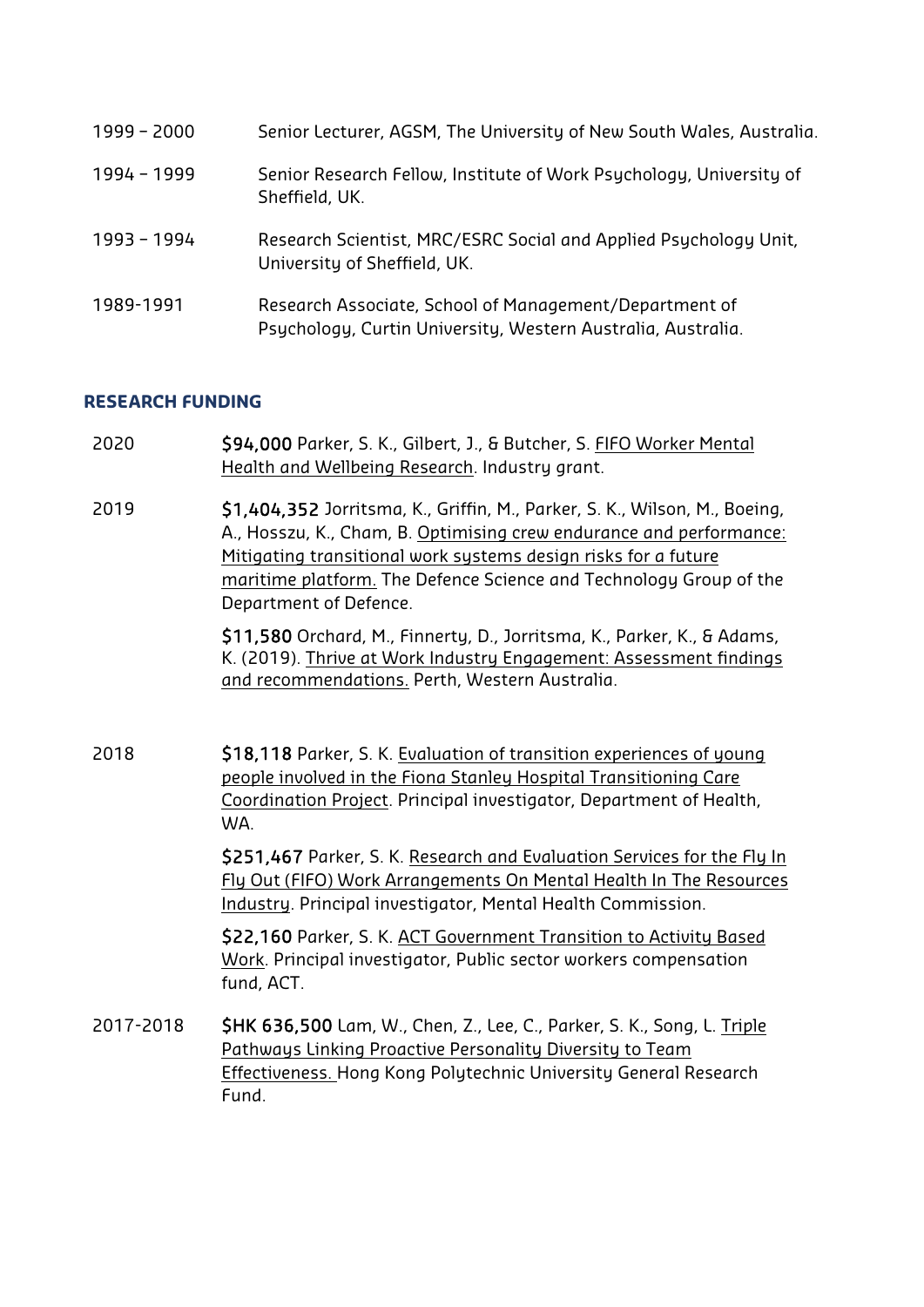- 2017-2018 \$498,841 Research and Evaluation for the Fly In Fly Out (FIFO) Work Arrangements on Mental Health in the resources industry. Principal investigator, Mental Health Commission.
- 2017-2022 \$500,000 NHMRC Partnership Centre For Health System Sustainability. The Australian Institute of Health Innovation. With the Department of Health, and others
- 2017-2019 \$550,000 Thrive @Work Strategy. Government of Western Australia, Mental Health Commission. With K. Jorritsma, and others.
- 2017-2021 \$416,949 A dynamic and temporal perspective to optimise to team resilience. Defence, Science, and Technology Group, Human Performance Research Network (HPRnet). CIs: Gucciardi, D., Ntoumanis, N., Crane, M., Ducker, K., Peeling, P., Parker, S.K, Thøgersen-Ntoumani, C., & Quested, W.
- 2017-2021 \$1,061,551 Future submariner performance and endurance implications for a crewing concept. Defence Science and Technology Group. CIs: K. Jorritsma, Griffin, M.A., & Parker, S. K.
- 2017-2024 \$27,250,000 ARC Centre of Excellence in Population Ageing Research (CE170100005). CIs: Piggott (Director); McDonald; Anstey; Keane; Parker; Sherris; Baird; Bateman; Clarke; Cumming; McKibbin; Woodland; Fang; Mitchell; Nazroo.
- 2016-2021 \$5,870,256 Transformative work design for health, skills and agility. ARC Laureate Award (\$2,917,224, ARC, FL160100033) plus matched funding from UWA/ Curtin.
- 2016-2019 \$ 2,124,065 Advancing knowledge on silence and its impact on errors and safety. ARC Linkage Grant (LP160100505 ) CIs: Nguyen, Johnson, Parker, Williamson, Groth & Molesworth. In partnership with Prince of Wales Hospital; Australian Commission on Safety and Quality; and South Eastern Sydney Local Health District.
- 2016-2021 \$200,000 Kathleen Fitzpatrick Award. \$100,000 from ARC; \$100,000 from UWA.
- 2016-2017 \$268,240 Success In the Operating Theatre: Multidisciplinary Pre-Operative Briefings For Efficiency, Patient Safety, and Staff Engagement. WA Department of Health, State Health Research Advisory Council (SHRAC), Cl's Parker, S.K., Rammohan, A., Hamdorf, J., Flemming, A.F.S., Leung, Y., Griffin, M.
- 2015- 2019 **\$334,100** Work design matters: The dynamic interplay of work and person factors*.* Australian Research Council Discovery Grant,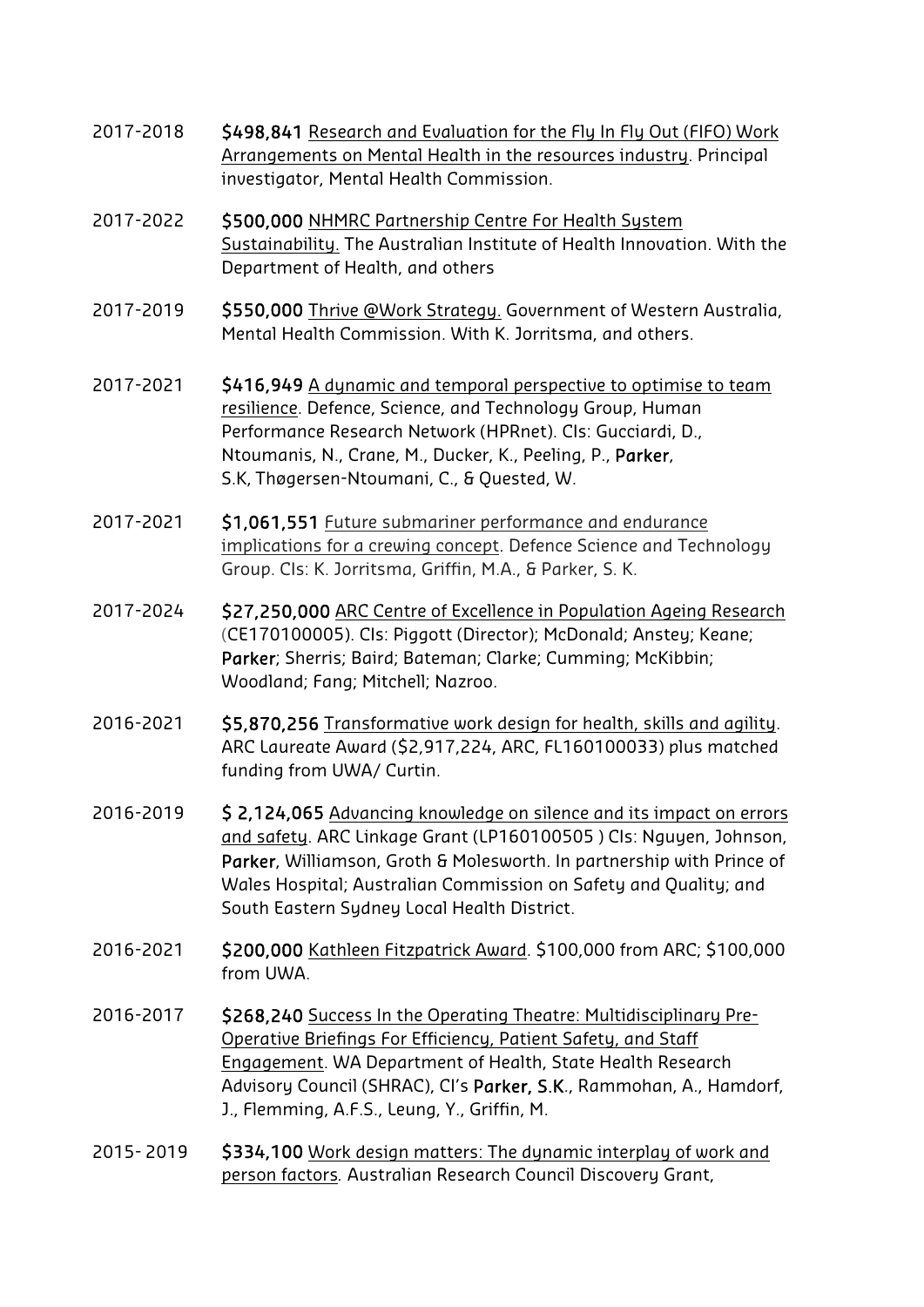|           | DP150103312, CI's Parker, S.K., Dunlop, P.D., Parkes, K.R., Straker,<br>L.M.                                                                                                                                                                                                                                                                                   |
|-----------|----------------------------------------------------------------------------------------------------------------------------------------------------------------------------------------------------------------------------------------------------------------------------------------------------------------------------------------------------------------|
| 2014-2017 | \$340,000 Not-for-profit work sector learning. Australian Research<br>Council Linkage Grant, LP140100245. Cl's Flatau, P. R., Parker, S.<br>K., Wenzel, R., Sanders, K., Bednall, T. C., Hems, L. C., Lyden, A.                                                                                                                                                |
| 2014-2015 | \$2,500 UWA Vice-Chancellor's Senior Research Awards                                                                                                                                                                                                                                                                                                           |
| 2013-2014 | \$97, 0000 "Thanks, but no thanks": Mitigating leaders' negative<br>responses to challenging proactivity. Australian Centre for<br>Leadership. Cls: Liao, J. and Parker, S. K.                                                                                                                                                                                 |
| 2014      | \$25,300 "Impact of IM4DC activities for university<br>providers", IM4DC Action Research Grant. Griffin, M., Parker, S.K.,<br>Wang, Y.L., Andrei, A., Jorritsma, K.                                                                                                                                                                                            |
| 2014      | \$51,750 "Evaluation of Impact - A proposal to support the review<br>of IM4DC educational programs'. IM4DC Action Research Grant.<br>Griffin, M., Parker, S.K., Wang, Y.L., Andrei, D., Jorritsma, K.                                                                                                                                                          |
| 2014      | \$51,750 "Tracer Studies: Evaluating longer term impact<br>of IM4DC programs". IM4DC Action Research Grant. Griffin, M., Parker,<br>S.K., Wang, Y.L., Andrei, D. Jorritsma, K.                                                                                                                                                                                 |
| 2012-2014 | \$1,000,000 Various externals research funds and applied consulting<br>fees as part of the UWA Accelerated Learning Laboratory (e.g. from<br>BHP Billiton; Wesfarmers; BGC; IM4DC).                                                                                                                                                                            |
| 2013      | \$51,750 "Evaluation of Impact - A proposal to support the review<br>of IM4DC educational programs". IM4DC Action Research Grant.<br>Griffin, M., Parker, S.K., Wang, Y.L., Jorritsma, K. Andrei, D                                                                                                                                                            |
| 2013-2016 | \$290,000 Wise proactivity: Making the right things happen in the<br>right way. Australian Research Council Discovery Grant.<br>DP130104814. Role: Sole Chief Investigator.                                                                                                                                                                                    |
| 2012      | \$29, 568 "Facilitating Accelerated Developing During IM4DC Short<br>Courses". IM4DC Action Research Grant. Parker, S.K. & Wang, Y.L.                                                                                                                                                                                                                          |
| 2011-2014 | \$600,000 Establishment of the Australian data archive: an integrated<br>research facility for the social sciences and humanities. Australian<br>Research Council Linkage Infrastructure, Equipment and Facilities<br>(LE110100049). Prof Deborah A Mitchell (CI) & other academics from<br>UWA, ANU, University of Melbourne, UQ, UTS. Role: Co-Investigator. |
| 2011-2014 | \$870,032 Building individual and collective proactivity in<br>performance-critical work contexts.<br>Australian Research Council Future Fellowship.                                                                                                                                                                                                           |
| 2010      | \$240,000 Evaluation of Community Investment Strategy in the<br>Pilbara for major resource company in conjunction with the Centre for<br>Social Impact. Role: Chief Investigator.                                                                                                                                                                              |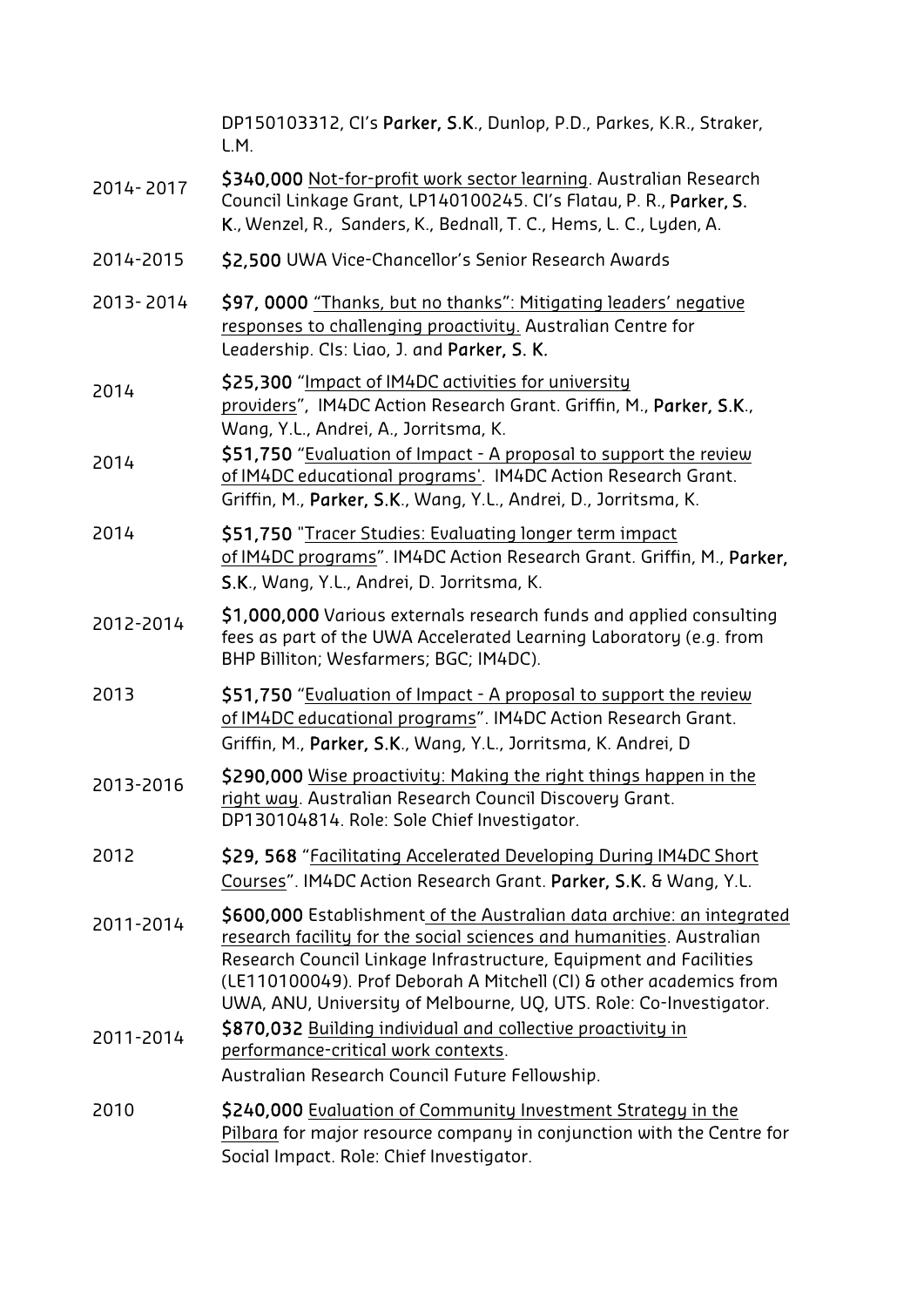|           | \$480,000 Accelerated Learning Laboratory funding from the<br>University of Western Australia Vice Chancellor's Fund (\$240,000; the<br>UWA Psychology Department (\$120,000), and the UWA Business<br>School Future Fund (\$120,000). Role: Co-Chief Investigator.                                                                                           |
|-----------|---------------------------------------------------------------------------------------------------------------------------------------------------------------------------------------------------------------------------------------------------------------------------------------------------------------------------------------------------------------|
| 2008      | £45,000 Partner investigator in project led by Dr Carol Borrill on<br>Work Stress in Sheffield Teaching Hospitals. Role: Co-Investigator.                                                                                                                                                                                                                     |
|           | £10,500 from E.ON Retail for project on proactive work behaviour.<br>Role: lead consultant.                                                                                                                                                                                                                                                                   |
|           | £10,000 from Creative Sheffield for recruitment project: Role: lead<br>consultant.                                                                                                                                                                                                                                                                            |
| 2007-2011 | AUS\$212,000 Partner- investigator on ARC Linkage Grant with Dr<br>Markus Groth (Chief Investigator), Dr S. McCarthy, and Ms A.<br>Thornton. Promoting well-being and performance of health-care<br>professionals. Industry Partner: Prince of Wales Hospital.                                                                                                |
| 2003-2006 | AUS\$240,000 Co- investigator with Prof MA Griffin (CI), Dr A Rafferty,<br>Prof John Cordery, and Prof Phyllis Tharenou on project funded by the<br>Office of Employment Advocate. Individual work place agreements.<br>(DP0346405).                                                                                                                          |
| 2003-2006 | AUS\$214,000.00 Chief and sole investigator on Discovery Project<br>Grant. Motivating employee proactivity by redesigning the work<br>context (DP0346405).                                                                                                                                                                                                    |
| 2003-2006 | AUS\$255,000.00 Chief Investigator on Linkage Grant with Dr MA<br>Griffin, Dr CM Mason and Dr J Barling. Unraveling Leadership<br>Development: Evaluating outcomes, contrasting interventions, and<br>exploring processes (LP0347788) Industry Partner(s): Queensland<br>Health Pathology and Scientific Services; Department of Industrial<br>Relations      |
| 1999-2002 | AUS\$150,000.00 Associate investigator on SPIRIT project with Dr MA<br>Griffin & NL Jimmieson (Chief Investigators, Old Univ. of Technology)<br>and Dr PM Hart and Dr A Neal. Understanding organisational health:<br>Aligning employee well-being and work group effectiveness<br>(C10024003). Industry Partner: Main Roads, Qld Office of Public<br>Service |
| 1998-2001 | £90,000 Self-management teams and employee safety: Joint funding<br>from UK Health & Safety Executive Offshore Division and BP Oil,<br>Scotland. Chief Investigator.                                                                                                                                                                                          |
| 1999-2001 | £63,000 Minimising the psychosocial risks of team working and new<br>ways of working: UK Health and Safety Executive. Chief Investigator                                                                                                                                                                                                                      |
| 1998-2000 | £48,000 Interventions to reduce stress at work: Conversion of<br>research studies into practitioner case studies. UK Health and Safety<br>Executive. Chief Investigator.                                                                                                                                                                                      |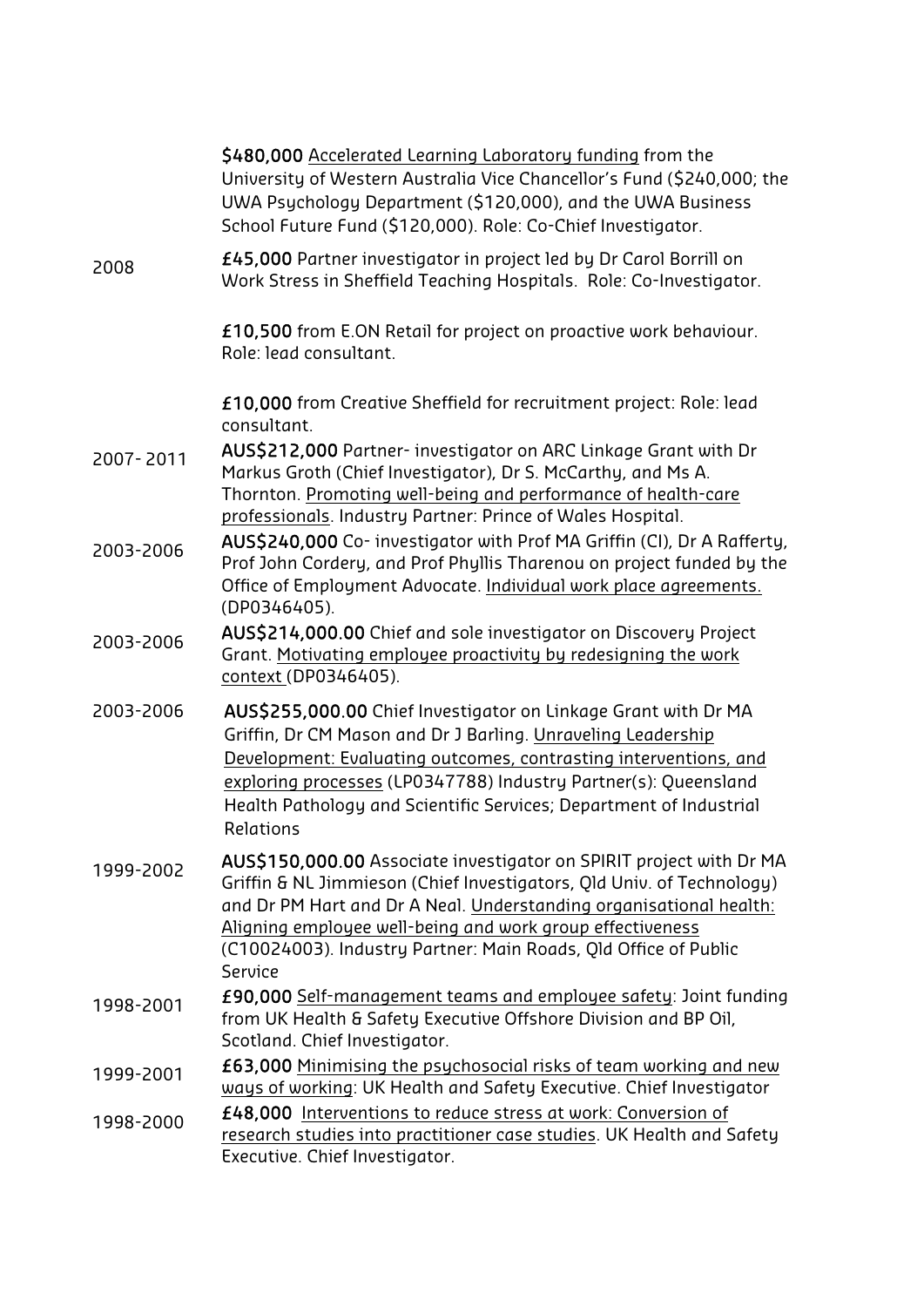- 1994-2001 £100,000 Co-funding (direct) from industrial partners.
- 1994-1997 £240,000 Organizational interventions to reduce the impact of poor work design. 3 year project. Health and Safety Executive. Chief Investigator.

## **AWARDS**

- John Curtin Distinguished Professor 2020. Awarded for exceptional research skills and scholarly achievements, recognizing a prior significant record of public service, as well as national and international renown. The title of John Curtin Distinguished Professor (JCDP) is the highest honour Curtin awards its academic staff. It recognises the sustained contributions of researchers to Curtin and to the wider community.
- Web of Science Highly Cited Researcher 2019 (top 0.1% in the world in field)
- Finalist, 2019 Australian Access Awards. Nominated for the educational website of the year (Thrive at Work website).
- CurtinInnovation Award 2019 (winner in category Business and Law). Awarded to the Thrive At Work Initiative (with M. Carr, D. Finnerty, M. Griffin, L. Iles, K. Jorritsma, M. Orchard, K. Parker and J. Warr).
- EAWOP best scientific poster award 2019 for Bharadwaj, A., Dunlop, P., Parker, S. K., Straker, L., (2019). *An investigation of work-design and individual differences as antecedents of employee moral disengagement*. Poster presented at 19th EAWOP Congress, Turin, Italy, 29 May – 1 June.
- EAWOP best scientific paper award 2019 for Wu, C., Wang, Y., Parker, S. K., Griffin, M. A. (2019). *Effects of prolonged job insecurity on the big five personality change.* 19th EAWOP Congress, Turin, Italy, 29 May – 1 June.
- Top Five Media Commentator, Faculty of Business and Law Awards, Curtin University 2019
- Kathleen Fitzpatrick Award ARC Laureate Award 2016
- 2016, Winner of the 2016 US Academy of Management Organizational Behaviour Division *Mentorship Award* for a scholar who has "excelled at mentoring others in achieving their career objectives through moral, social, and intellectual support".
- 2015 *Journal of Management* Scholarly Impact Award (for Parker & Collins, 2010).
- UWA Vice-Chancellor Senior Research Award (2015)
- UWA Business School Dean's Best Paper Prize (2014)
- Fellow of the Academy of Social Sciences in Australia (FASSA) (2014)
- SIOP Fellow (USA Society for Industrial and Organisational Psychology) (2013)
- UWA Business School Excellence in Teaching Award, Program Award (Launch) (2013)
- UWA Business School Dean's Best Paper Prize, 2013
- 2013 Citation of Excellence Award, Emerald Group Publishing for Grant, Parker, & Collins (2009); one of the most outstanding articles out of 15000 articles published by top 300 management journals that year.
- UWA highly cited paper award, 2011.
- UWA Business School Dean's Best Paper Prize, 2011.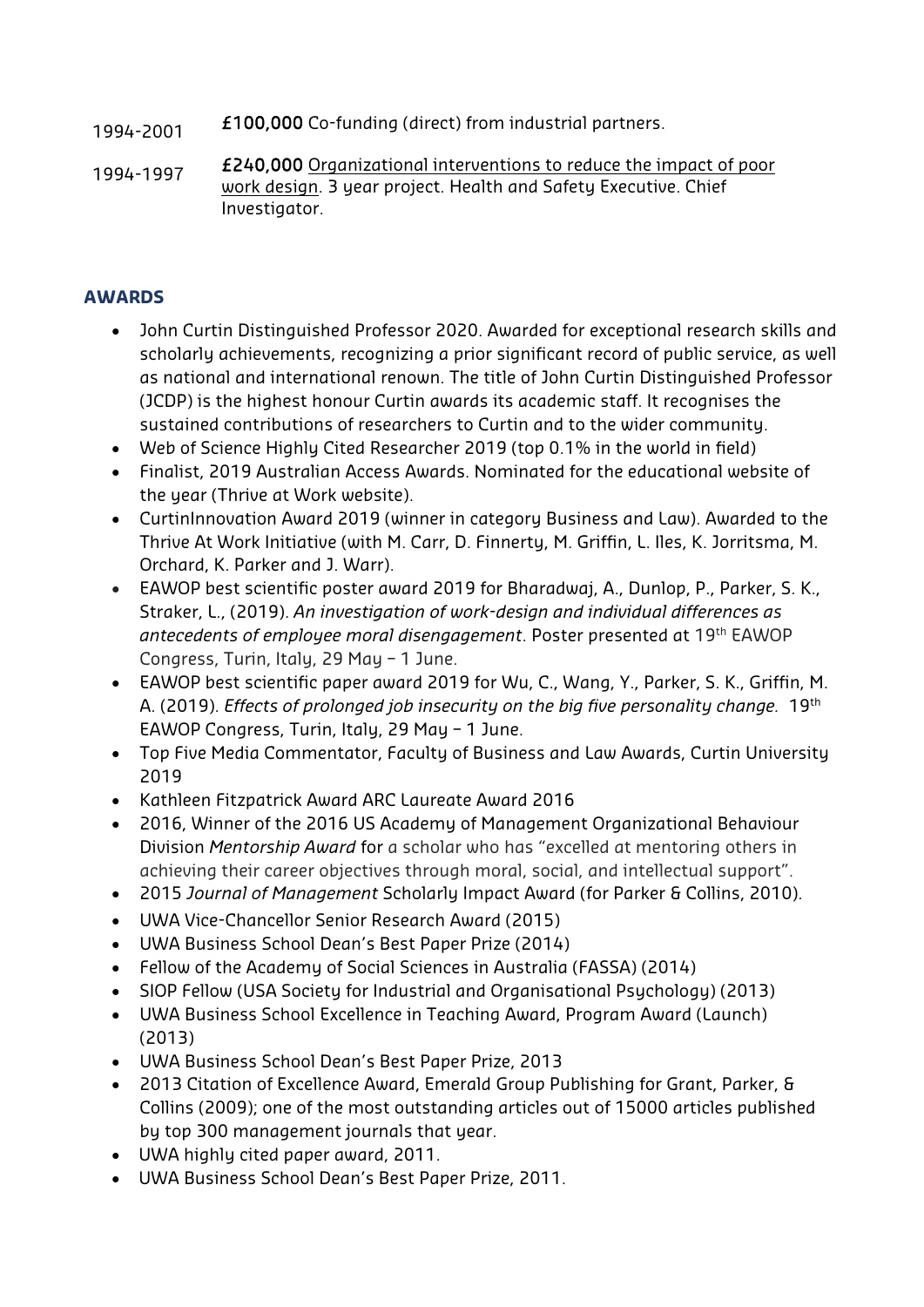- British Academy Award for Attendance at Overseas Conference (1996)
- The Caltex National Scholarship for Women, \$48,000 (1990)
- The Overseas Research Students Awards Scheme awarded by the Committee of Vice Chancellors & Principles of the Universities of the UK (1990)
- H.L. Fowler Prize for Best Final Year Honours Thesis in Psychology (1988)
- University Convocation Prize for 1<sup>st</sup>/2<sup>nd</sup> year Science (1986)
- P.G. Sands Prize for Best Senior Science Student at St Columba College (1986)

# **REFEREED JOURNAL ARTICLES**

# IN PRESS

- Hay, G., Klonek, F., & Parker, S. K. (in press). Diagnosing rare diseases: A sociotechnical approach to the design of complex work systems. *Applied Ergonomics*.
- Hay, G., Parker, S.K., & Luksyte, A. (in press). Failure and blame in organisational change: An identity lens. *Human Relations* (ABDC A\* journal).

## 2020

- Chapman, M. T., Lines, R. L. J., Crane, M., Ducker, K. J., Ntoumanis, N., Peeling, P., Parker, S. K., Quested, E., Temby, P., Thogersen-Ntoumani, C., & Gucciardi, D. F. (2020). Team resilience: A scoping view of conceptual and empirical work. *Work & Stress, 34*(1), 57- 81. https://doi.org/10.1080/02678373.2018.1529064 (ABDC A journal)
- Fruhen, L., Carpini, J. A., Parker, S. K., Leung, Y., and Flemming, S. (2020). Perceived barriers to multi-professional team briefings in operating theatres: A qualitative study. *BMJ Open 2020*;. doi: bmjopen-2019-032351
- Klonek, F.E., Meinecke, A., Hay, G., & Parker, S. (2020). Capturing team dynamics in the wild: The communication analysis tool. *Small Group Research.* (ABDC Journal A). https://doi.org/10.1177/1046496420904126
- Parker, S. K., Grote, G. (2020). Automation, Algorithms, and Beyond: Why Work Design Matters More Than Ever in A Digital World. *Applied Psychology: An International Review*. (ABDC journal A)
- Thøgersen-Ntoumani, C., Quested, E., Smith, B. S., Nicholas, J., McVeigh, J., Fenton, S. A. M., Stamatakis, E., Parker, S., Pereira, G., Gucciardi, D. F., & Ntoumanis, N. (2020). Feasibility and preliminary effects of a peer-led motivationally-embellished workplace walking intervention: A pilot cluster randomized trial (the START trial). *Contemporary Clinical Trials,* 91, 105969.

https://doi.org/https://doi.org/10.1016/j.cct.2020.105969

Wu, C., Wang, L., Griffin, M. A., Parker, S. K. (2020). Effects of chronic job insecurity on Big Five personality change. *Journal of Applied Psychology.* (ABDC journal A\*)

# 2019

Cai, Z., Parker, S. K., Chen, Z., & Lam, W. (2019). "How Does the Social Context Fuel the Proactive Fire? A Multi-level Review and Theoretical Synthesis." *Journal of*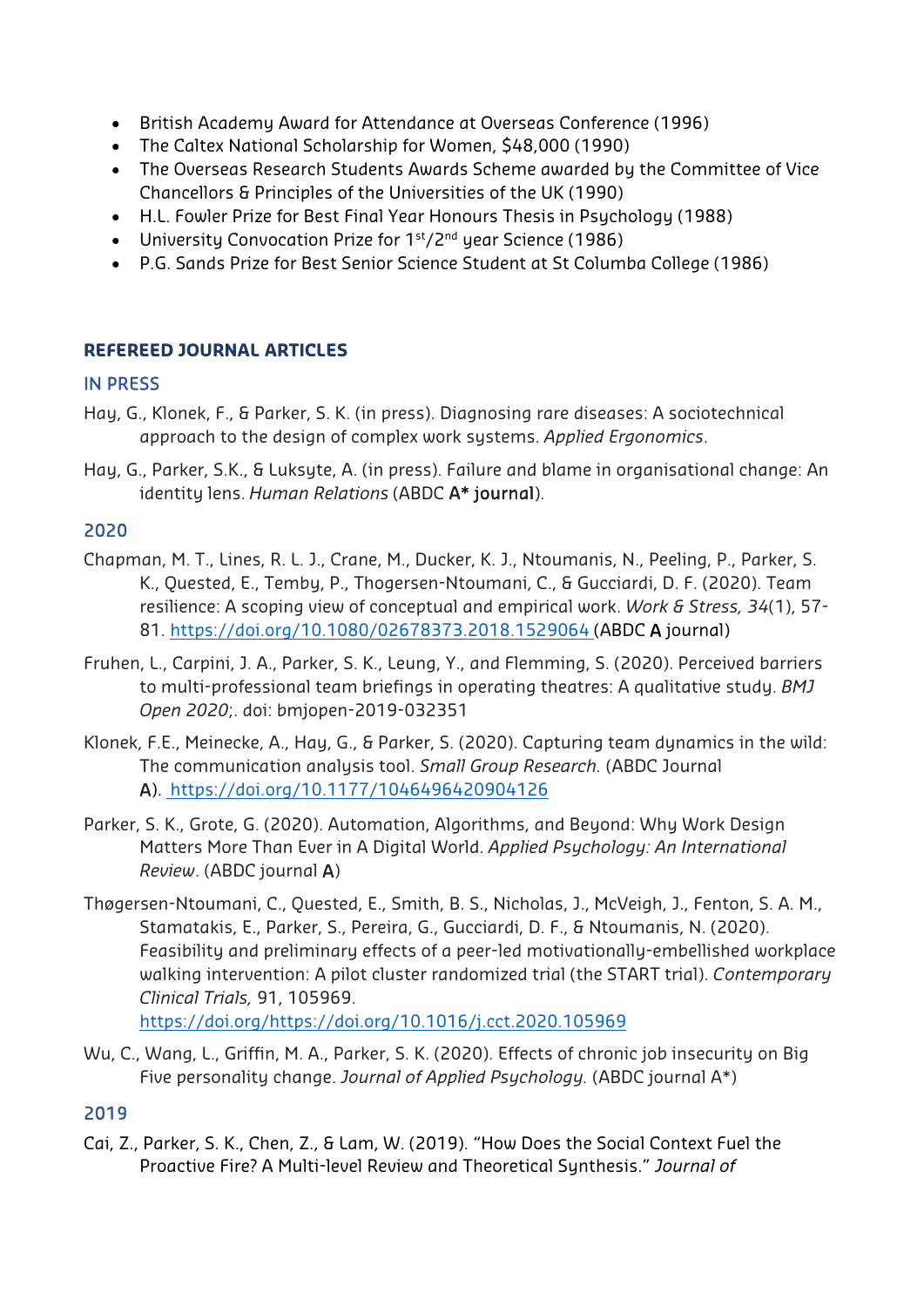*Organizational Behavior.* 40, 209-320. https://doi.org/10.1002/job.2347 (ABDC A\* Journal)

- Andrei, D. M., Van den Broeck, A., & Parker, S. K. (2019). Good work, poor work? We need to go far beyond capitalism to answer this question. *Industrial and Organizational Psychology, 12*(4), 463-468. https://doi.org/10.1017/iop.2019.90 (ABDC B Journal)
- Cangiano, F., Parker, S. K., & Yeo, G. (2019). Does daily proactivity affect well-being? The moderating role of punitive supervision. *Journal of Organizational Behavior*, 40(1), 59-72. (ABDC A\* Journal)
- Curcuruto, M., Parker, S.K., Griffin, M.A. (2019) "Proactivity towards workplace safety improvement: an investigation of its motivational drivers and organisational outcomes." *European Journal of Work and Organizational Psychology,* 28: 221-238. (ABDC B journal)
- Handke, L., Klonek, F. E., Parker, S. K., Kauffeld, S. (2019). Interactive effects of team virtuality and work design on team functioning. *Small Group Research*, (2019), 1-45. (ABDC A Journal)
- Klonek, F., Gerpott, F. H., Lehmann-Willenbrock, N., Parker, S. K. (2019). Time to go wild: How to conceptualize and measure process dynamics in real teams with high-resolution. In Special Issue: The Challenges of Working With "Real" Teams: Challenges, Needs, and Opportunities. *Organizational Psychology Review.* (ABDC A Journal)
- Knight, C., & Parker, S. K., (2019). "How work redesign interventions affect performance: An evidence-based model from a systematic review." *Human Relations.*  https://doi.org/10.1177/0018726719865604 (ABDC A\* journal)
- Lu, W., Lee, C., Tangirala, S., and Parker, S. K (2019). New Directions for Exploring the Consequences of Proactive Behaviors: Introduction to the Special Issue. Journal of Organizational Behavior, 40(1) 1-4.
- Ng, T. W. H., Hsu, D. Y., Parker, S. K. (2019). Received respect and constructive voice: the roles of proactive motivation and perspective taking. *Journal of Management.*  https://doi.org/10.1177/0149206319834660 (ABDC A\* Journal)
- Ouyang, K., Lam, W., Cheng, B., and Parker, S. K. (2019). "Enjoy Your Evening, Be Proactive Tomorrow: How Off-Job Experiences Shape Daily Proactivity. *Journal of Applied Psychology,* 104(8), 1003-1019. (ABDC A\* journal)
- Palejwala, Z., Wallman, K., Ward, M. K., Yam, C., Maroni, T., Parker, S. K., Wood, F. (2019). Effects of a hot ambient operating theatre on manual dexterity, psychological and physiological parameters in staff during a simulated burn surgery. *PLoS ONE*, 14(10): e0222923. https://doi.org/10.1371/journal.pone.0222923
- Parker, S. K., Andrei, D. M (2019). Include, Individualize, and Integrate: Organizational Meta-Strategies for Mature Workers, *Work, Ageing, and Retirement*, 6(1), 1-7. https://doi.org/10.1093/workar/waz009
- Parker, S. K., Andrei, D. M., & Van den Broeck, A. (2019). Poor Work Design Begets Poor Work Design: Capacity and Willingness Antecedents of Individual Work Design Behavior.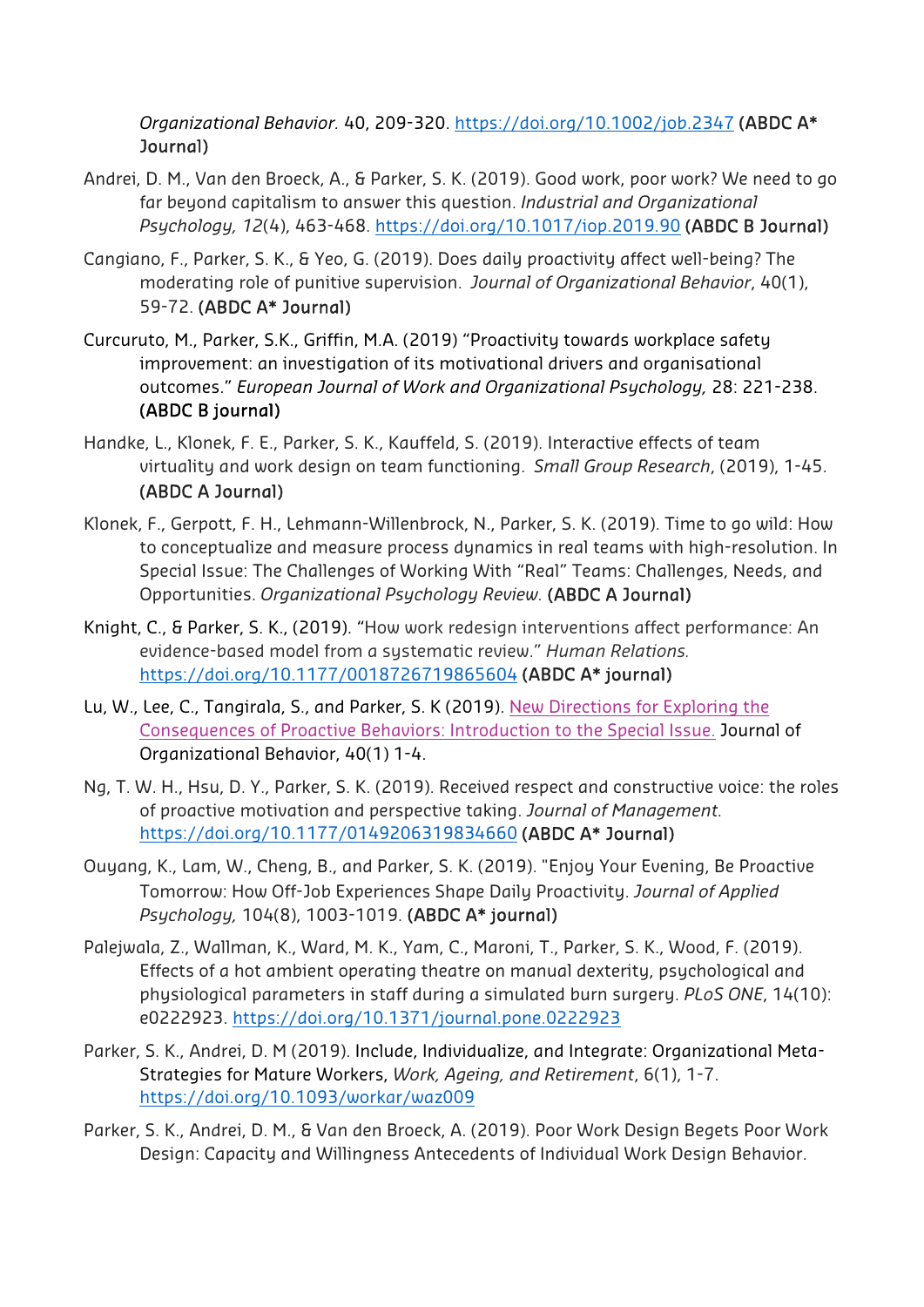*Journal of Applied Psychology.* Advance online publication. http://dx.doi.org/10.1037/apl0000383 (ABDC A\* Journal)

- Parker, S.K., Wang, Y., & Liao, J. (2019). When Is Proactivity Wise? A Review of Factors That Influence the Individual Outcomes of Proactive Behaviour. *Annual Review of Organizational Psychology and Organizational behaviour,* 6, 221-248. (ABDC A\* Journal)
- Tims, M., & Parker, S. K., (2019). How co-workers attribute, react to, and shape job crafting. *Organisational Psychology Review, 10*(1), 29-54. https://doi.org/10.1177/2041386619896087 (ABDC A journal)

# 2018

- Carter, R., Nesbitt, P. Badham R., Parker, S., & Vu, L. S Li. (2018). Employee engagement and self-efficacy as influences on objective job performance: A longitudinal field study. *The International Journal of Human Resource Management,* 29(17), 2483-2502*.* (ABDC A Journal).
- Chapman, M. T., Lines, R. L. J., Crane, M., Ducker, K. J., Ntoumanis, N., Peeling, P., Parker, S. K., Quested, E., Temby, P., Thogersen-Ntoumani, C. & Gucciardi, D. F. (2018). Team resilience: A scoping review of conceptual and empirical work. *Work and Stress.*  https://doi.org/10.1080/02678373.2018.1529064 (ABDC A Journal)
- Gucciardi, D.F., Crane, M., Ntoumanis, N., Parker, S.K., Thøgersen-Ntoumani, C., Ducker, K.J., Peeling, P., Chapman, M.T., Quested, E., & Temby, P. (2018). The emergence of team resilience: A multilevel conceptual model of facilitating factors. *Journal of Occupational and Organisational Psychology*. 91(4), 729-768. doi: 10.1111/joop.12237 (ABDC A Journal).
- Klonek, F. E., & Parker, S. (2018). Self-managing team or tayloristic production chain? What can we learn from simulation-based work design trainings. *Gruppe. Interaktion. Organisation. Zeitschrift fur Angewandte Organisationspsychologie,* 49(2), 167-175).
- Koen, J., & Parker, S. (2018). Tackling the root of insecurity: Why some workers experience less insecurity in today's labor market. *Academy of Management Proceedings,*  2018(1).
- Quigley, N., Collins, C. Gibson, C. & Parker, S. K. (2018). Team performance archetypes: Toward a new conceptualization of team performance over time. *Group & Organization Management*, 43(5), 787-824. (ABDC A\* Journal)
- Strauss, K., & Parker, S. K., (2018). Intervening to enhance proactivity in organizations: Improving the present or changing the future. *Journal of Management,* 44(3), 1250- 1278). (ABCD A\* journal). First published online September 2015.
- Wang, L., Wu, C., Griffin, M. A., & Parker, S. K. (2018). Developing goal orientations conducive to learning and performance: An intervention study. *Journal of Occupational and Organizational Psychology*, 91(4), 875-895. https://rdcu.be/Y2xd (ABDC A Journal).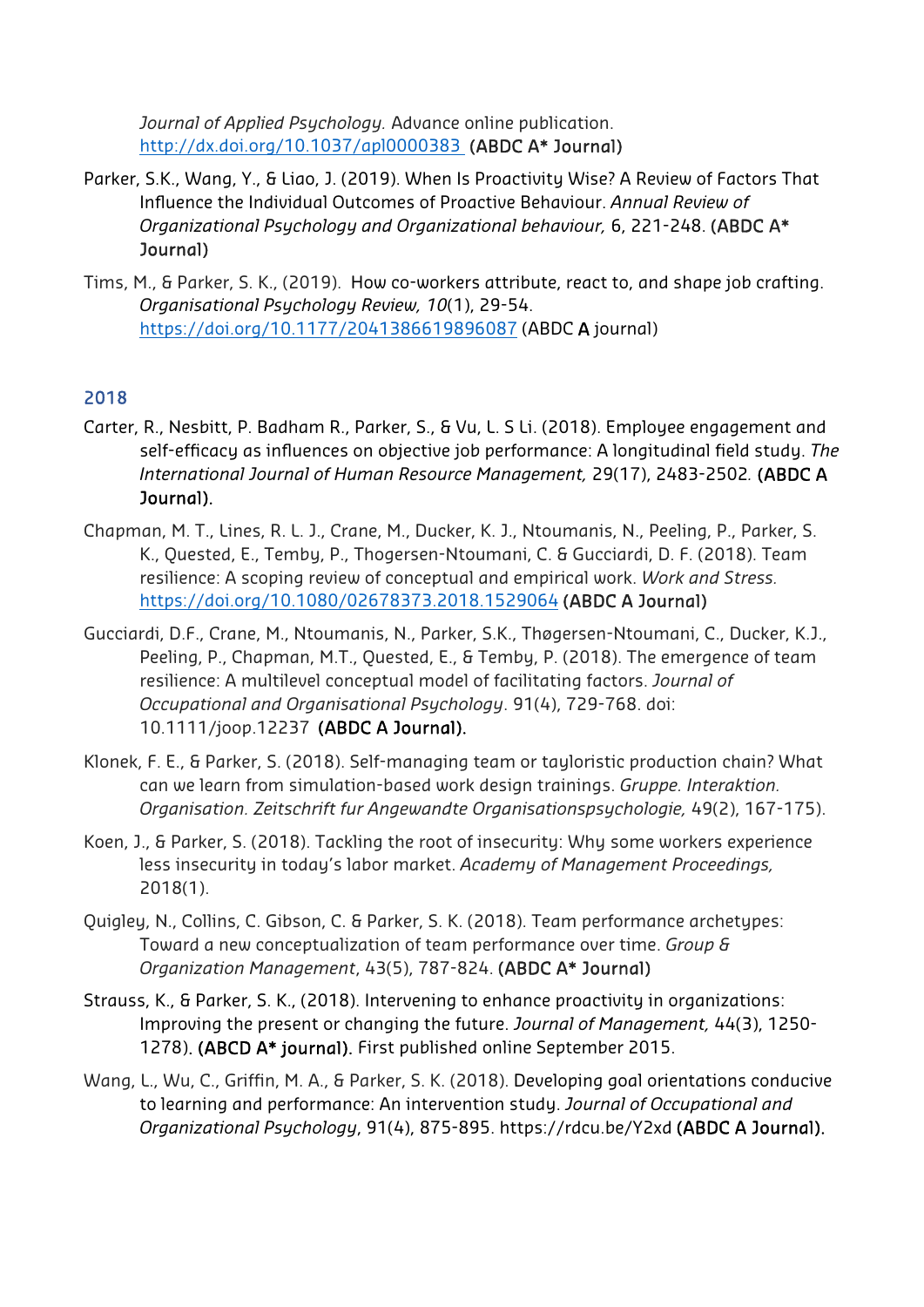- Wu, C., Lee, C., & Parker, S. K., (2018). When and why people engage in different forms of proactive behaviour: Interactive effects of self-construals and work characteristics. *Academy of Management Journal,* 44(3), 1250-1278*.* (ABCD A\* Journal).
- Zhang, F., & Parker, S. K. (2018). Reorienting job crafting research: A hierarchical structure of job crafting concepts and integrative review. *Journal of Organizational Behaviour,*  40(2). https://doi.org/10.1002/job.2332 (ABCD A\* Journal).

## 2017 AND EARLIER

- Carpini, J., Parker, S. K., & Griffin, M. (2017). A look back and a leap forward: A review and synthesis of the individual work performance literature. *Academy of Management Annals,* 11(2), 825-885. (ABCD A\* Journal).
- Johnson, H., Nguyen, H., Parker, S. K., Groth, M., Coote, S., Perry, L., Way, B. (2017). "That was a good shift": Inter-professional collaboration and junior doctors' learning and development on overtime shifts." *Journal of Health Organization and Management*, 31(4), 471-486. https://doi.org/10.1108/JHOM-01-2017-0008
- Nguyen, H., Johnson, A., Collins, C., and Parker, SK. (2017) Confidence matters: Self-efficacy moderates the credit that supervisors give to adaptive and proactive role behaviours. *British Journal of Management,* 28)2, 315-330. (ABCD A journal).
- Parker, S. K., Morgeson, F., Johns, G. (2017). One hundred years of work design research: looking back and looking forward. Invited article, Special Centennial Issue, *Journal of Applied Psychology,* 102(3), 403-420*.* (ABCD A\* journal).
- Parker, S.K., Van den Broeck, A., & Holman, D. (2017). Work design influences: A synthesis of multi-level factors that affect the design of jobs. *Academy of Management Annals*, 11 (1), 267-308. (ABCD A\* Journal).
- Strauss, K. Parker, S. K., & O'Shea, D. (2017). When does proactivity have a cost? Motivation at work moderates the effects of proactive work behaviour on employee job strain. *Journal of Vocational Behavior,* 100:15-26. https://doi.org/10.1016/j.jvb.2017.02.001 (ABCD A\* journal).
- Vough, H., Bindl, U., & Parker, (2017). Proactivity routines: The role of social processes in how employees self-initiate change. *Human Relations*, 70(1), 1-17. (ABCD A\* Journal).
- Wu, C., & Parker, S. K., (2017) The role of leader support in facilitating proactive work behavior: A perspective from attachment theory*. Journal of Management,* 43 (4), 1025-2049*.* Published online July 2016. DOI: 10.1177/0149206314544745. (ABCD A\* journal).
- Badham, R. J., Carter, W. R., Matula, L. J., Parker, S. K., & Nesbit, P. L. (2016). Beyond Hope and Fear: The Effects of Organizational Theatre on Empowerment and Control. *Journal of Applied Behavioural Science,* 52(1), 124-151.
- Collins, C., Quigley, N., Gibson, C., & Parker, S. K., (2016). Unpacking team dynamics with growth modelling: An approach to test, refine, and integrate theory. *Organizational Psychology Review, 6 (10), 63-91.* (ABCD B journal).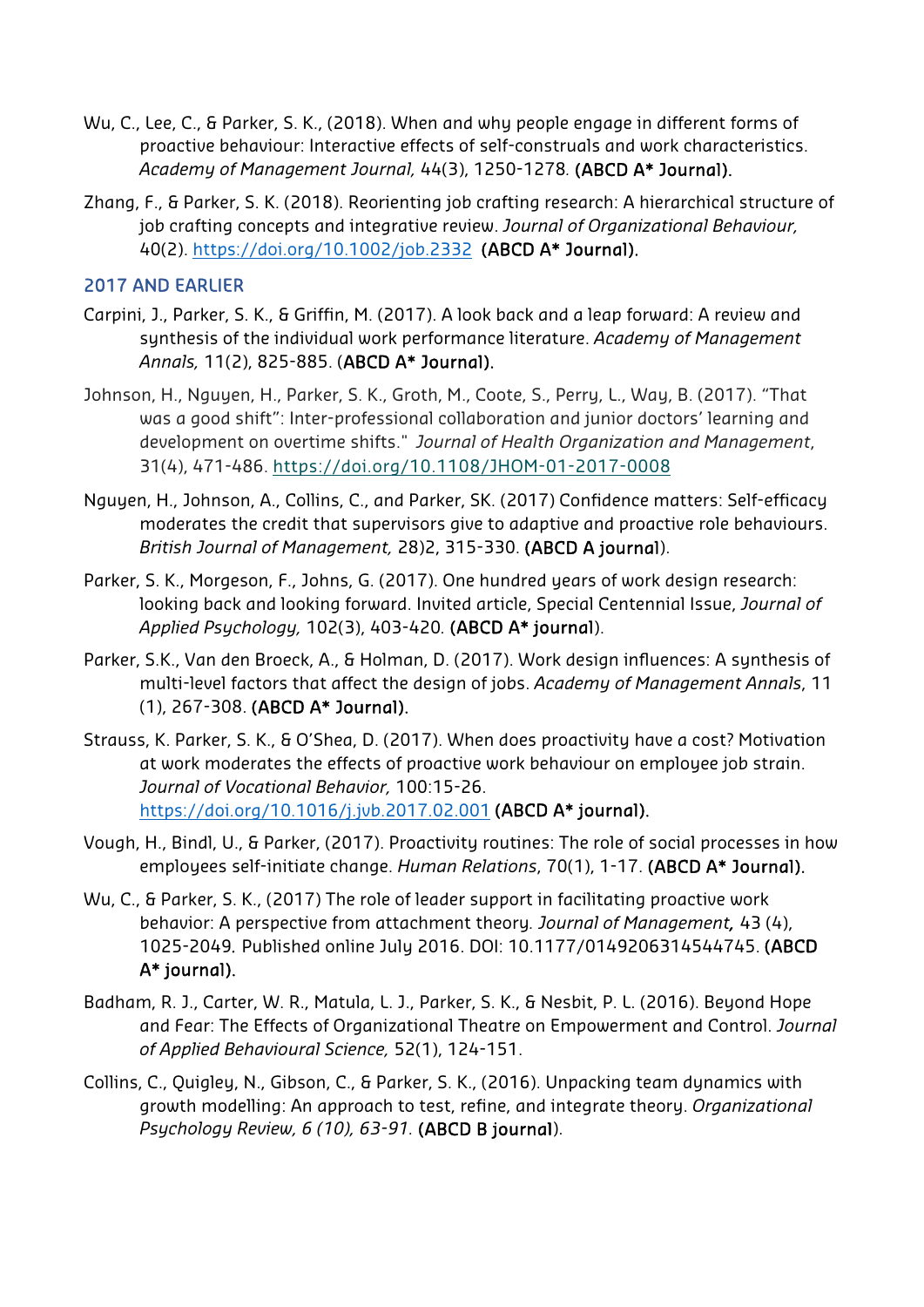- Parker, S. K., & Liao, J. (2016). Wise Proactivity: How to be Proactive and Wise in Building Your Career. In Enabling Career Success. Special Issue. (Ed., P. Heslin) *Organizational Dynamics,* 45 (3), 217-227.
- Parker, SK & Wang, L. (2015). Helping people to make things happen: A framework for proactivity at work. *International Coaching Psychology Review*, 10 (1), 62-75.
- Wu, C., Griffin, M. A., & Parker, S. K. (2015). Developing agency through good work: Longitudinal effects of job autonomy and skill utilization on locus of control. *Journal of Vocational Behaviour,* 89, 102-108 (ABCD A\* journal).
- Carter, R., Badham, R., Nesbitt, P., & Parker, S. K., (2015). Beyond Hope and Fear: The Effects of Organizational Theatre on Empowerment and Control, *Journal of Applied Behavioral Science*. (ABCD = B)
- De Jong, JPJ., Parker, S. K., Wennekers, S., and Wu, C. (2015). Entrepreneurial behavior in organizations: Does job design matter? *Entrepreneurship Theory and Practice, 39 (4), 981-995.* (ABCD A\*)
- Strauss, K., Griffin, M.A., Parker, S. K., Mason, C. (2015). Building and sustaining proactive behaviors: The role of adaptivity and job satisfaction. *Journal of Business and Psychology*, 30(1) 63-72. (ABCD A journal).
- Wu, C., Luksyte, A., & Parker, S. K. (2015). Overqualification and subjective well-being at work: The moderating role of job autonomy and culture. *Social Indicators Research, 121 (3), 917-937.*
- Mason, C., Griffin, M. A., & Parker, S. K., (2014). Transformational leadership development: Connecting psychological and behavioral change. *Leadership & Organization Development Journal*, 35 (3), 174-194. (ABCD = B)
- Parker, S. K. (2014). Beyond motivation: Job and work design for development, health, ambidexterity, and more. *Annual Review of Psychology,* 65, 661-691*. [ISI Impact Factor = 20.53; top-ranked journal in the field of Psychology;* ABCD= A\*]
- Warr, P. B., Bindl, U., Parker, S. K., & Inceoglu, I. (2014). Four-quadrant investigation of jobrelated affects and behaviours. An expanded approach to job-related affects and behaviours. *European Journal of Work and Organizational Psychology,* 23(3), 342- 363.
- Wu, C. H., Parker, S. K., & de Jong, J. (2014). Need for cognition as an antecedent of individual innovation behavior. *Journal of Management*, 40(6), 1511-1534. (ABCD A\* journal).
- Wu, C. H., Parker, S. K., & de Jong, JPJ. (2014*).* Feedback seeking from peers: A positive strategy for insecurely attached team workers. *Human Relations,* 67(4): 441-464*.* (ABCD A\* journal).
- Parker, S. K., Johnson, A., Collins, C., & Nguyen, H. (2013). Making the most of structural support: Moderating influence of employees' clarity and negative affect. *Academy of Management Journal,* 56(3), 867-892 (ABCD A\* journal)
- Wu, C. H., & Parker, S. K. (2013). Thinking and acting in anticipation: A review of research on proactive behavior. *Advances in Psychological Science*, 21(4), 679–700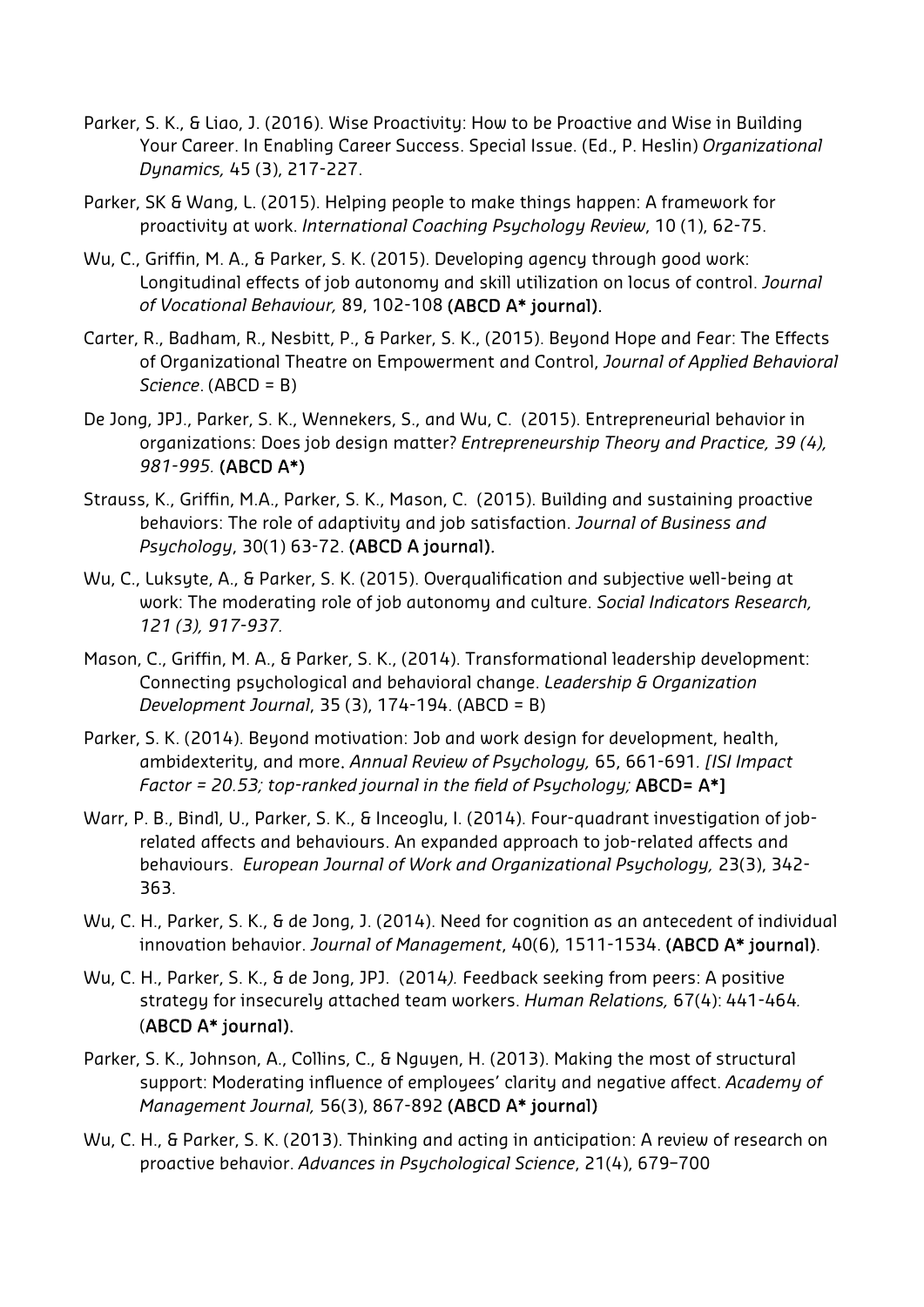- Atkins, P.W.B & Parker, S. K., (2012) Understanding individual compassion in organizations: The role of appraisals and psychological flexibility. *Academy of Management Review*, 37(4), 524-546. (ABCD A\* journal).
- Bindl, U. K., Parker, S. K., Totterdell, P., & Hagger-Johnson, G. (2012). Fuel of the self-starter: How mood relates to proactive goal regulation. *Journal of Applied Psychology*, *97*(1), 134. (ABCD A\* journal).
- Hershcovis, S.M., Reich, T.C, Parker, S. K., & Bozeman, J., (2012). The relationship between workplace aggression and target deviant behaviour: the moderating roles of power and task interdependence. *Work & Stress,* 26(1), 1-20.
- Wu, C., & Parker, S. K. (2012). The role of attachment styles in shaping proactive behavior: An intra-individual analysis. *Journal of Occupational and Organizational Psychology*, 85(3), 523-530
- Strauss, K., Griffin, M., and Parker, S.K., (2012). Future work selves: How salient hoped-for identities motivate proactive career behaviors. *Journal of Applied Psychology,* 97 (3), 580-598
- Parker, S. K., & Griffin, M. A., (2011). Understanding active psychological sates: Embedding engagement in a wider nomological net and closer attention to performance (invited commentary). *European Journal of Work and Organizational Psychology,* 20(1), 60- 67.
- Johnson, A., Hong, H., Groth, M., Parker, S. K., (2011). Learning and development: Promoting nurses' performance and work attitudes. *Journal of Advanced Nursing*, 67(3), 609- 620.
- Collins, C. & Parker, S. K., (2010). Team capability beliefs over time: Distinguishing between team potency, team outcome efficacy, and team process efficacy. *Journal of Occupational and Organizational Psychology,* 83(4), 1003-1023.
- Grant, A., Fried, Y., Parker, S. K., & Frese, M. (2010). Putting job design in context: Introduction to the special issue. Special Issue in Job Design. *Journal of Organizational Behavior, Vol. 31, Issue 2-3, pp. 145-157.*
- Griffin, M. A., Parker, S. K., & Mason, C. (2010). Leader vision and the development of adaptive and proactive performance: A longitudinal study. *Journal of Applied Psychology*, 95(1), 174-182.
- Hershcovis, S. M., Parker, S. K., Reich, T. C., (2010). The moderating effect of grievance procedures and equal opportunity perceptions on sexual harassment from different perpetrators. *Journal of Business Ethics,* 92(3), 415-443.
- MacCormick, J., & Parker, S. K., (2010). A multiple climates approach to understanding business unit effectiveness. *Human Relations,* 63(11), 1771-1806*.*
- Parker, S. K., Bindl, U., & Strauss, K. (2010). Making things happen: A model of proactive motivation. *Journal of Management,* 36(4), 827 - 856.
- Parker, S. K., & Collins, C. G. (2010). Taking stock: Integrating and differentiating multiple proactive behaviors. *Journal of Management,* 36(3), 633-662. Finalist for the 2015 JOM Scholarly Impact Award.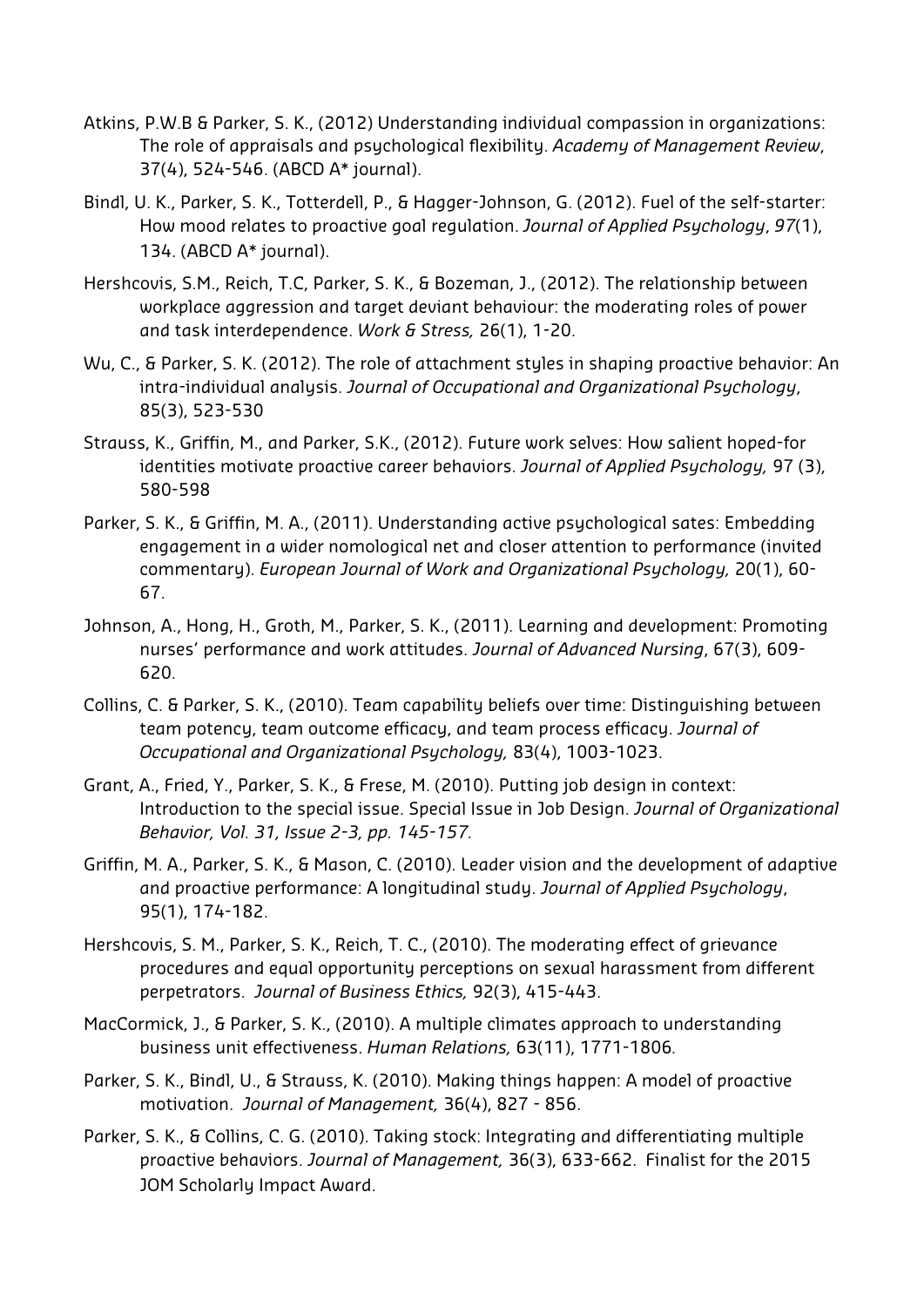- Weigl, M., Hornung, S., Parker, S. K., Petru, R., Glaser, J., & Angerer, P. (2010). Work engagement and accumulation of task, social, and personal resources: A three-wave structural equation model. *Journal of Vocational Behavior, 77 (1), 140-153.*
- Williams, H.M., Parker, S.K. & Turner, N. (2010). Proactively performing teams: The role of work design, transformational leadership, and team composition *Journal of Occupational and Organizational Psychology*, 83(2), 301-324. (1 yr IF = 1.36, 5 yr = 2.59).
- Grant, A. M., & Parker, S. K. (2009). Redesigning work design theories: The rise of relational and proactive perspectives. *Academy of Management Annals, 3: 317-375.*
- Grant, A., Parker, S. K., & Collins, (2009). Getting credit for proactive behavior: Supervisor reactions depend on what you value and what you feel. *Personnel Psychology,* 62(1), 31-55.
- Griffin, M. A., Parker, S. K., and Neal., (2008) A. Is behavioral engagement a distinct and useful construct? Commentary on Macy & Schneider. *Industrial and Organizational Psychology: Perspectives on Science and Practice, 1(1), 48-51.*
- Parker, S. K. (2007). "That *is* my job": How employees' role orientation affects their job performance, *Human Relations,* 60(3), 403-434.
- Kulik, C. T., Pepper, M. B., Roberson, L., & Parker, S. K. (2007). The rich get richer: Predicting participation in voluntary diversity training. *Journal of Organizational Behavior,* 29(6), 1-17.
- Axtell, C. M., Parker, S. K., Holman, D., & Totterdell, P. (2007). Enhancing customer service: Perspective taking in a call centre. *European Journal of Work and Organizational Psychology*, 16(2), 141-168.
- Williams, H., Parker, S. K., & Turner, N. (2007). Perceived dissimilarity and perspective taking within work teams. *Group and Organization Management,* 32(5), 569-597*.*
- Griffin, M. A., Neal. A., & Parker, S. K. (2007). A new model of work role performance: Positive behavior in uncertain and interdependent contexts. *Academy of Management Journal,*  50(2),327- 347.
- Parker, S. K., Williams, H., & Turner, N. (2006). Modelling the antecedents of proactive behavior at work. *Journal of Applied Psychology,* 91(3), 636-652.
- Parker, S. K., (2003). Longitudinal effects of lean production on employee outcomes and the mediating role of work characteristics*. Journal of Applied Psychology*, 88(4), 620-634.
- Axtell, C.M., & Parker, S. K., (2003). Promoting role breadth self-efficacy through involvement, work redesign and training. *Human Relations*, 56(1), 113-25.
- Parker, S. K., & Griffin, M. A. (2002). What's so bad about a little name-calling? Negative consequences of gender harassment for over-performance demands and psychological distress. *Journal of Occupational Health Psychology,* 7(3), 195-210.
- Parker, S. K., Griffin, M. A., Sprigg C., and Wall, T.D. (2002). Effect of temporary contracts on perceived work characteristics and job strain: A longitudinal study. *Personnel Psychology*, 55(3), 689-719.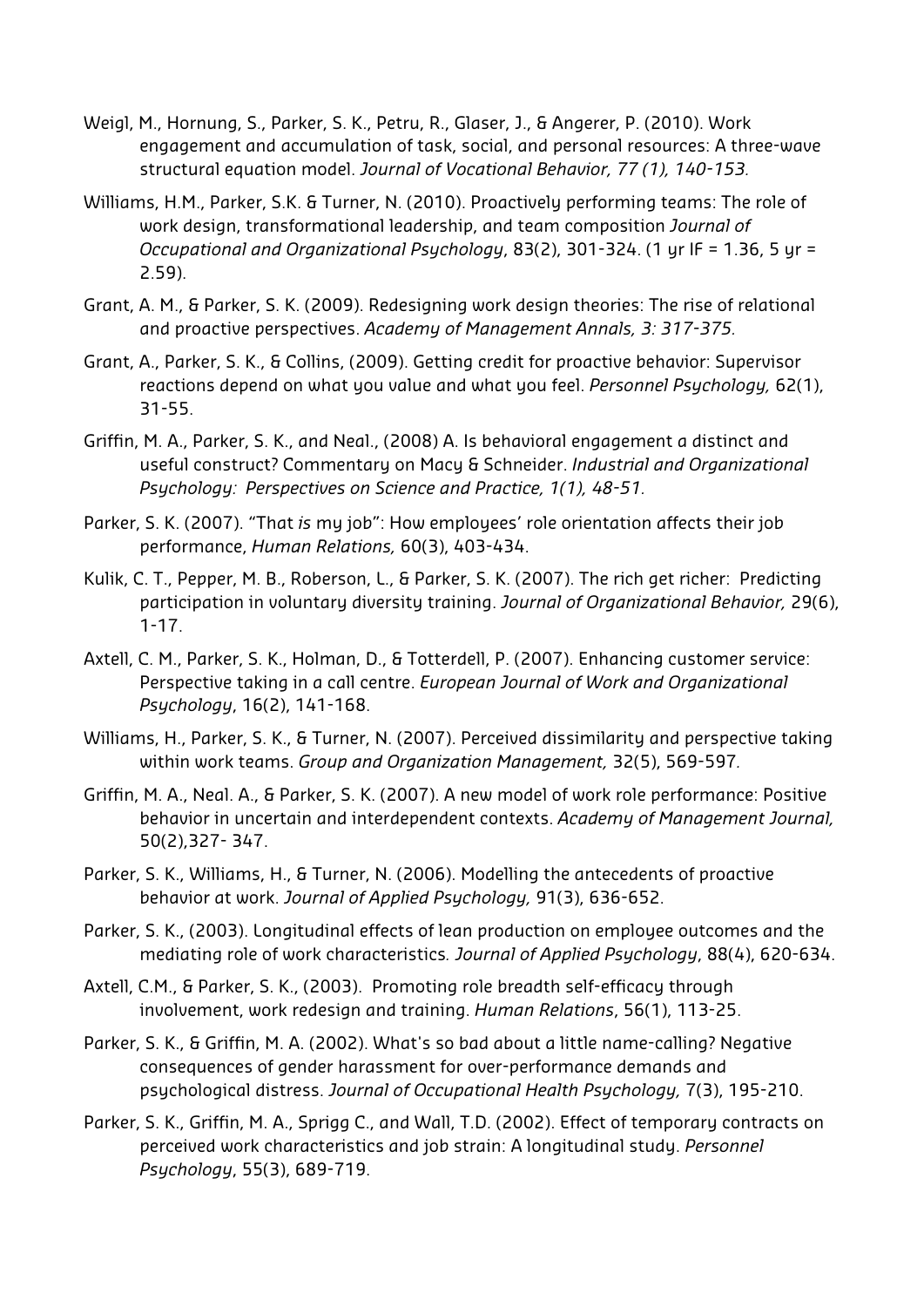- Parker, S.K., Wall, T. D., & Cordery, J. (2001). Future work design research and practice: Towards an elaborated model of work design. [Invited contribution to Future of Work Special Issue], *Journal of Occupational and Organizational Psychology,* 74(4)*, 413- 440.*
- Parker, S. K. & Axtell, C.M. (2001). Seeing another viewpoint: Antecedents and outcomes of employee perspective-taking. *Academy of Management Journal,* 44(6), 1085-1100.
- Parker, S. K., & Axtell, C., and Turner, N. A (2001). Designing a safer workplace: Importance of job autonomy, communication quality, and supportive supervisors. *Journal of Occupational Health Psychology*, 6(3), 211–228,
- Nadin, S.J, Waterson, P.E, and Parker, S. K. (2001). Participation in job redesign: An evaluation of the use of a socio-technical tool and its impact. *Human Factors and Ergonomics in Manufacturing,* 11(1), 53-69.
- Parker, S. K. (2000). From passive to proactive motivation: the importance of flexible role orientations and role breadth self-efficacy. *Applied psychology: an international review,* 49(3), 447-469.
- Sprigg, C.A., Jackson, P.R., and Parker, S. K. (2000). Production team-working: The importance of interdependence for employee strain and satisfaction. *Human Relations,* 53 (11), 1519-1542.
- Parker, S. K. & Sprigg, C. A. (1999). Minimizing strain and maximizing learning: The role of job demands, job control, and proactive personality. *Journal of Applied Psychology,* 84(6), 925-939.
- Teuchmann, K., Totterdell, P., and Parker, S. K. (1999). Rushed, unhappy, drained: An experience sampling study of relations between time pressure, mood and emotional exhaustion in a group of accountants. *Journal of Occupational Health Psychology*, 4(1), 37-54
- Parker, S. K. (1998) Role breadth self-efficacy: Relationship with work enrichment and other organizational practices. *Journal of Applied Psychology*, 83(6), 835-852.
- Parker, S. K. (1998) Does lean always have to be mean? Lean production and work design. In P.A., Landsbergis, Adler, P. S., Babson, S., Johnson, J., Kaminski, M., Lessin, N., MacDuffie, J. P., Nishiyama, K., Parker, S., Richardson, C. Lean Production and Worker Health: A Discussion. *New Solutions: A Journal of Environmental and Occupational Health Policy*, December.
- Holdaway, S. and Parker, S. K. (1998). Policing Women Police: Uniform Patrol, promotion and representation in the CID. *British Journal of Criminology*, 38(1), 40 - 60. [Holdaway & Parker has been selected for inclusion in '*The International Library of Criminology, Criminal Justice, and Penology (2nd Series)*, Police Women', edited by M. Natarajan. Ashgate Publishing Ltd, UK. The aim of this series is to collect together "the most significant articles in the field"].
- Parker, S. K., Wall, T. D., and Jackson, P. R. (1997). "That's not my job": Developing flexible employee work orientations. *Academy of Management Journal, 40*, 899-929.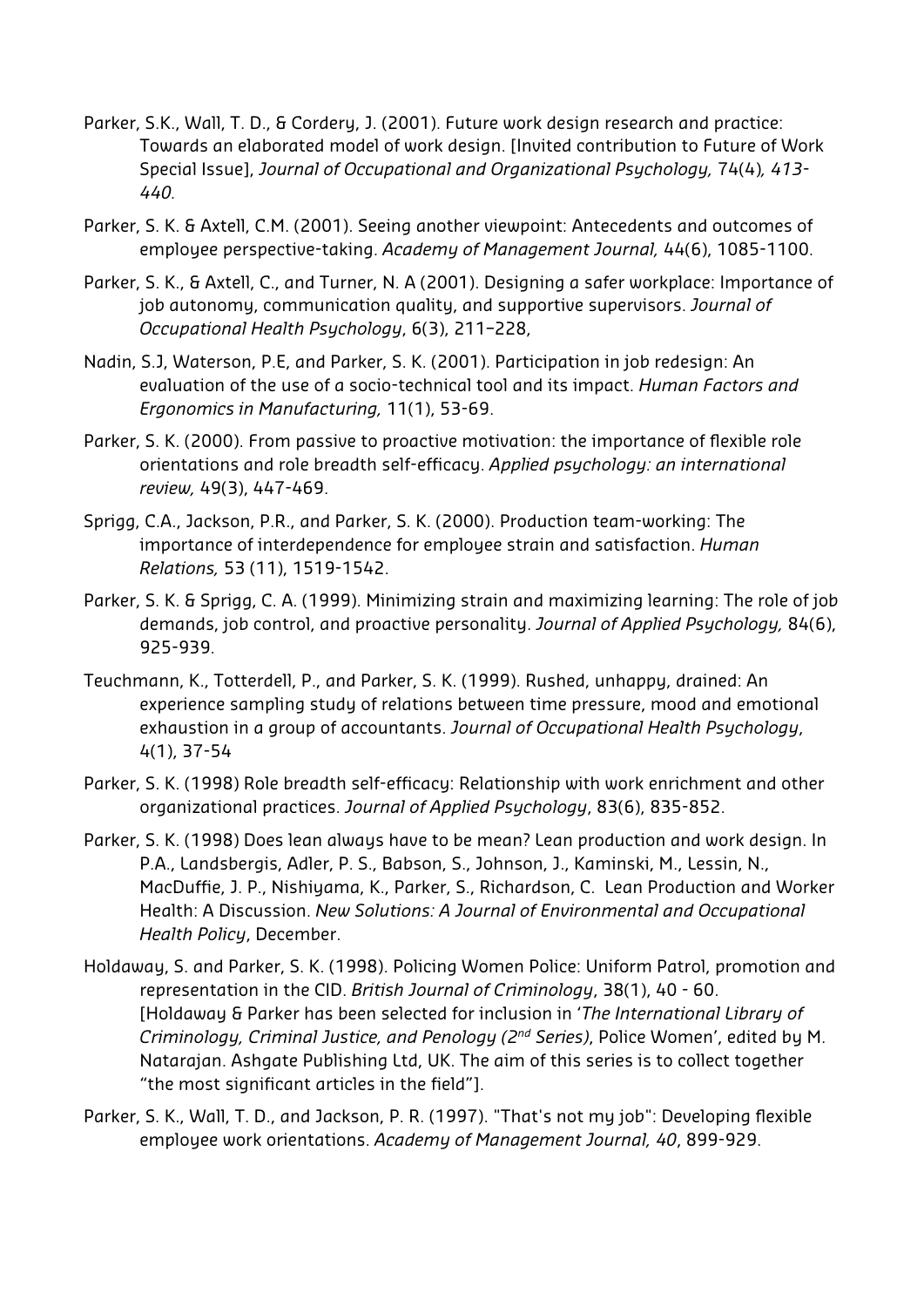- No easy roads to employee involvement*. Academy of Management Executive*, 12, 83-84. (1998). Research translation by S.R. Peck of Parker, Wall, & Jackson's (1997) ''That's not my job: Developing flexible employee work orientations.
- Parker, S. K., Chmiel, N., & Wall, T.D. (1997). Work characteristics and employee well-being with a context of strategic downsizing. *Journal of Occupational Health Psychology*, 2(4), 289-303.
- Parker, S. K. (1996). An investigation of attitudes amongst production employees. *International Journal of Human Factors in Manufacturing,* 6(3), 281-303.
- Norman, P. and Parker, S. K. (1996). The interpretation of change in verbal responses: Implications for health psychology, *Psychology and Health,* 11(2), 301-314.
- Wall, T. D., Jackson, P. R., Mullarkey, S., and Parker, S. K. (1996) The demand-control model of job-strain: A more specific test. *Journal of Occupational & Organizational Psychology,* 69(2), 153-167.
- Mullarkey, S., Jackson, P. R., and Parker, S. K. (1995) Employee reactions to JIT manufacturing practices: A two-phase investigation. *International Journal of Operations and Production Management,* 15(11), 62-79.
- Parker, S. K., Mullarkey, S., and Jackson, P. R. (1994) Dimensions of performance effectiveness in high-involvement work organisations. *Human Resource Management Journal,* 4(3), 1-21.
- Cordery, J., Sevastos, P., Mueller, W., and Parker, S. K. (1993). Correlates of employee attitudes towards functional flexibility. *Human Relations,* 46(6), 705-723.
- Cordery, J., Barton, K., Mueller, W., and Parker, S. K. (1991). Multiskilling: the views of public sector human resource managers. *Asia Pacific Human Resource Management, 29*, 79- 89.

## **BOOKS AND SPECIAL ISSUES**

- Lu, W., Lee, C., Tangirala, S., and Parker, S. K (2019). New Directions for Exploring the Consequences of Proactive Behaviors: Introduction to the Special Issue. *Journal of Organizational Behavior*, 40(1) 1-4.
- Parker, S. K., & Bindl, U. (2017). *Proactivity at Work: Making Things Happen in Organisations*. (Editors). Routledge, UK.
- Parker, S. K., & Zhang, F. (2016). Designing work that works in the contemporary world: Future directions for job design research. In *Psychosocial Factors at Work in the Asia Pacific: From Theory to Practice* (pp. 135-150).
- Parker, S. K., (2015). *Does the evidence and theory support the 'Good Work Design Principles': An educational resource*. Safe Work Australia. Creative Commons, ISBN 978-1-76028- 435-0 [Online pdf]
- Kalliath,T. Brough, P., O'Driscoll, M., Manimala, M. J., Sui, O., Parker, S. K. (2014). *Organisational Behaviour: A Psychological Perspective for the Asia-Pacific*. 2nd Edition, McGraw Hill Education.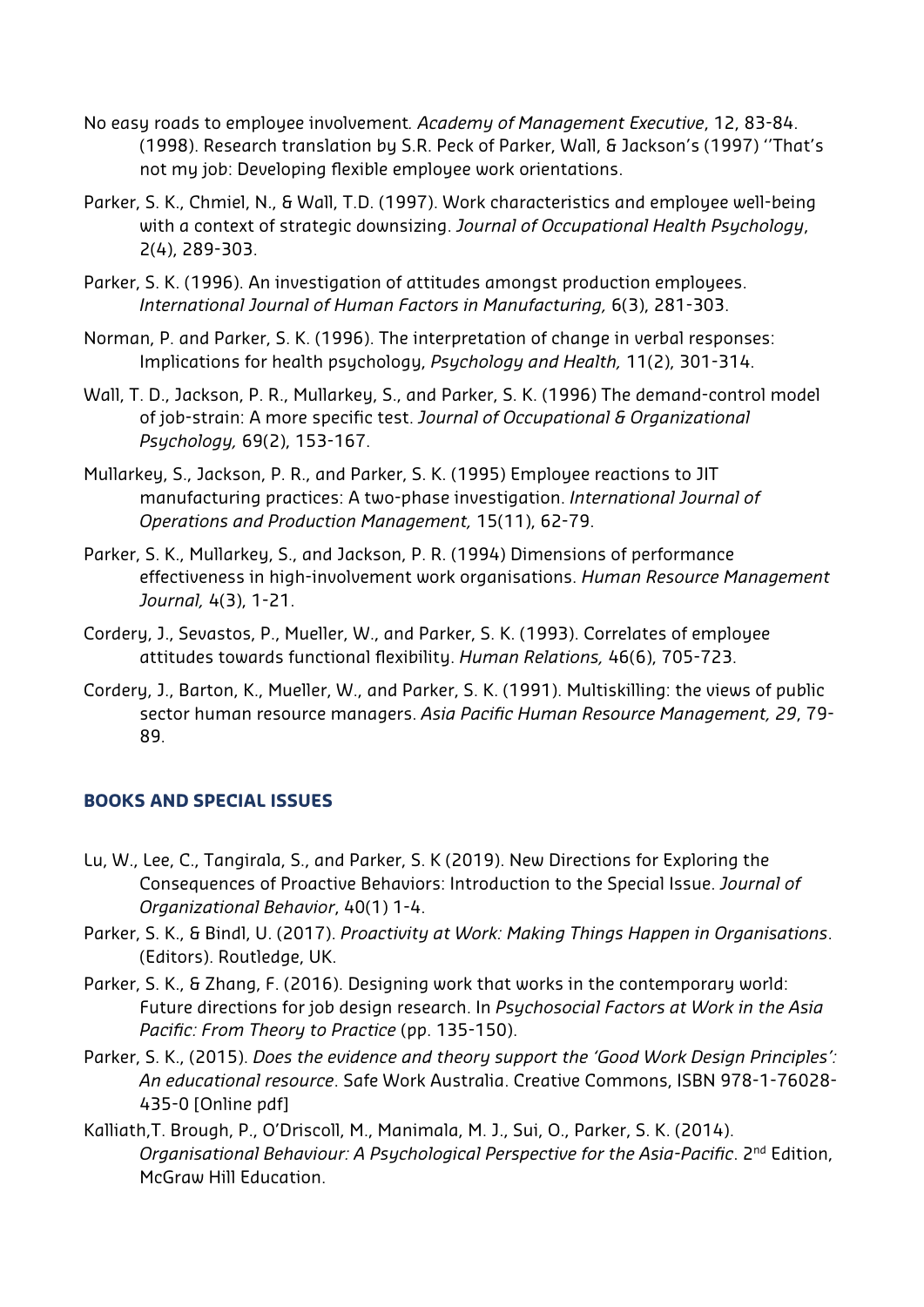- Parker, S. K., and Griffin, M. A., (2014). *Principles and evidence for good work through effective design*. Report commissioned by Comcare (RFQ) 13/373 to inform the Safe Work Australia Members Collaborative Project 'Good Work Through Effective Design'.
- Grant, A., Fried, Y., Parker, S. K., & Frese, M. (2010) (Editors). Special Issue on 'Putting Job Design in Context'. *Journal of Organizational Behavior*.
- Parker, S.K., & Wood, R. (2002). (Editors). Special Issue on 'Organizational Behavior in Australia and New Zealand'. *Australian Journal of Management*.
- Jackson, P. R., & Parker, S. K. (2001). *Change in manufacturing: How to manage stressrelated risks (Case Studies in Practitioner Format).* HSE Books, Norwich, UK. ISBN 0717620867.
- Parker, S. K., and Williams, H. M. (2001). *Effective team working: Reducing the psychosocial risks*. HSE Books, Norwich, UK. ISBN 0717621499.
- Parker, S. K. and Wall, T. D. (1998). *Job and Work Design: Organizing Work To Promote Well-Being and Effectiveness*. Sage Publications: California.

*"Much needed and long overdue, this impressive volume is a key addition to the literature on the study of jobs and work in general, integrating a multidisciplinary body of literature within a coherent framework…. Well written, well organized, and a genuinely valuable piece of literature…"* 

(From a review in Choice Magazine, 1/11/98).

Parker, S. K., Jackson, P. R., Sprigg, C.A., and Whybrow, A.C. (1998) *Organizational interventions to reduce the impact of poor work design*. HSE Books: Norwich, UK.

#### **BOOK CHAPTERS AND OTHER MAJOR REFERENCES**

- Andrei, D., & Parker, S. K., (2018). Work design for performance: Expanding the Criterion Domain. In Anderson, N., Viswesvaran, & HK Sinangil (Eds.), *The Sage Handbook of Industrial, Work, and Organizational Psychology* (2<sup>nd</sup> Ed) (Vol. 2, 2 ed., pp 357-377). Los Angeles: SAGE.
- Parker, S., Knight, C., & Ohly, S. (2018) The changing face of work design research: Past, present and future directions. In A. Wilkinson, D. Lepak, & S. Snell (Eds.), *The Sage Handbook of Human Resource Management* (2 ed., pp. 1). London: SAGE.
- Parker, S. K., (2017) The Work Design Growth Model: How work characteristics promote learning and development. In J. E. Ellingson and R. A. Noe (Eds.). *Autonomous Learning in the Workplace*. Chapter 8 (pp. 137-162). SIOP Organizational Frontiers Book Series. Routledge, Taylor & Francis Group: London/ New York.
- Yeo, G. B., & Parker, S. K. (2017). Time and thinking: An alternative to traditional learning and development activities. In K. G. Brown (Ed.), *The Cambridge Handbook of Workplace Training and Employee Development* (pp.318-344). UK: Cambridge University Press.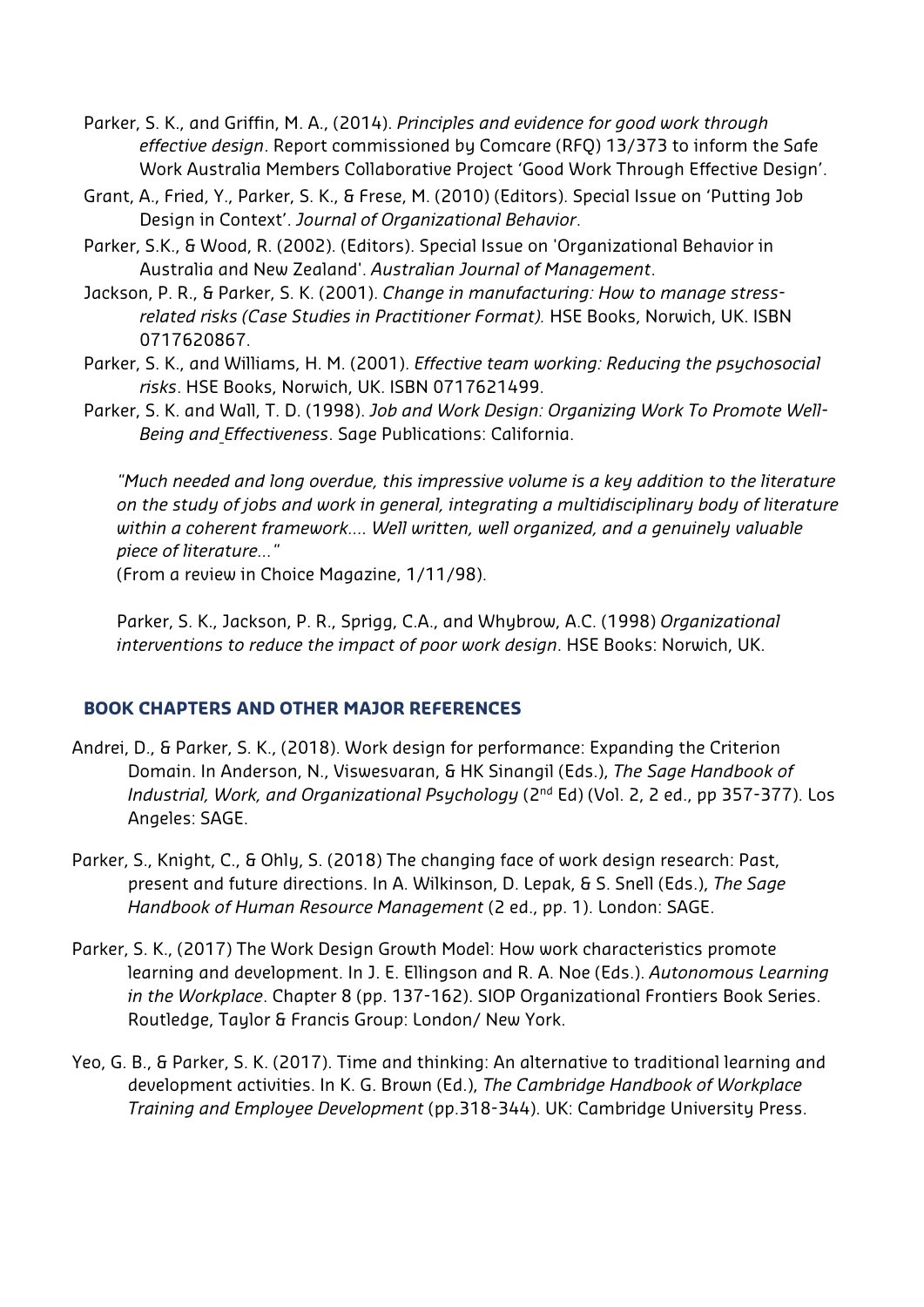- Parker, S. K., & Bindl, U. K. (2016). Proactivity at work: A big picture perspective on a construct that matters. In S. K. Parker & U. K. Bindl (Eds.), *Proactivity at Work: Making Things Happen in Organizations* (pp.1-20). New York: Routledge.
- \*Parker, S. K., & Carpini, J. (and also Carpini, J., and Parker, S. K.) (2016). Multiple entries on: Job rotation, job design, job enlargement, job enrichment. In Wilkinson, A. and Johnstone, S. (Eds), *Encyclopedia of Human Resource Management,* Edward Elgar. Cheltenham. ISBN: 978 1 78347 545 2
- Parker, S. K., (2016). Job satisfaction. The Sage Encyclopedia of Industrial and Organizational Psychology, 2<sup>nd</sup>. Editor (Rogelberg, S. G.)
- Parker, S. K., Winslow, C., Tetrick, L. (2016). Designing meaningful, healthy, and high performing work in cybersecurity. In Zaccaro, SJ., Dalal, R.S., & Tetrick, L. (Eds.) *The Psychosocial Dynamics of Cybersecurit*y. Psychology Press, Taylor and Francis*.*
- Parker, S. K., & Zhang, F. (2016). Designing work that works in the contemporary world: Future directions for job design research. In Shimazu, A., Bin Nordin, R., Dollard, M., & Oakman, J. (Eds.) *Psychosocial factors at work in the Asia Pacific* (pp. 135-150). Springer.
- Cangiano, F., & Parker, S. K. (2015). Proactivity for mental health and well-being. In S. Clarke, T. M. Probst, F. Guldenmund, & J. Passmore (Eds.), *The Wiley Blackwell Handbook of the Psychology of Occupational Safety and Workplace Health* (pp. 228-250). Chichester, UK: John Wiley & Sons, Ltd.
- Strauss, K. & Parker, S.K. (2014). Effective and sustained proactivity in the workplace: A selfdetermination theory perspective. In Gagne, M (Ed.). *The Oxford Handbook of Work Engagement, Motivation, and Self-Determination Theory*. Oxford Library of Psychology. IBN: 9780199794911
- Parker, S. K., (2014). Job design. Guest, D., and Needle, D. (Eds*). Wiley Encyclopedia of Management, Volume 5, Human Resource Management, 3rd edition. Wiley, ISBN*: 978- 1-119-00234-5
- Parker, S. K., Andrei, D., & Li, W. (2014). An overdue overhaul: Revamping work design theory from a time perspective. In Shipp, A., & Fried, Y. (Eds). *Time and Work: How Time Impacts Individuals*. Current Issues in Work and Organizational Psychology Series, East Sussex, UK, Psychology Press.
- Parker, S. K., and Wu, C. (2014). Leading for Proactivity: How Leaders Cultivate Staff Who Make Things Happen. In Day, David (Ed). *Oxford Handbook of Leadership and Organizations*. Oxford University Press, part of the Oxford Library of Psychology series.
- Wu, C., Parker, S.K., & Bindl, U.K. (2013). 'Who is proactive and why? Unpacking individual differences in employee proactivity', in Bakker, A., (ed.)*, Advances in Positive Organizational Psychology*, 1, 261-280. Emerald Group Publishing.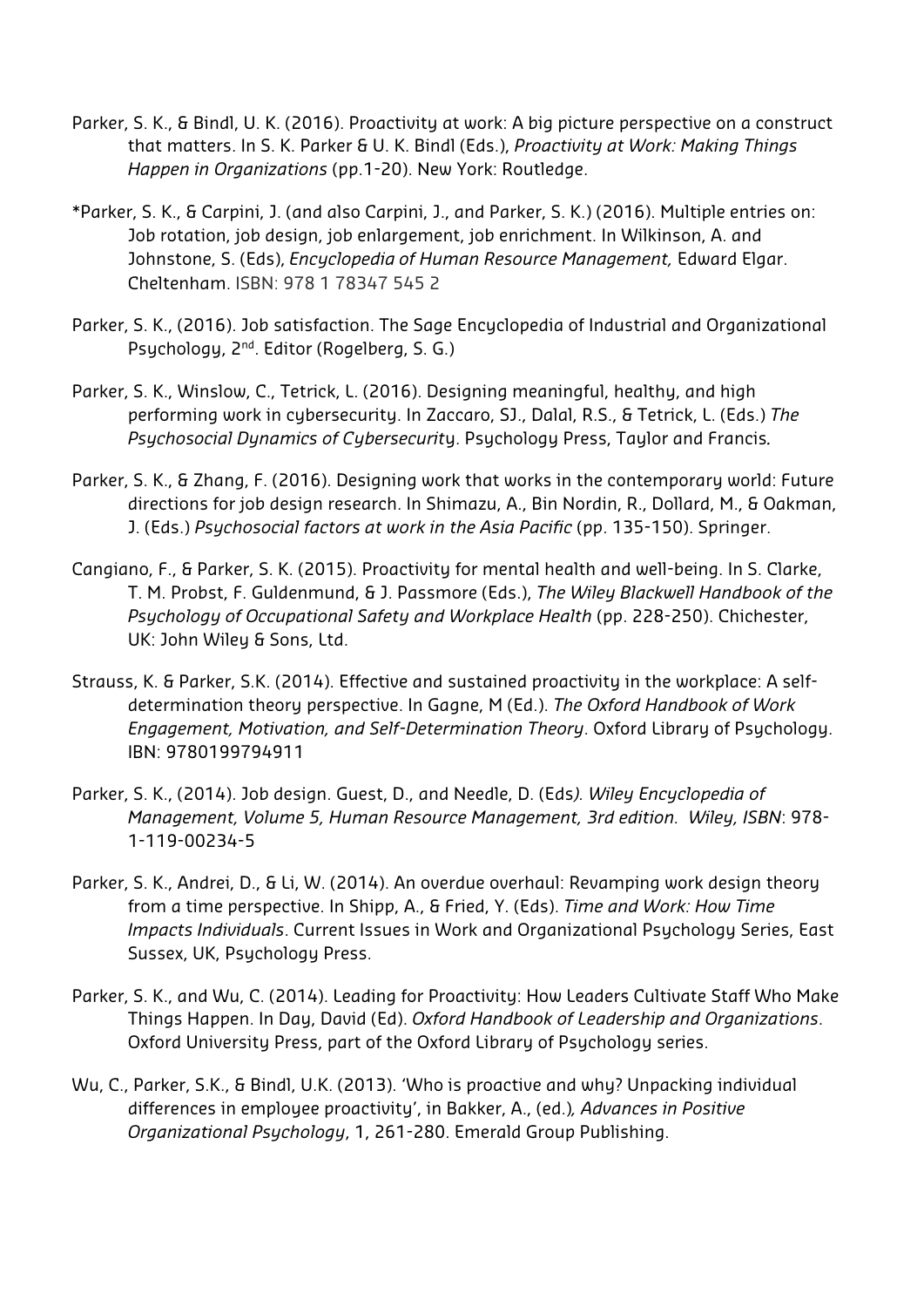- Bindl, U. K., & Parker, S. K., (2012) 'Affect and Employee Proactivity: A Goal-Regulatory Perspective', in Ashkanasy, N., Härtel, C., Zerbe, W., (eds.), *Experiencing and Managing Emotions in the Workplace: Research on Emotions in Organizations,* Vol. 8, Bingley, UK: Emerald Group Publishing, pp225-256.
- Cordery, J.L. & Parker, S.K., (2012) 'Work design: Creating jobs and roles that promote individual effectiveness', in S. W. J. Kozlowski (Ed.), *The Oxford Handbook of Industrial and Organizational Psychology,* Oxford: Oxford University Press. Chapter 9.
- Parker, S. K., & Ohly, S. (2012). Designing motivating jobs: An expanded framework for linking work characteristics and motivation. In Kanfer, R. Chen, G & Pritchard, R. D. (Eds). *Work motivation: Past, present and future*, New York: Routeledge.
- Wu, C., & Parker, S. K. (2012). Proactivity in the workplace: Looking back and looking forward. In Cameron, K & Spreitzer, G., (Eds). *The Oxford Handbook of Positive Organizational Scholarship,* Oxford University Press.
- Bindl, U., & Parker, S. K., (2011). Proactive work behavior: Forward thinking and changeoriented action in organizations. In S. Zedeck (Ed.), *APA Handbook of Industrial and Organizational Psychology, Vol. 2, Chapter 19*. Washington, DC: American Psychological Association.
- Bindl, U., & Parker, S. K., (2010). Feeling good and performing well? Psychological engagement and positive behaviours at work. In S. Albrecht, (Ed.), *The Handbook of Employee Engagement:* Perspectives, Issues, Research and Practice (New Horizons in Management Series). Cheltenham: Edward-Elgar Publishing.
- Parker, S. K., & Ohly, S. (2009). Extending the reach of job design theory: Going beyond the Job Characteristics Model. In Wilkinson, A., Redman, S. Snell, & Bacon, N. (Eds), *The SAGE Handbook of Human Resource Management.* Sage, London. (pp. 269 – 286)
- Parker, S. K., Atkins, P. W.B, & Axtell, C. M. (2008). Building better work places through individual perspective taking: A fresh look at a fundamental human process. In G. Hodgkinson & K. Ford (Eds). *International Review of Industrial and Organizational Psychology, 2008, Vol., 23,* Wiley.
- Vough, H., & Parker, S. K., (2008). Work design research: Still going strong. In C.L. Cooper & J. Barling, *The Sage Handbook of Organizational Behavior, Vol 1. Micro Approaches.* Sage Publications.
- Parker, S. K., & Ohly, S. (2008). Designing motivating work. In Kanfer, R., Chen, G., & Pritchard, R. *Work motivation: Past, present and future.* A SIOP Frontier Series volume. Lawrence Erlbaum.
- Cordery, J. & Parker, S. K. (2007). Work organization. In P. Boxall, J. Purcell and P. Wright (Eds). *Oxford Handbook of Human Resource Management*. (pp. 187- 209) Oxford University Press: Oxford.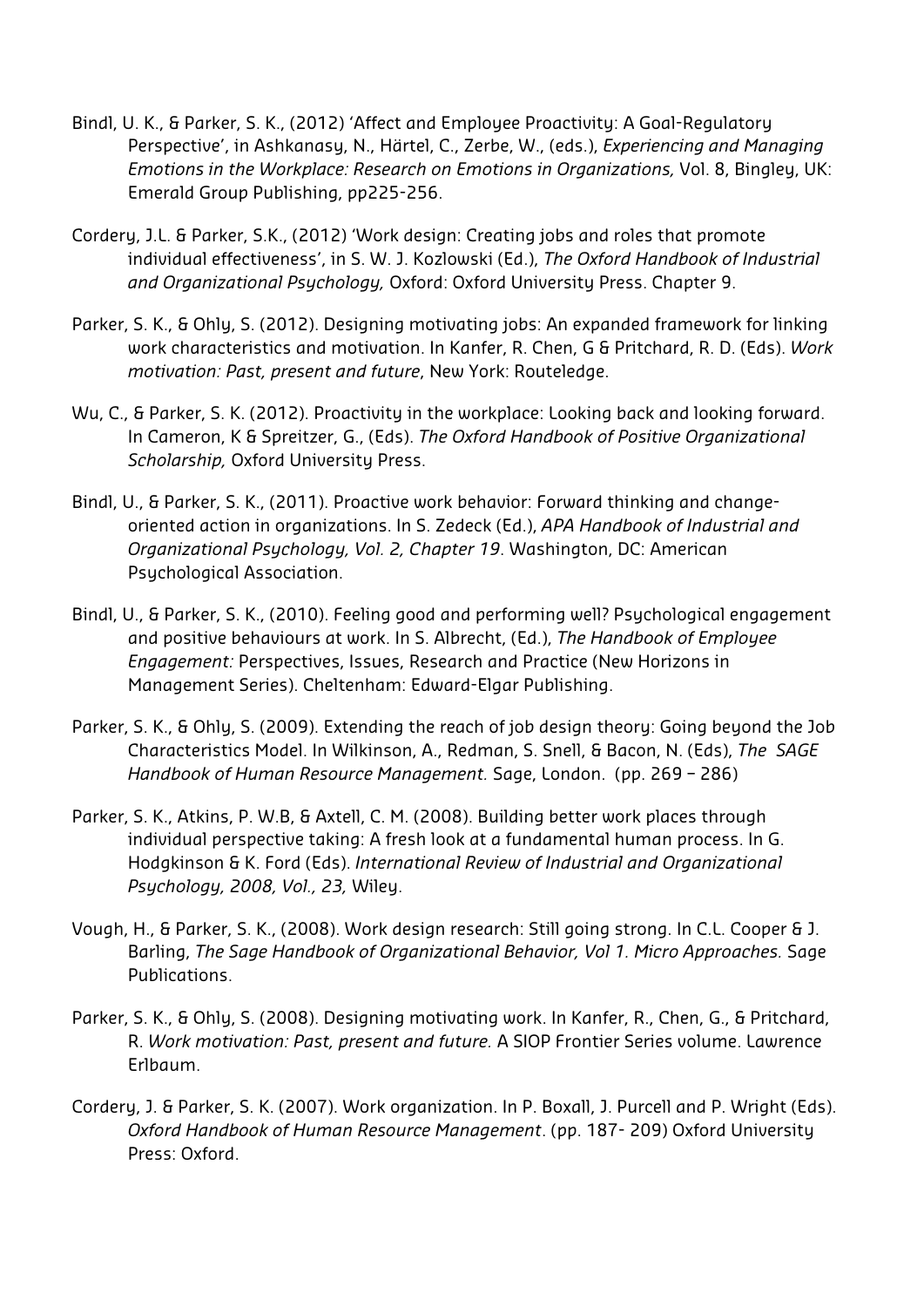- Parker, S. K., (2007). Job satisfaction. In Rogelberg, S. (Ed.) *The Encyclopedia of Industrial and Organizational Psychology.* Sage, NY.
- Griffin, M. A., Neal. A., & Parker, S. K. (2007). A new model of work role performance: Positive behavior in uncertain and interdependent contexts In Anderson, N. (Ed.) (2007). Fundamentals in Human Resource Management, Sage's Major Works, Volume 2. London, Sage [Reprint of Griffin, M. A., Neal. A., & Parker, S. K (2007), *Academy of Management Journal*].
- Parker, S. K., Wall, T. D., & Jackson, P. R (2007). "That's not my job": Developing flexible employee work orientations. In Anderson, N. (Ed.) (2007). Fundamentals in Human Resource Management, Sage's Major Works, Volume 2. London, Sage [Reprint of Parker, S. K., Wall, T. D., & Jackson, P. R (1997). *Academy of Management Journal*, 40, 899- 929].
- Turner, N., Parker, S.K., & Williams, H.M. (2006). Team-working in organizations: Implications for workplace safety. In M. Shams and P.R. Jackson (Eds.). *Developments in Work and Organizational Psychology, Implications for International Business* (pp. 49-78). Volume 20 of International Business and Management Series (Series Ed., *P. V. Guauri),*  Amsterdam, The Netherlands: Elsevier.
- Rafferty, A. E., & Parker, S. K. (2006).Organisational development and change. In D. Poole, G. Jones, & P. Murray (Eds.), *Contemporary Management Issues in Management and Organisational Behaviour*. Thomson Learning.
- Parker, S. K., Wall, T. D., & Cordery, J. E., (2005). Future work design theory and practice: Towards an elaborated model of work design. (2001). In C. L. Cooper & W. Starbuck (Eds.), Work and Workers, London, Sage [Reprint of article of the same title in *Journal of Occupational and Organizational Psychology*, 74, 413-440. Selected as one of the "seminal articles written … about 'work' at the beginning of the new millennium"]
- Turner, N., & Parker, S. K. (2003). Teams and safety. In J. Barling & M. R. Frone (Eds.), *The Psychology of Workplace Safety*. Washington DC: American Psychological Association.
- Parker, S.K., Turner, N., & Griffin, M.A., (2003). Designing healthy work. In D.A. Hofmann and L.E. Tetrick (Eds). *Health and safety in organizations: A multi-level perspective*. (pp. 91- 130). Jossey-Bass: California.
- Parker, S. K., (2002). Designing Jobs That Enhance Employee Well-Being and Effectiveness. In P. B. Warr (Ed.) *Psychology at Work*, Penguin, 5th Edition. pp. 276-299. ISBN 0141000104.
- Parker, S.K., & Wood, R. (2002). Organizational behavior in Australia and New Zealand: Introduction to the special issue. Australian Journal of Management, 27, i-viii.
- Unsworth, K. & Parker, S. K. (2002). Proactivity, creativity, and innovation: Promoting a new workforce for the new workplace. In Holman, D., Wall, T. D., Clegg, C. W., Sparrow, P. and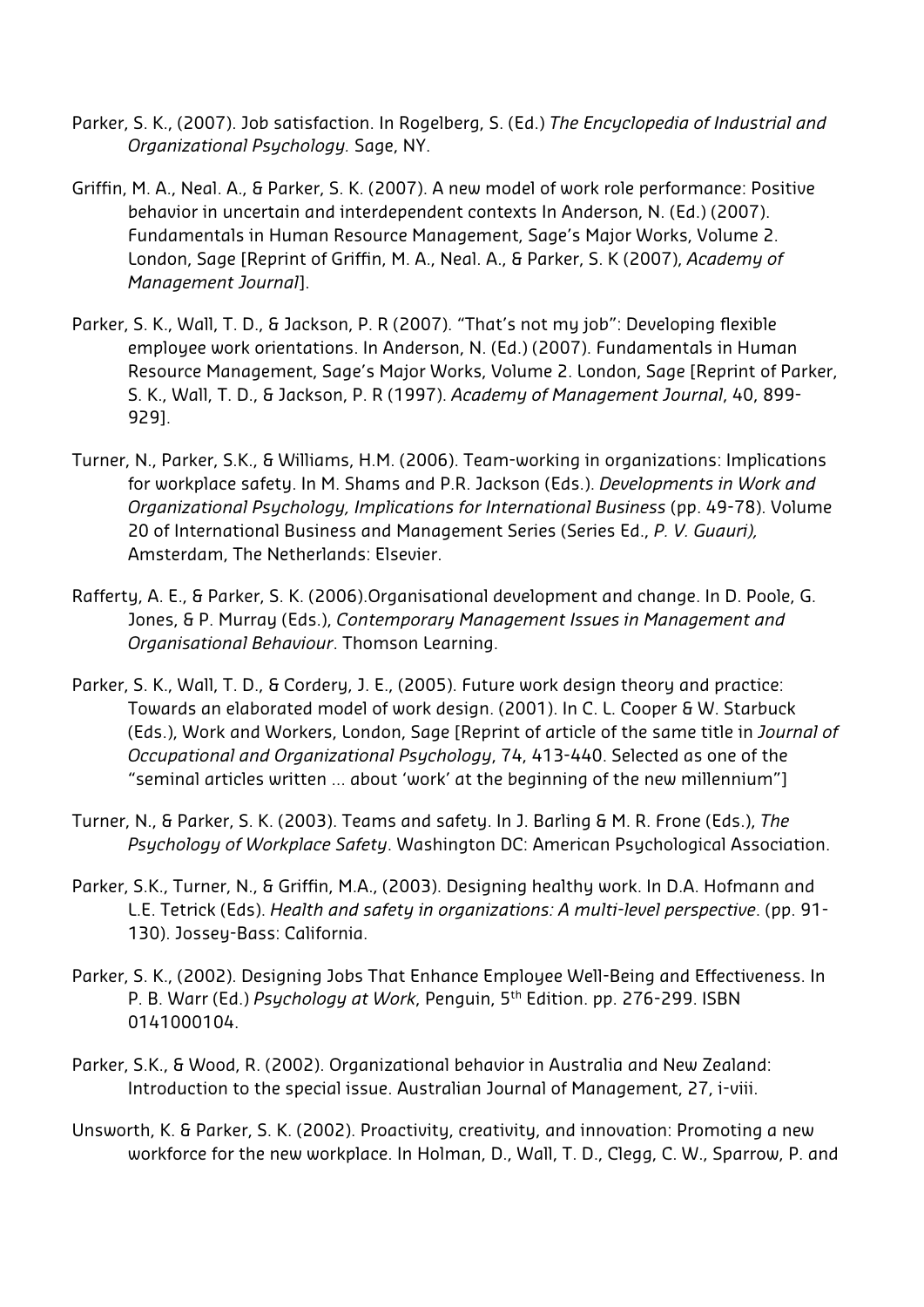Howard, A. (Eds). (pp. 175 - 196). *The New Workplace: A Handbook and Guide to the Human Impact of Modern Working Practices.* John Wiley & Sons. ISBN 0-471-48543-8.

- Parker, S. K., & Turner, N. (2002) Work design and individual job performance: Research findings and an agenda for future inquiry. In S. Sonnentag (Ed.), *Psychological Management of Individual Performance: A Handbook in the Psychology of Management in Organizations*. John Wiley & Sons: Chichester, UK. pp. 69-94. ISBN 0-471-87726-3.
- Wall, T.D., & Parker, S.K. (2001). Job design, psychology of. In N. J. Smelser & Paul B. Baltes (Eds). *International Encyclopedia of the Social and Behavioral Sciences*. Pergamon, Oxford. pp. 7980-7983.
- Parker, S. K., & Wall, T. D., (2001). Work Design: Learning from the Past and Mapping a New Terrain. In N. Anderson, D. S. Ones, H.K. Sinangil, & C. Viswesvaran. (Eds). *Handbook of Industrial, Work and Organizational Psychology, Vol 1*, Thousand Oaks, CA: Sage. pp 90-109

Book Review by T.L. Hayes, (2002). *Personnel Psychology*, 55 (4), 1074-1077. The book is described thus: "*This two-volume set integrates contributions from organizational scholars worldwide, and thus, truly is an evolutionary development in the field of applied psychology. It is elitist in the best sense of the word*" (p. 1074) and "*a worthy successor to the landmark I-O Handbook by Dunnette (1976)*" (p. 1076). The Parker & Wall article is one of a small set of chapters described in this way: "*the chapters with the greatest depth were contributed by authors who are long-time contributors to the fields they describe, or in some cases, created… These chapters in particular set the IWO Handbook apart in the highly competitive IWO and management book market*" (p. 1076).

- Judge, T. A., Parker, S. K., Colbert, A., Heller, D., Ilies, R. (2001). Job satisfaction: A crosscultural review. In N. Anderson, D. S. Ones, H.K. Sinangil, & C. Viswesvaran. (Eds). *Handbook of Industrial, Work and Organizational Psychology, Vol 2*, Sage: London.
- Borrill, C. & S. K. Parker (2000). Change management and stress. In P.C. Flood, T. Dromgoole, S. J. Carroll, L. Gorman, (Eds.) (pp. 80-85). *Managing Strategic Implementation*. Blackwell Publishers: London
- Sprigg, C.A, Jackson, P.R., & Parker, S. K. (2000). Interdependence as a key requirement for the successful introduction of team working: A case study. In S. Proctor & F. Mueller (Eds.), *Teamworking*. London: Macmillan Press. pp. 83-102
- Whybrow, A. C. & Parker, S. K. (2000) Introducing team working*.* Managing the process of change. In S. Proctor & F. Mueller (Eds.), *Teamworking*. London: Macmillan Press. pp. 103-124.
- Parker, S. K. & Whybrow, A. (1998). A changing work place: Mental health consequences of flexible working. In McCaig, R. and M. Harrington (Eds.) *The Changing Nature of Occupational Health.* HSE Books: Norwich, UK. ISBN 0-7176-1665-7.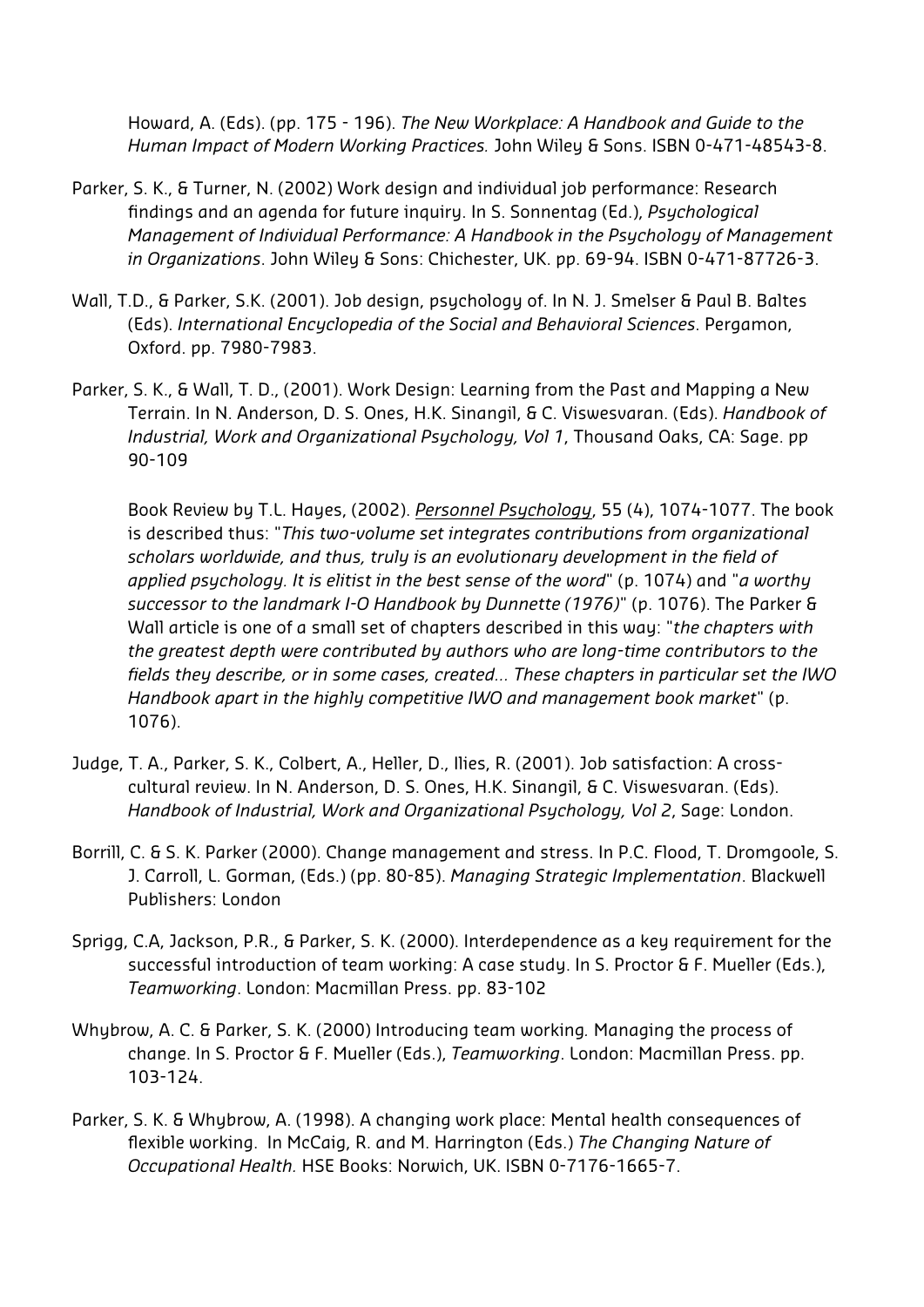- Parker, S. K. and Wall, T. D. (1996). Job design in modern manufacturing. In P. Warr (Ed.) *Psychology at Work*, 4th Edition, pp. 333- 358. London: Penguin.
- Parker, S. K., Jackson, P. R., Sprigg, C. A., and Whybrow, A. (1996). New production initiatives: Minimizing risk and maximizing potential. In R. J Koubek and W. Karwowski (Eds.). *Manufacturing Agility and Hybrid Automation- I*. IEA Press: Louisville, Kentucky. (p. 127 - 130).
- Parker, S. K., Myers, C. and Wall, T. D. (1995). The effects of a manufacturing initiative on employee jobs and strain. In S. A. Robertson (Ed.) *Contemporary Ergonomics, 1995,* pp. 37-42. London: Taylor and Francis.
- Jackson, P. R., Mullarkey, S., Parker, S. K. and Wall, T. D. (1995). Advanced manufacturing systems and the changing nature of work. In P. T. Kidd and W. Karwowski, (Eds.). *Advances in Agile Manufacturing: Integrating Technology, People and Organisations*. (pp. 590-594). Netherlands: Press.
- Parker, S. K., Wall, T. D., and Jackson, P. R. (1994). Job design and work orientations in modern manufacturing: A comparative case study. In S.A. Robertson (Ed.) *Contemporary Ergonomics, 1994*, (pp. 411-416). London: Taylor and Francis.
- Parker, S. K. and Jackson, P. R. (1994). Facilitating new shopfloor roles within modern manufacturing. In P. T. Kidd and W. Karwowski, (Eds.). *Advances in Agile Manufacturing: Integrating Technology, People and Organisations.* (pp. 157-160). Netherlands: IOS Press.
- Parker, S. K. and Jackson, P. R. (1993). The implementation of high performance work teams. In D. Gowler, K. Legge, and C. Clegg (Eds*.) Case Studies in Organisational Behavior and Human Resource Management (2nd Edition)* (pp 42-56). London: Paul Chapman Publishing.
- Parker, S. K., Jackson, P. R., and Wall, T. D. (1993). Autonomous group working within integrated manufacturing: A longitudinal investigation of employee role orientations. In G. Salvendy and M. J. Smith (Eds). *Human-Computer Interaction: Application and Case Studies*. (pp 44-49). Amsterdam: Elsevier Publishers, B.V.
- Jackson, P. R. and Parker, S. K. (1993). The implementation of high-performance work-teams: Teaching Guide. In D. Gowler, K. Legge, and C. Clegg (Eds.) *Case Studies in Organisational Behavior and Human Resource Management: Teaching Guide* London: Paul Chapman Publishing.

#### **PRACTITIONER ARTICLES**

Parker, S. K., Andrei, D., Van den Broeck, A. (2019). Why managers design jobs to be more boring than they need to be. Harvard Business review, Jun 5 2019. https://hbr.org/2019/06/why-managers-design-jobs-to-be-more-boring-than-theyneed-to-be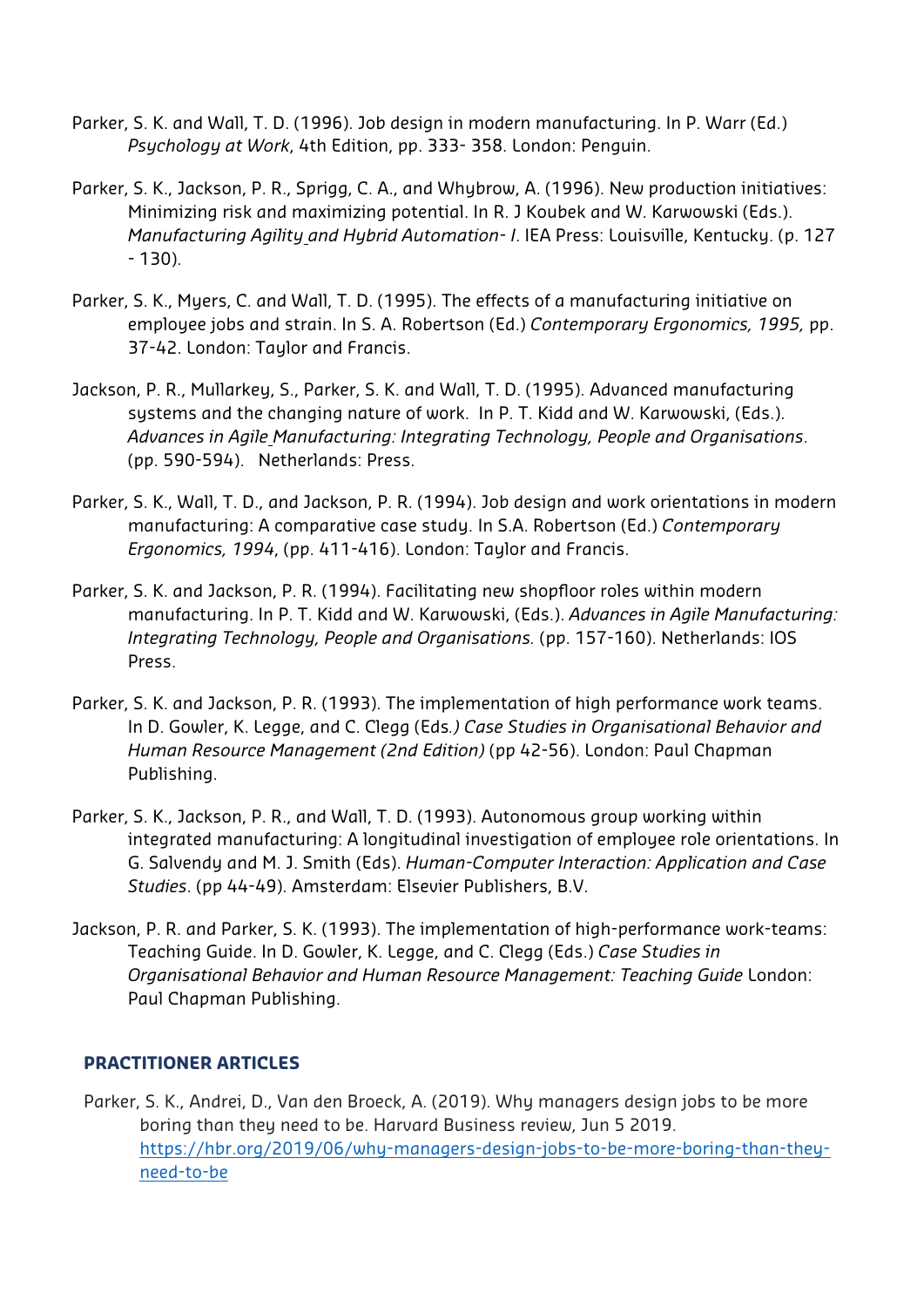- Parker, S. K., Wang, Y. (2019). When to take initiative at work, and when not to. Harvard Business review, Aug 21 2019. https://hbr.org/2019/08/when-to-take-initiative-atwork-and-when-not-to
- Van den Broeck, A., Andrei, D., Parker, S. K. (2019). Werken aan kwaliteitsvol werk: Waarom er meer slechte jobs gemaakt worden dan nodig [Working on the quality of work: Why there are more low quality jobs than needed]. *Over.Werk. Tijdschrift van het Steunpunt Werk*, 29(2), 70-76. Steunpunt Werk / Uitgeverij Acco.
- Klonek, F., & Parker, S. K. (2018). Teil-autonome Arbeitsteams oder tayloristische Produktionslinie? Welche Erkenntnisgewinne bieten simulationsbasierte Work Design Trainings [Self-managing team or tayloristic production chain? What can we learn from simulation-based work design trainings]. Gruppe. Interaktion. Organisation. Zeitschrift für Angewandte Organisationspsychologie (GIO) [Group. Interaction. Organisation], 49 (167-175)
- Carpini, J. A., Fleming, A. F., & Parker, S. K. (2015). Multidisciplinary team briefings: A way forward. *Day Surgery Australia*, 14 (2), pp. 12-14
- *Winners and Losers: Is Your Proactive Behaviour Annoying the Boss?* Knowledge@Australian School of Business. April 7<sup>th</sup>, 2010. [Based on article by Grant, Parker, Collins, 2009, *Personnel Psychology*].
- Maynard, D. (2002). *Team works: A new research-based team coaching initiative is bringing students and alumni together to discover what really drives team effectiveness*. Australian Graduate School of Management Magazine, Issue 2, p. 18-19. [Based on research by Catherine Collins, Sharon Parker, & Roger Collins]
- Parker, S. K. (2001). *Unleash the power of your workforce*. Australian Graduate School of Management Magazine, Issue 3, p. 24- 26.
- Parker, S. K. (2001). *Designing a proactive and creative workforce for the innovation era.* Paper prepared for the Australian Graduate School of Management Research Briefing Series sponsored by the Centre for Corporate Change.
- Parker, S. K. (2001). *Designing and developing effective organizations*. Published by Bureau for Employer's Activities, ACT/EMP 30, International Labour Office, Geneva. ISBN 92- 2-112334-0.
- Translation of Parker & Sprigg (1999). Clay, R. A. (1999), *'Lean production' may also be a lean toward injuries*. APA Monitor On Line, Vol 30, 5, May 5th.
- Parker, S. K. & Sprigg, C. A. (1997). *Team work: Not just a happy accident*. Opinion piece in Personnel Today, April 24th, p. 18.
- Parker, S.K. (1997). *Successful slimming: How to downsize*. Personnel Today, July 17th.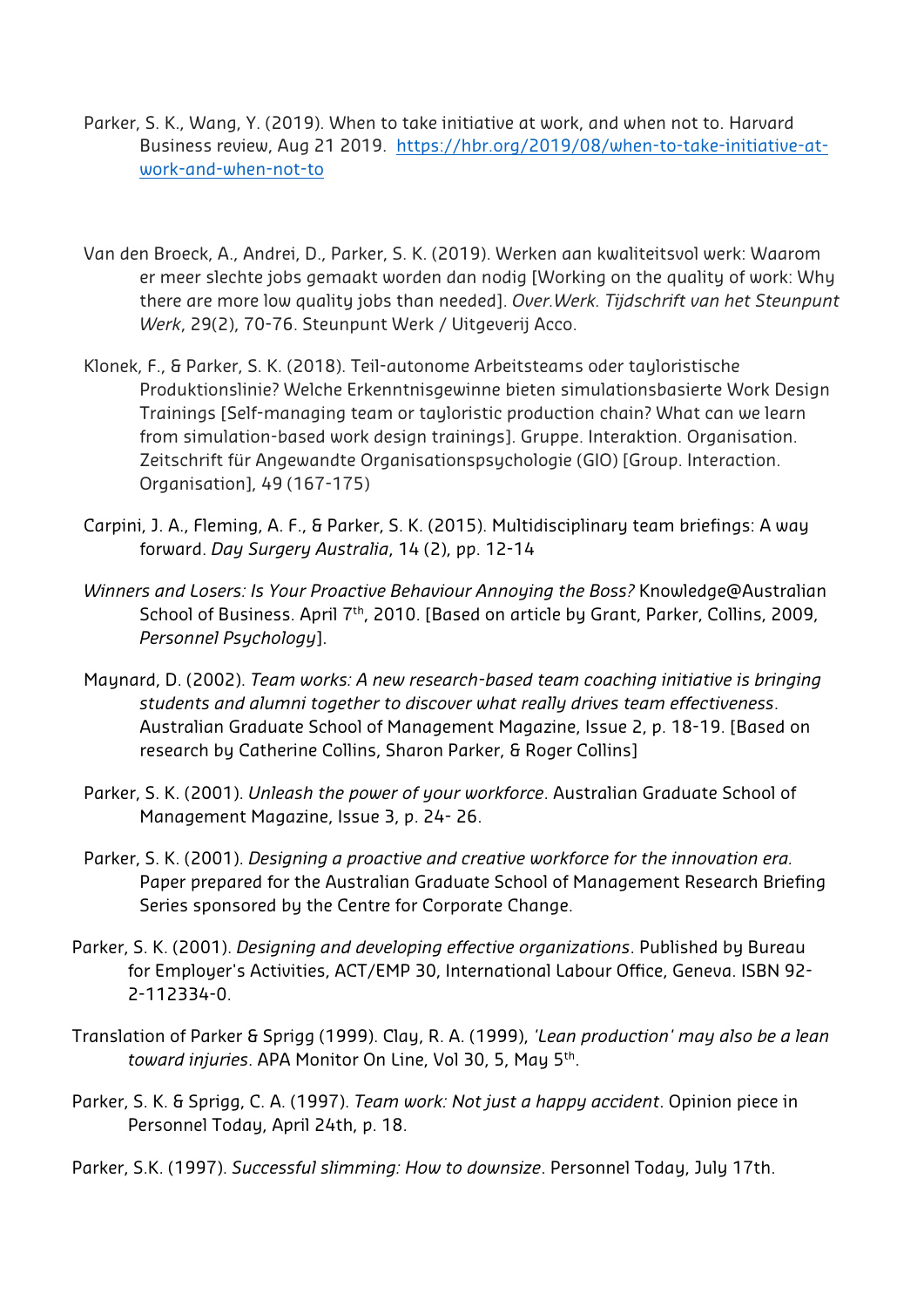Parker, S. K. (1996). *Police study tackles harassment*. Personnel Today, p. 4. 21 May, 1996

## **REPORTS**

In collaboration with students and colleagues, I have prepared over 80 technical reports to collaborating organizations. Example major reports in the previous three years are included here.

- Andrei, D. M., Parker, S. K., Constantin, A., Baird, M., Iles, L., Petery, G., Zoszak, L., Williams, A., & Chen, S. (2019). *Maximising potential: Findings from the Mature Workers in Organisations Survey (MWOS)*. Centre for Excellence in Population Ageing Research (CEPAR). http://cepar.edu.au/sites/default/files/Findings-from-Mature-Workers-in-Organisations-Survey-Dec-2019.pdf
- Orchard, M., Finnerty, D., Parker, K., & Adams, K. (2019). *Thrive at Work Industry Engagement: Assessment findings and recommendations.* Perth, Western Australia.
- Parker, S. K., Fruhen, L., Burton, C., McQuade, S., Loveny, J., Griffin, M., Page, A., Chikritzhs, T., Crock, S., Jorritsman, K and Esmond, J. (2018). *Impact of FIFO work arrangements on the mental health and wellbeing of FIFO workers*. Perth, Western Australia: WA Mental Health Commission. Retrieved from https://www.mhc.wa.gov.au/media/2547/impactof-fifo-work-arrangement-on-the-mental-health-and-wellbeing-of-fifo-workers-fullreport.pdf
- Parker, S. K., Crosetta, M. and Hutchinson, L. (2019). *Evaluation of the transition experiences of young people with a transition care coordinator.* Perth, Western Australia: Fiona Stanley Hospital.
- Parker, S. K., Butcher, S. (2019). *ACT government transition to Activity Based Working.* Canberra, ACT: Government of Australia.

## **ACADEMIC KEYNOTE PRESENTATIONS**

## **2019**

- Parker, S.K. *Designing work that works: Future Directions.* AOW 2019 (Neue Formen der Arbeit in der digitalisierten Welt: Veranderungskompetenz starken), Technical University of Braunschweig, Germany, 25-27 September 2019.
- Parker, S.K*. How individuals structure work for others: Poor work design begets poor work design.* Seventh Annual International Symposium of Proactive Behavior in Organizations, Shanghai University of Finance and Economics, China, 28-29 June, 2019.
- Parker, S.K. *Digitalization and other new technologies as an antecedent of work design.* EAWOP Small Group Meeting: Antecedents of Work Design, Vrije Universiteit Amsterdam, Netherlands, 3-4 July, 2019.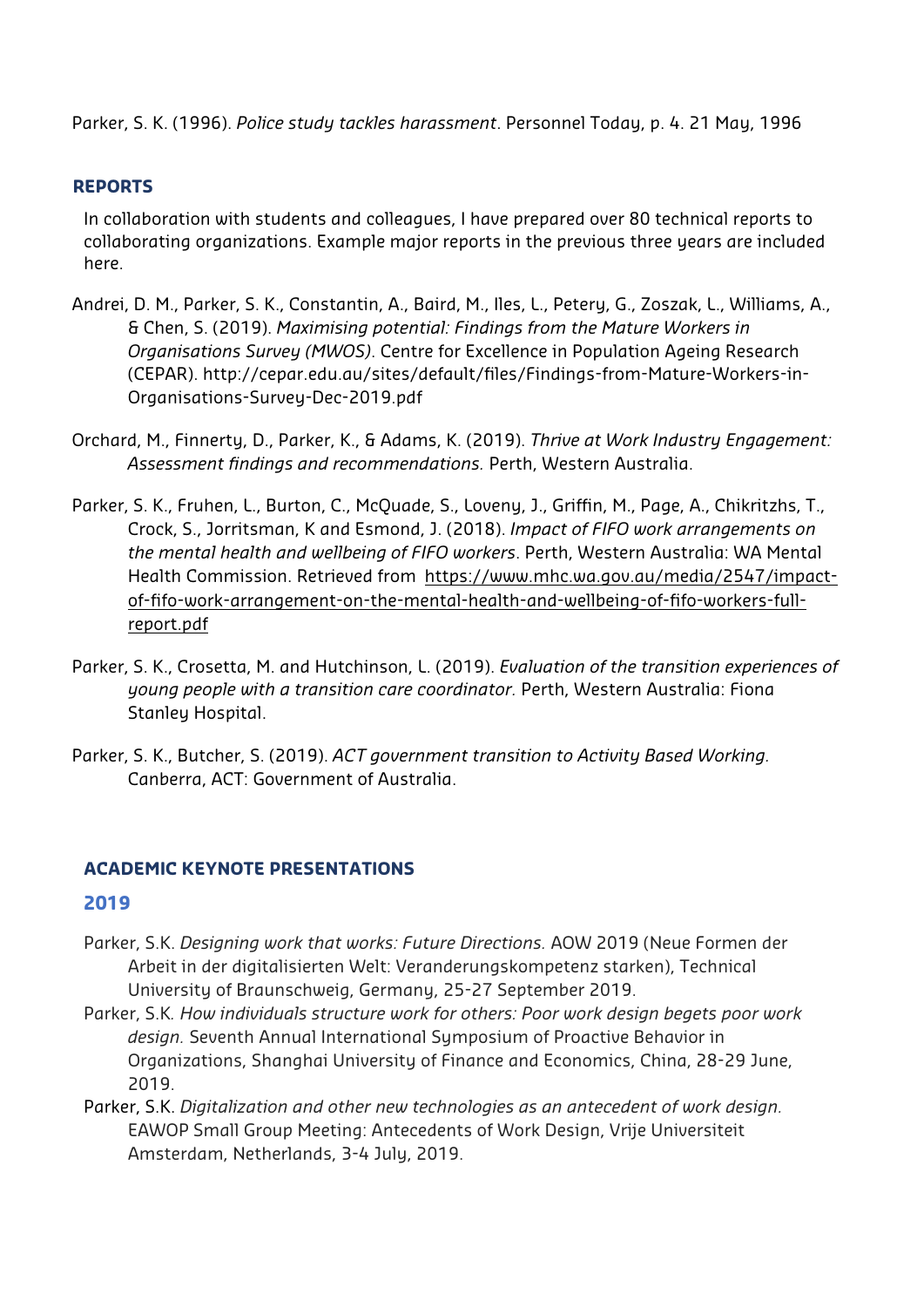Parker, S.K. *Exciting times for work design theory and research: some new discoveries and directions.* 19th EAWOP Congress, Turin, Italy, 29 May – 1 June, 2019.

## **2018**

- Parker, S.K. *Leading for Proactivity: New Directions.* 3rd Annual Organizational Behaviour/Human Resources Symposium hosted by the China Europe International Business School (CEIBS), Shanghai, 28<sup>th</sup> November.
- Parker, S. K. *When is Proactivity Wise? A Synthesis of Factors That Influence the Individual Outcomes of Proactive Behavior.* 6th Annual International Symposium: Proactive Behaviour in Organisations hosted by the Shanghai University of Finance and Economics (College of Business). 23-24 June 2018

## **2017 and earlier**

- Parker, S.K. *Redesigning work design research and theory: New directions.* Australian and New Zealand Academy of Management Annual Conference, RMIT School of Management, Melbourne, 5-8 December 2017.
- Parker, S. K., & Carpini, J. *Preventing silence through effective speaking-up within the operating theatre*. Royal Australian & New Zealand College of Obstetricians & Gynaecologists Annual Scientific Meeting, Crown Perth, October 16-19th October, 2016.
- Parker, S.K., *What's happening in work design? Looking back and looking forward*. Keynote Speaker, APS 11<sup>th</sup> Industrial and Organisational Psychology Conference, Melbourne, 2-4 July 2015.
- Parker, S. K., (November, 2014). *Helping people to 'make things happen': A framework for proactivity at work.* Key Note Speaker, 4th International Congress on Coaching Psychology. Melbourne Convention Centre, Melbourne.
- Parker, S.K., (Sept., 2014). *Designing work that works: Future directions for job design research and practice*. Key Note Address, *International* Congress of Occupational Health, Work Organization and Psychosocial Factors, Adelaide Convention Centre 17<sup>th</sup> - 19<sup>th</sup> Sept 2014, Adelaide.
- Parker, S. K., (April, 2014). *Making things happen: Proactivity in the work place*. Key note Address, Management Theory and Practice Conference, Kitakyushu City, Japan, April 4-6 2014
- Parker, S. K., (June, 2012). *New directions in proactivity research*. Key note address*,* 3rd Biennial Institute of Work Psychology Conference on Work, Well-being, and Performance, 26<sup>th</sup> -28<sup>th</sup> June, Sheffield, UK.
- Parker, S. K., (April, 2012). *Making a difference via proactivity.* Key note address, Department of Corrective Services Senior Leadership Development Day, Corrective Services Academy, Hilton, Perth, WA.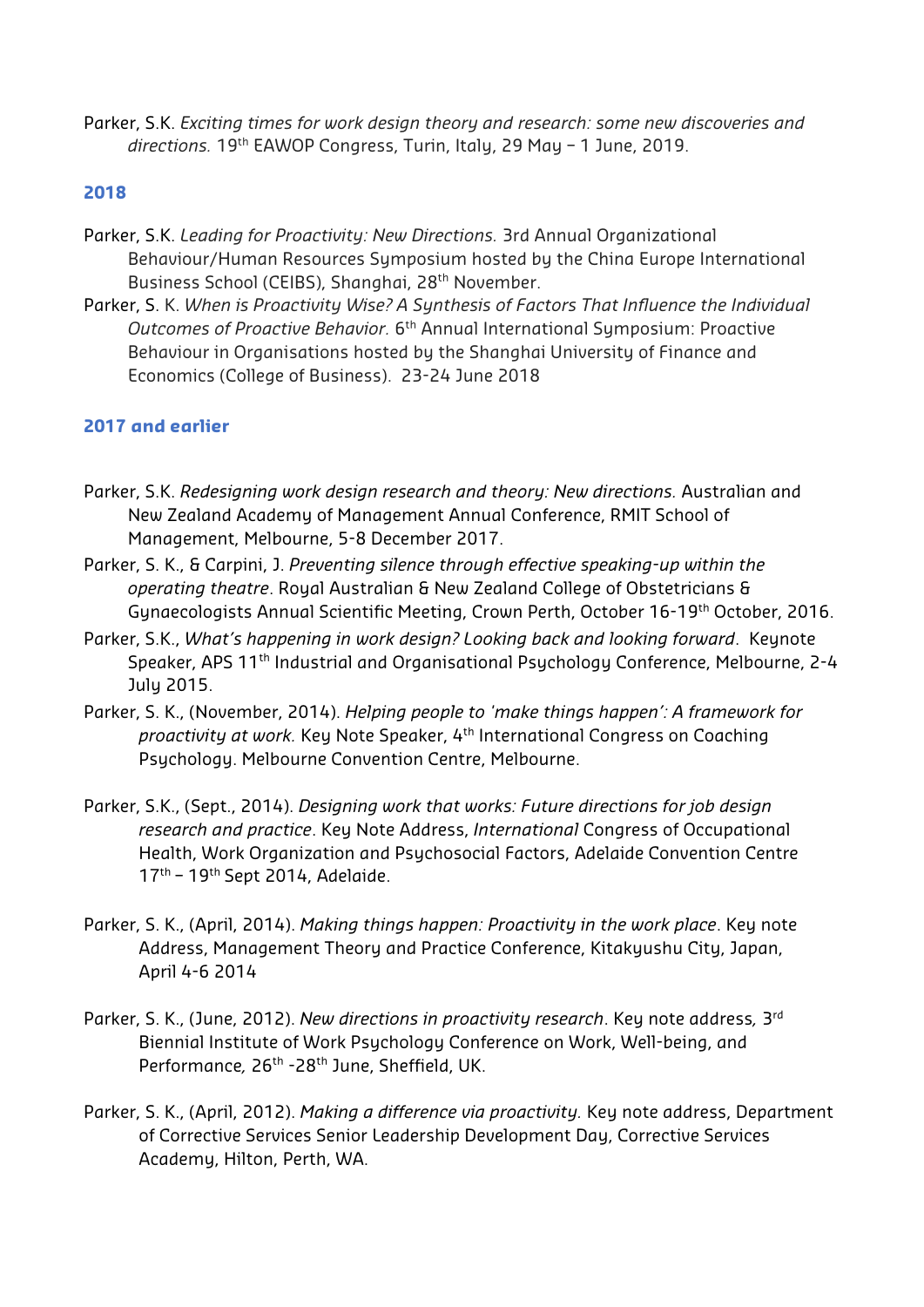- Parker, S. K. (July, 2010). *Making a difference.* Divisional Address, *International Congress of Applied Psychology*, Melbourne, Australia.
- Parker, S. K., (May, 2009), State of the Art Address. *Work design: Where do we go from here?* 14<sup>th</sup> European Congress of Work and Organisational Psychology Conference, Santiago de Compostela, Spain.
- Parker, S. K., (Jan, 2008). Key note speaker. *Making things happen: Proactive behavior in the work place*. British Psychological Society, Division of Occupational Psychology Annual Conference, Stratford-Upon-Avon.
- Parker, S. K. (Sept., 2006). Key note speaker. *Teams with pizzazz: Fostering team proactivity through individual and team processes.* 10th International Workshop on Teamworking. Groningen, The Netherlands.
- Parker, S. K., (June, 2003). Parker, S. K., (2003, June). Key note speaker. *Making work design work: Challenges and opportunities*. 5th International Industrial and Organizational Psychology Conference, Grand Hyatt, Melbourne.
- Parker, S.K. (April, 2001). *Work design: changes and challenges.* Invited Speaker, Special Centenary Session on Work Design, British Psychological Society Annual Conference, April 28-31.

#### **REFEREED CONFERENCE PRESENTATIONS**

[Excludes any articles already referred to in Conference Proceedings, and presents a sample of presentations prior to five years].

- Hay, G., Parker, S. K., Luksyte, A., (2019). *Failure and blame in organizational change: An identity lens.* 79<sup>th</sup> Annual Meeting of the Academy of Management. Boston, August 9-13.
- Yeo, G., Parker, S. K., Celestine, N. A., (2019). *Making time for slack time*. 79th Annual Meeting of the Academy of Management. Boston, August 9-13.
- Bharadwaj, A., Dunlop, P., Parker, S. K., Straker, L., (2019). *An investigation of work-design and individual differences as antecedents of employee moral disengagement*. Poster presented at 19<sup>th</sup> EAWOP Congress, Turin, Italy, 29 May - 1 June.
- Bharadwaj, A., Wee, S., Dunlop, P., Parker, S. K. , (2019). *Person-job fit in the theory of purposeful work behaviour: testing a moderated mediation model.* 19th EAWOP Congress, Turin, Italy, 29 May – 1 June.
- Liu, Y., Ward, M. K., Parker, S. K., (2019). *The buffering effect of future time perspective on the relationship between workload and well-being: evidence from a 20-year longitudinal study*. 19th EAWOP Congress, Turin, Italy, 29 May – 1 June.
- Klonek, F., Liu, Y., Johnson, A., Nguyen, H., Parker, S. K., (2019). *Not everybody thrives the same way: the impact of approach motivation on well-being and performance via*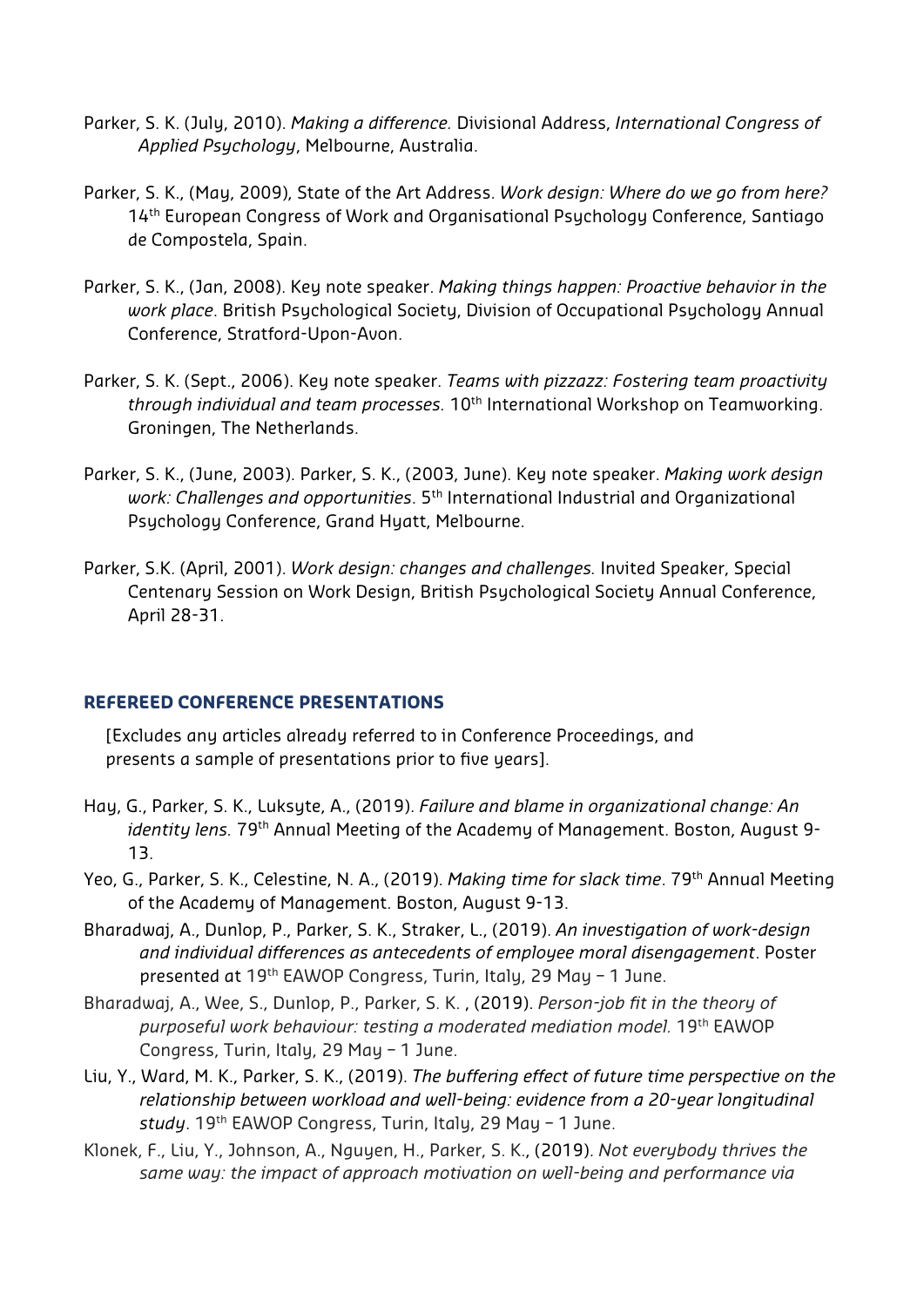*growth strength in skill utilization.* 19th EAWOP Congress, Turin, Italy, 29 May – 1 June.

- Tims, M., Andrei, D., Iles, L., Parker, S. K., (2019). *When do others support employee job crafting: A job design simulation task.* 19th EAWOP Congress, Turin, Italy, 29 May – 1 June.
- Andrei, D., Wenzel, R., Parker, S. K., (2019). *Organizational level antecedents of high-quality*  work design. 19<sup>th</sup> EAWOP Congress, Turin, Italy, 29 May - 1 June.
- Sijbom, R., Parker, S. K., (2019).*Making the most of employee voice: how leaders' achievement goals and voice target identification shape responses to voice.* 19th EAWOP Congress, Turin, Italy, 29 May – 1 June.
- Wang, B., Liu, Y., Parker, S. K., (2019). *Stop the stigma! Understanding the bright side of social media use at work.* 19th EAWOP Congress, Turin, Italy, 29 May – 1 June.
- Wu, C., Wang, Y., Parker, S. K., Griffin, M. A. (2019). *Effects of prolonged job insecurity on the*  big five personality change. 19<sup>th</sup> EAWOP Congress, Turin, Italy, 29 May - 1 June.
- Hay, G., Parker, S. K., Luksyte, A. "Surgeons need freedom but nurses need rules": How identity shapes the work design of multidisciplinary teams. (2019). "Surgeons need freedom but nurses need rules": How identity shapes the work design of multidisciplinary teams. 19<sup>th</sup> EAWOP Congress, Turin, Italy, 29 May - 1 June.
- Knight, C., Parker, S. K., McLarnon M., Wenzel, R. (2019).The work design profiles of employees in the Australian not-for-profit sector: a person-centered perspective. 19<sup>th</sup> EAWOP Congress, Turin, Italy, 29 May – 1 June.
- Bindl, U., Sonnentag, S., Parker, S. K. (2019). "Managing your feelings to enhance proactivity: the type of affect regulation matters"]. 19<sup>th</sup> EAWOP Congress, Turin, Italy, 29 May  $-1$ June.
- Cangiano, F., Parker, S. K., Ouyang, K. (2019). "When taking charge creates work-life conflict: The role of intrinsic motivation"  $19<sup>th</sup>$  EAWOP Congress, Turin, Italy, 29 May – 1 June.
- MK, Jiaxin, SHARON, (2019). *Leveraging work design to prevent careless responding during online surveys.* 19th EAWOP Congress, Turin, Italy, 29 May – 1 June.

Parker, S.K., *Fireside Chat with Jane Dutton, Sharon Parker and Scott Sonenshein.* 78th Annual Meeting of the Academy of Management. Chicago, August 10 – 14, 2018.

- Parker, S.K., *Acing the Job Talk Tips from Experts and Recent Grads,* 78th Annual Meeting of the Academy of Management. Chicago, August 10 – 14, 2018.
- Klonek, F. E., Rico, R., & Parker, S.K, (2018). *Team ambidexterity: Resolving the exploration exploitation dilemma.* 78th Annual Meeting of the Academy of Management. Chicago, August 10 – 14, 2018.
- Parker, S. K., & Zhang, F. (2016*). Transformative work design: Future directions for work design research.* 6th Expert Workshop on Psychosocial Factors at Work in the Asia Pacific, 20-210 October, Shanghai, China. Abstract Book, p. 9. School of Public Health, Fudan University; Asia Pacific Academy for Psychosocial Factors at Work.
- Parker, S. K. (2015) Discussant for session '*Proactivity at work: Novel perspectives on effectiveness and social context'*. 75th Annual Meeting of the Academy of Management Conference, Vancouver, 7-11 August, 2015
- Liao, J. & Parker, S.K. (2015) *A situational judgement test of wise proactivity: development and initial validation*. Presented in session 'Proactivity at work: Novel perspectives on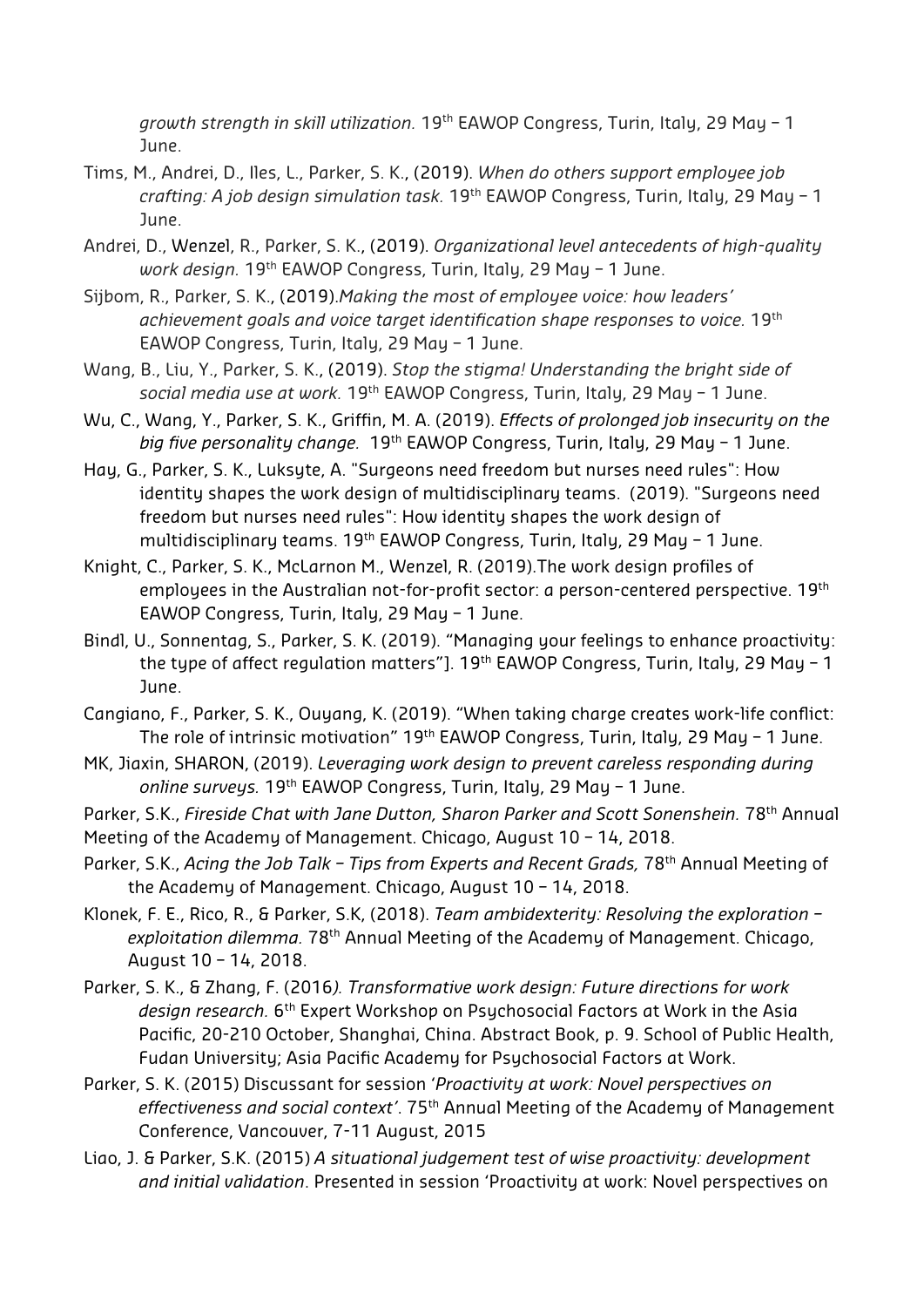effectiveness and social context'. 75<sup>th</sup> Annual Meeting of the Academy of Management Conference, Vancouver, 7-11 August, 2015

- Cangiano, F., Parker, S. K. & Yeo, G. B. (2015) *Proactivity and Well-Being: A diary study on the role of perceived competence.* Presented in session 'Enrichment across Boundaries: New Perspectives on the Work Life Interface', 75<sup>th</sup> Annual Meeting of the Academy of Management Conference, Vancouver, 7-11 August.
- Wu, C. H., Griffin, M. & Parker, S. K. (2015) *Can job autonomy and skill utilization enhance individuals' locus of control? A reciprocal longitudinal study*, 17th congress of the European Association of Work and Organizational Psychology, Oslo, Norway, 20-23 May.
- Parker, S. K. (2015) *My Work Changes Me: How Work Design Might Shape Personality and Identity Development*, 17<sup>th</sup> congress of the European Association of Work and Organizational Psychology, Oslo, Norway, 20-23 May.
- Griffin, M., Parker, S. K., Taylor, I. & Curcuruto, M. *Leadership for Organizational Safety*. Symposium at the 30<sup>th</sup> Annual Conference of the Society for Industrial and Organizational Psychology, Philadelphia 23-25 April, 2015.
- Parker, S. & Van den Broeck, A. (2014) *Multi-level Perspectives on the Causes of Job Design.* Selected as Showcase symposium for the 2014 Academy of Management Meeting, Philadelphia.
- Parker, S. K. & Andrei, D. (2014). *Designing Work: What Task Allocations Come Naturally?* Academy of Management Meeting, Philadelphia, August.
- Parker, S. K. & Andrei, D. (2014). *Perpetuating Poor Quality Work: Who Designs Simplified*  Jobs and Why? 28<sup>th</sup> International Congress of Applied Psychology, Paris, July.
- Strauss, K., Parker, S. K. & O'Shea, D. (2013). *The Personal Cost of Proactive Behavior: Moderating Effects of Controlled Motivation.* Academy of Management Annual Conference, Florida, USA.
- Strauss, K., & Parker, S. K., (2012). *Intervening to Enhance Eudemonic Well-being in the Workplace: The Active Workforce Initiative*. Academy of Management Annual Conference, Boston.

Wu, C. H., & Parker, S. K. (2012). *When perceived over-qualification is detrimental to job attitude? The role of job autonomy and national culture.* The 27th Annual Conference of the Society for Industrial and Organizational Psychology. San Diego, California, US. April 26-28. Wu, C., & Parker, S. K., (2012). *Leader as a Secure Base: The Role of Supervisors Support in Shaping Subordinates' Proactive Behavior*. Academy of Management Annual Conference, Boston, USA.

Wu, C. H., Griffin, M. A., & Parker, S. K. (2012). *Dynamic self-systems in the workplace*. Academy of Management 2012 Annual Meeting Boston, Massachusetts, USA. 3-7, Aug.

Johnson, A., Parker, S. K., & Hong, H. (2012). *The Differential Effects of Motives on Role Outcomes Enhanced by Team Affective Climate*. Academy of Management Annual Conference, Boston, USA.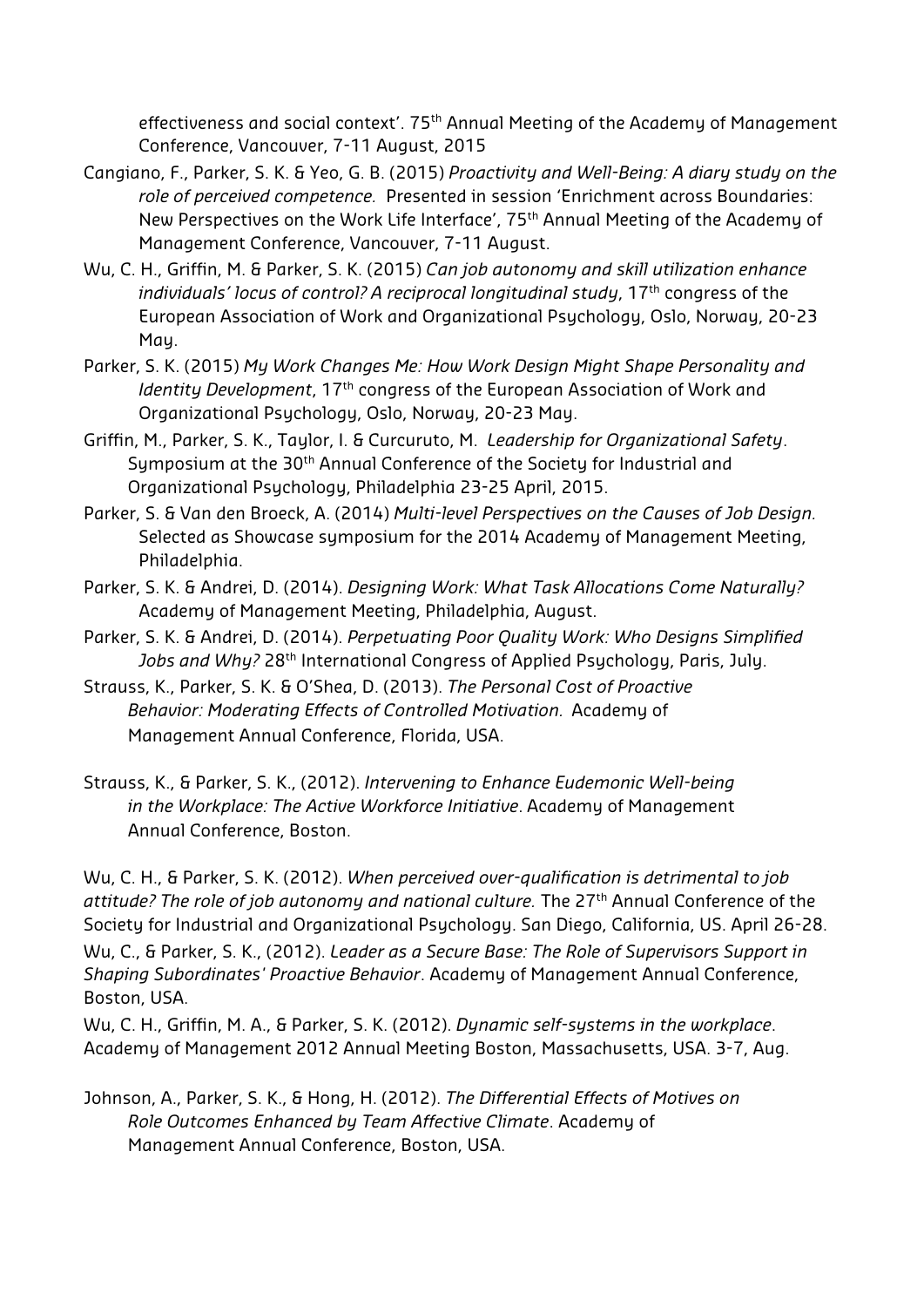Tian, W. A., Wu, C. H., & Parker, S. K. (2012). How feedback contributes to change-oriented citizenship: The role of supervisor support and extrinsic motivation for applying new skills. The 27th Annual Conference of the Society for Industrial and Organizational Psychology. San Diego, California, US. April 26-28.

Wu, C. H., & Parker, S. K. (2012). Understanding proactivity from attachment theory: How attachment styles relate to proactive career behaviour. The 27th Annual Conference of the Society for Industrial and Organizational Psychology. San Diego, California, US. April 26-28.

- Bindl, U.K., & Parker, S.K. (2011). *Meaning regulation at work: How emotions impact on the future of organizations.* Paper accepted for presentation at the 25th ANZAM Conference, Wellington, New Zealand.
- Bindl, U.K., Parker, S.K., Totterdell, P., & Hagger-Johnson, G. (2011). *The fuel of the self-starter: How mood influences proactivity.* Paper presented at the Academy of Management Annual Conference, San Antonio, USA.
- Parker, S.K., Johnson, A.M., Bindl, U.K., Hong, H., & Groth, M. (2011). *Silence speaks volumes: The differential effects of silence motives on work outcomes over time.* In David Whiteside & Laurie Barclay. New directions in organizational silence and voice research. Paper presented at the Academy of Management Annual Conference, San Antonio, USA.
- Wu, C., & Parker, S. K. (2011, June). Attachment Security and Proactivity. In Proactivity at Work: Emerging Perspectives*,* Industrial and Organizational Psychology conference, Brisbane, *9th Industrial and Organisational Psychology Conference Proceedings. pp. 32.*
- Wu, C. H. & Parker, S. K. (2011). *When voice is harmful for performance? The impact of personal motives and procedural justice.* Academy of Management 2011 Annual Meeting San Antonio, Texas, USA.
- Wu, C. H., Parker, S. K., & de Jong, J. P. J. (2011). *Is proactivity just about doing? The role of need for cognition in driving* proactive behavior. Academy of Management 2011 Annual Meeting San Antonio, Texas, USA.
- Bindl, U. K., & Parker, S. K (2011). It Depends on How You Feel About It: Emotions. In Proactivity at Work: Emerging Perspectives, Industrial and Organizational Psychology Conference, Brisbane, *9th Industrial and Organisational Psychology Conference Proceedings, pp. 33.*
- Parker, S. K., & Gibson, C. (July 2011). *The contribution of proactivity and identity integration to cross-cultural capacity building.* In Gibson, C. (Chair). The role of multinational organizations in capacity building for developing sustainable communities. Academy of International Business Conference, Nagoya, Japan.
- Parker, S. K., & Gibson, C. (July 2011). *The contribution of proactivity and identity integration to cross-cultural capacity building*. In Gibson, C. (Chair). The role of multinational organizations in capacity building for developing sustainable communities. Academy of International Business Conference, Nagoya, Japan.
- Strauss, K. & Parker, S. K. (2011). *The will and the way: Hope facilitates individual task adaptivity.* In van Dam, K., & Niessen, C. Adaptive behavior at work. Paper presented at the 15th European Congress of Work and Organizational Psychology.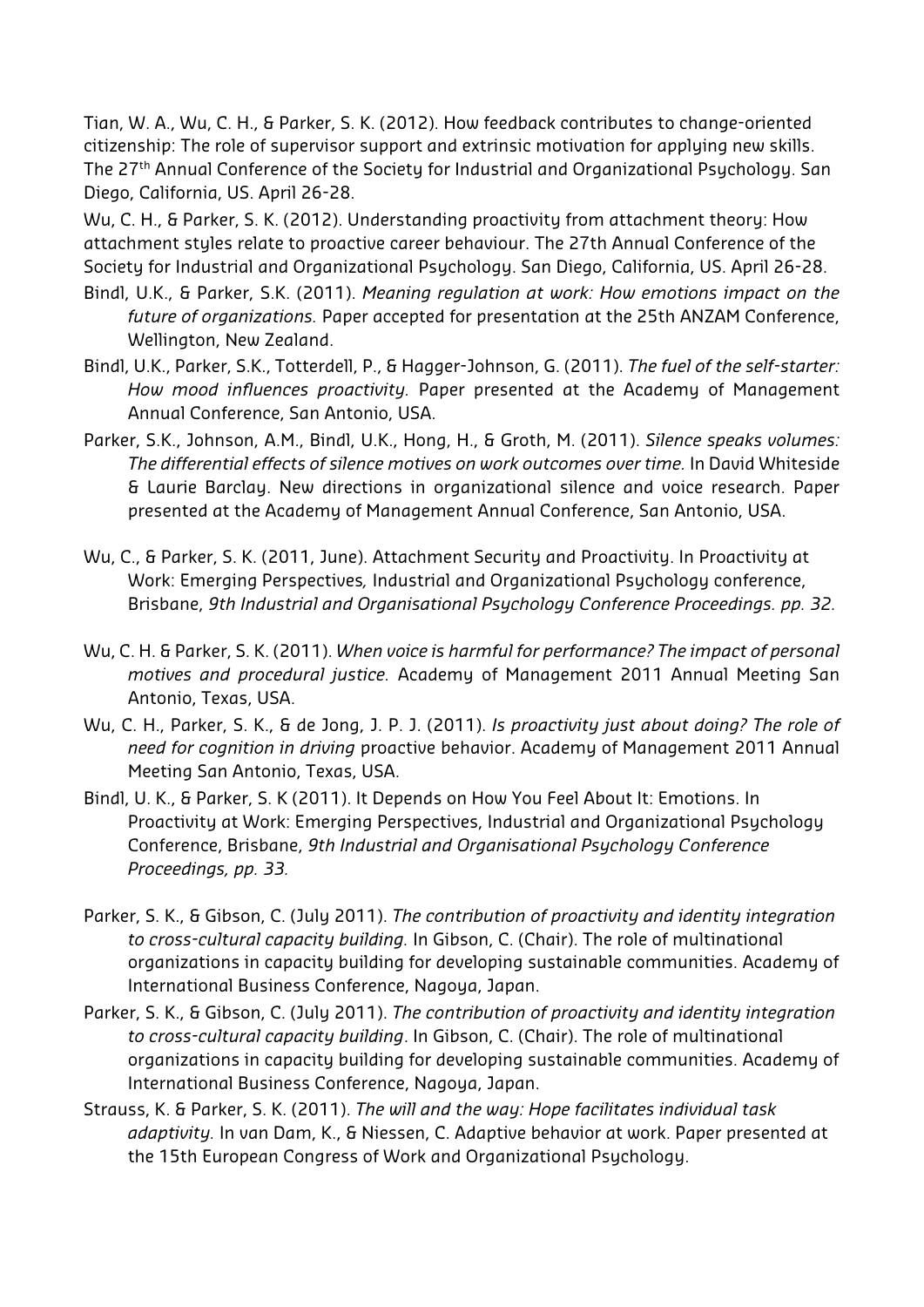- Strauss, K. & Parker, S. K. (2011). *Proactive and happy? The relationship of proactive work behavior with hedonic and eudemonic well-being.* Paper presented at the 15th European Congress of Work and Organizational Psychology.
- Carter R., Badham R., Parker S.K., and Nesbit P. (2011 July). "*Empowerment or Control: A Longitudinal Experimental Field Study of the Effects of Organization Theatre",* 27th EGOS Colloquium, Gothenburg Sweden.
- Bindl, U., & Parker, S. K., (August, 2010). *Fuelled into Proactivity: How the experience of positive affect impacts on proactive self-regulation*. In Bindl, U., & Lam, Chak Fu (Chairs) Symposium: Passion and Proactivity: When and How does Affect at Work Fuel Selfinitiated Behaviors? US Academy of Management Conference, Montreal.
- Vough, H., Bindl, U.K., & Parker, S.K. (2010). *Making change with a little help from your friends: Social Factors in the Proactivity Process.* Paper presented at the Academy of Management Annual Conference, Montréal, Canada.
- Parker, S. K., (July, 2010). *Discussant* for 'Putting the people back into work design' chaired by K. Unsworth. International Congress of Applied Psychology, Melbourne, Australia.
- Bindl, U., Parker, S. K., & Vough, H. (June, 2010). *Affect matters: How emotions impact on proactive goal regulation.* 2nd Biennial Institute of Work Psychology Conference.
- Collins, C. G., Quigley, N., Gibson, C., & Parker, S. K., (2010). *Team effectiveness trajectories: Entrained archetypes of team change and catalysts for critical leverage points*. INGRoup conference, July 22-24, Hilton Arlington, USA.
- Panel discussion with M. Frese, A. Bakker, S. K. Parker, T. Britt, M. Royal, G. Short. (2010). *Work Conditions That Maximize the Performance of Engaged Employees*, organised by the Hay Group. Society for Industrial and Organizational Behavior, Atlanta, April.
- Parker, S. K., Den Hartog, D., & Ferris, L. (2010). *Proactivity at Work: Applying Positive Psychology to Organizations.* Invited Professional Development Seminar. Society for Industrial and Organizational Behavior, Atlanta, April.
- Bindl, U., Vough, H., & Parker, S. K., (2010) *Profiles of Proactivity: When Role Breadth Activates Action at Work* In session 'Rethinking Role Breadth: Relationships to Antecedents and Outcomes' (Chair: Diane Bergeron). Society for Industrial and Organizational Behavior, Atlanta, April.
- Axtell, C., & Parker, S. K., (2010) *Perspective Taking and Clarity Affecting Misunderstandings in Virtual Teams*. In 'Predicting Virtual Team Effectiveness: Focusing on the Micro Level' (Chair: Sara Perry). Society for Industrial and Organizational Behavior, Atlanta, April.
- Bindl, U.K., Warr, P. B., Parker, S. K., Inceoglu, I., (2010) Multiple *Patterns of Affect-Behavior Association*. In Session 'Between- and Within-People Investigations of Affect and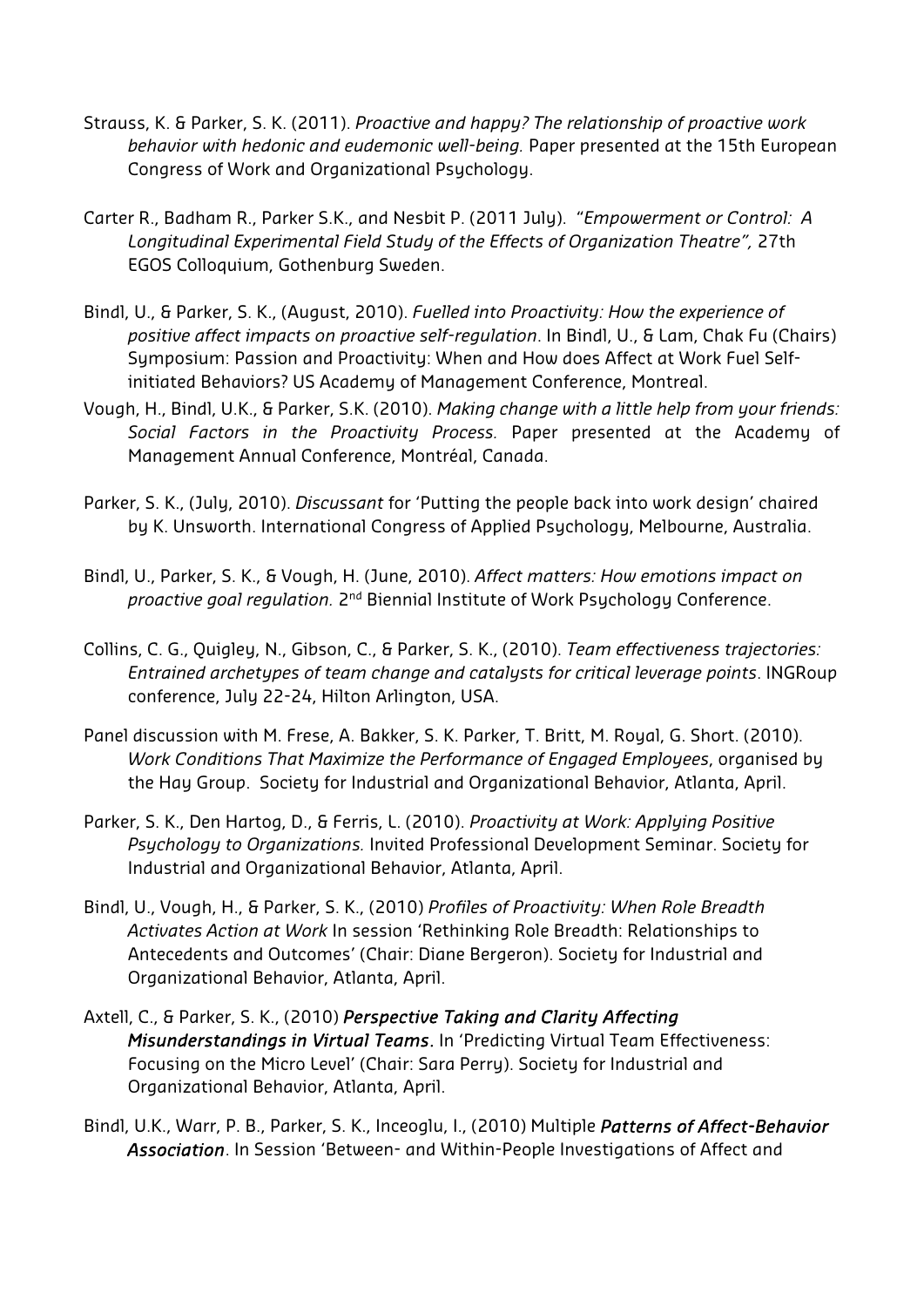Behavior at Work' (Chairs, Sharon K. Parker & Nikos Dimotakis). Society for Industrial and Organizational Behavior, Atlanta, April.

- Parker, S. K., Bindl., U., Van Dyne, L., & Wong, S. F., (2009) *Why don't people speak out?: A new measure of silence.* In Lebel, D. (Chair). Speaking Up or Shutting Up: Exploring new directions in research on voice and silence. Academy of Management Conference, Chicago.
- Parker, S. K., Calvard, T., & Collins, C. (2009). *Perspective taking as a mitigator of conflict in teams*. The role of perspective taking in conflict resolution and interpersonal justice. In R. Sinha (Chair). Academy of Management Conference, Chicago.
- Parker, S. K., & Collins. (2009). *Values and proactivity*. In B. Ghitulescu (Chair). New theoretical perspectives and empirical insights on proactivity at work. Academy of Management Conference, Chicago.
- Strauss, K., Griffin, M.A, & Parker, S. K., (2009), *Motivating proactive behavior to achieve a sustainable career: The power of the future work self.* In A. Wrzesniewski (Chair), Creating sustainable work: Research insights and strategies for action. Academy of Management All-Academy Symposium Proposal
- Collins, C., Parker, S. K., McCarthy, S., & Johnson, A., (2009). *Leading Emergency Department Junior Doctors to be Proactive: Balancing Inspiration and Error Management.* 8th Industrial and Organisational Psychology Conference, Manly Beach, Sydney, Australia 25-28 June.
- Bindl, U., Parker, S.K., Johnson, A., Groth, M., & Collins, C. 2009 *Disentangling the motivational drivers of nurses' voice and proactive care*. 8th Industrial and Organisational Psychology Conference, Manly Beach, Sydney, Australia 25-28 June.
- Carter R., Parker S.K., Badham R. and Nesbit P. (2009 August). *"Role Breadth Self-Efficacy, Role Orientation, and Performance: A Field Experiment,"* APA 117th Annual Convention, Toronto, Canada.
- Parker, S. K. 2009 Discussant for Adaptive Performance session, 14th European Congress of Work and Organisational Psychology Conference, Santiago de Compostela, Spain.
- Bindl, U.K., & Parker, S.K. (2009). *Phases of Proactivity: How do we actually go the extra mile?* In M. Frese, & S.K. Parker. Proactivity/Personal Initiative: Untangling the concept. (Invited symposium). Paper presented at the European Congress of Work and Organizational Psychology, Santiago de Compostela, Spain.
- Carter, R., Badham, R., Nesbit, P., & Parker, S. K. (May, 2009). *Engagement: An intervention*. 14<sup>th</sup> European Congress of Work and Organisational Psychology Conference, Santiago de Compostela, Spain.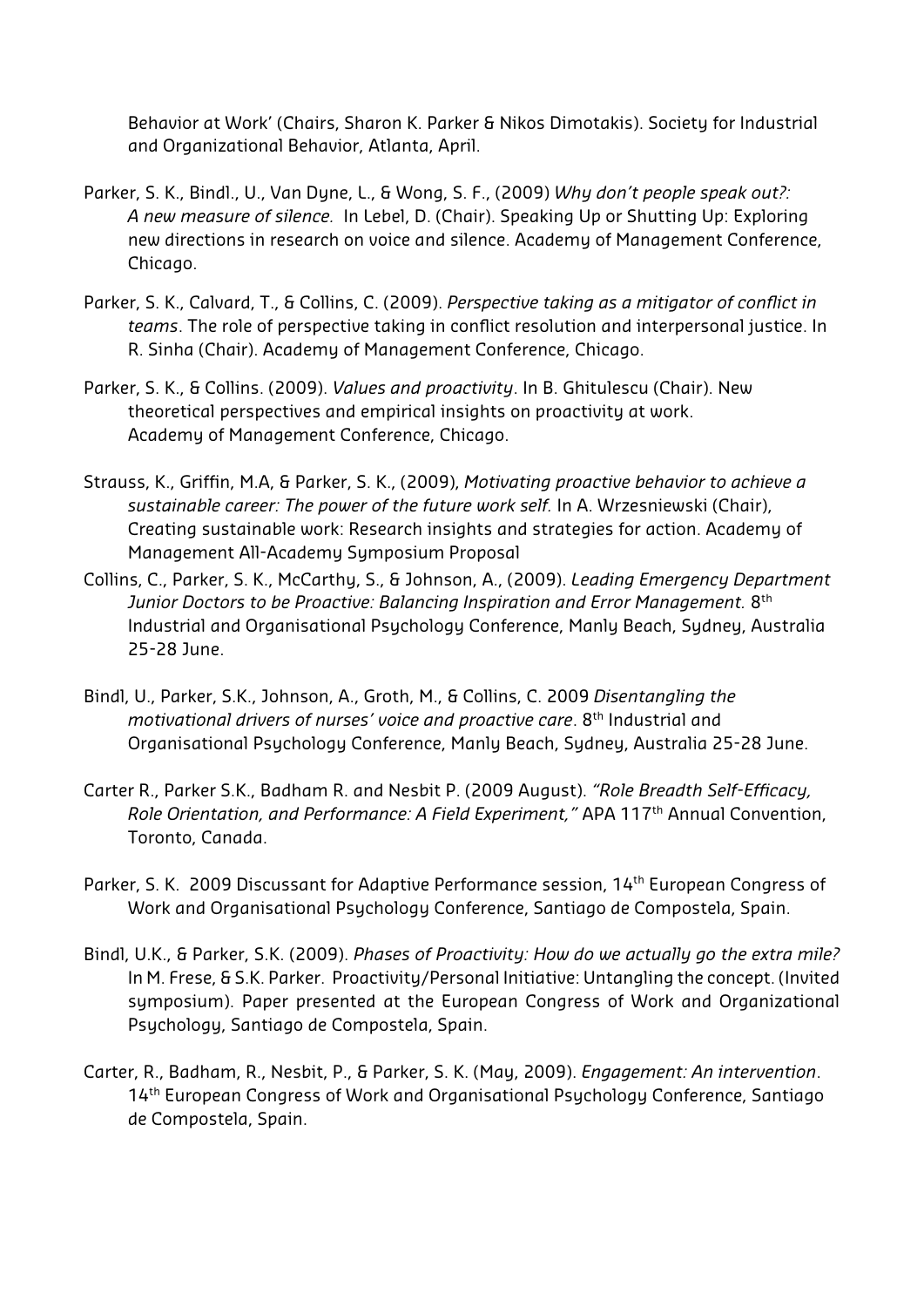- Carter, R., Badham, R., Nesbit, P., & Parker, S. K., (2009, April). *Increasing employee engagement and performance: A self-efficacy based intervention.* In Engagement symposium, Society for Industrial and Organizational Psychology, New Orleans.
- Parker, S. K., & Warr, P. B. (19th March, 2009). *Well-being and performance*. In Well-being at the Work-Place: A Policy Studies Institute, ESRC, and Centre for Economic Performance Workshop. Centre for Economic Performance, London.
- Strauss, K., Griffin, M., & Parker, S. (2009). *Motivating proactive behavior to achieve a sustainable career: The power of the future work self.* In Wrzesniewski, A. Creating sustainable jobs: Research insights and strategies for action. Paper presented at the 2009 Academy of Management Annual Meeting, Chicago, Illinois. (Click here to access the podcast via the AOM Learning Centre)
- Strauss, K., Griffin, M., & Parker, S. (2009). *Solving the Initiative Paradox: Leader vision and the Collective Future Self.* In Den Hartog, D. Stimulating employees' proactive behavior: The role of leadership. Paper presented at the 14<sup>th</sup> European Congress of Work and Organizational Psychology.
- Collin, C. G., Parker, S. K., Gibson, C., & Quigley, N. (2008). *The shape, speed and direction of team development: Promoting positive change trajectories*. In K.E. M. De Stobbeleir & Ashford, S. J., (Chairs). 'Proactive Behavior at Work: Cumulating Evidence From Separate Literatures'. Academy of Management Conference, Anaheim.
- Parker, S., K., Bindl, U., Collins, C. G., Groth, M., and Johnson, A., (2008). *Why don't people speak out? Investigating active and passive silence.* Academy of Management Conference, Anaheim.
- Parker, S. K., Collins, C., & Grant, A. (2008). *The role of positive affect in making things happen.* In R. Ilies J. Fandre (Chairs) 'Explanatory Mechanisms Linking Positive Work Experiences to Behavior and Well-being'. 23rd Annual Society for Industrial and Organizational Psychology Conference, American Psychological Association, California, USA.
- Strauss, K., Griffin, M., Parker, S. K., (2008). *Proactive behavior: Aspiring towards future selves.* In 'New Directions in Proactive Behavior Research' (Chairs: Johannes Rank, Uta Bindle). Institute of Work Psychology Conference, Sheffield.
- Carter, R., Parker, S. K., Badham, R., & Nesbit, P. (2008). *Improving employee engagement and performance: A self-efficacy based intervention*. Institute of Work Psychology Conference, Sheffield.
- Williams, H. Parker, S. K., & Turner, N. (2008). *Exploring the antecedents of team proactivity*. In 'Teamwork, Performance, & Well-being' (Chair: Catherine Collins). Institute of Work Psychology Conference, Sheffield.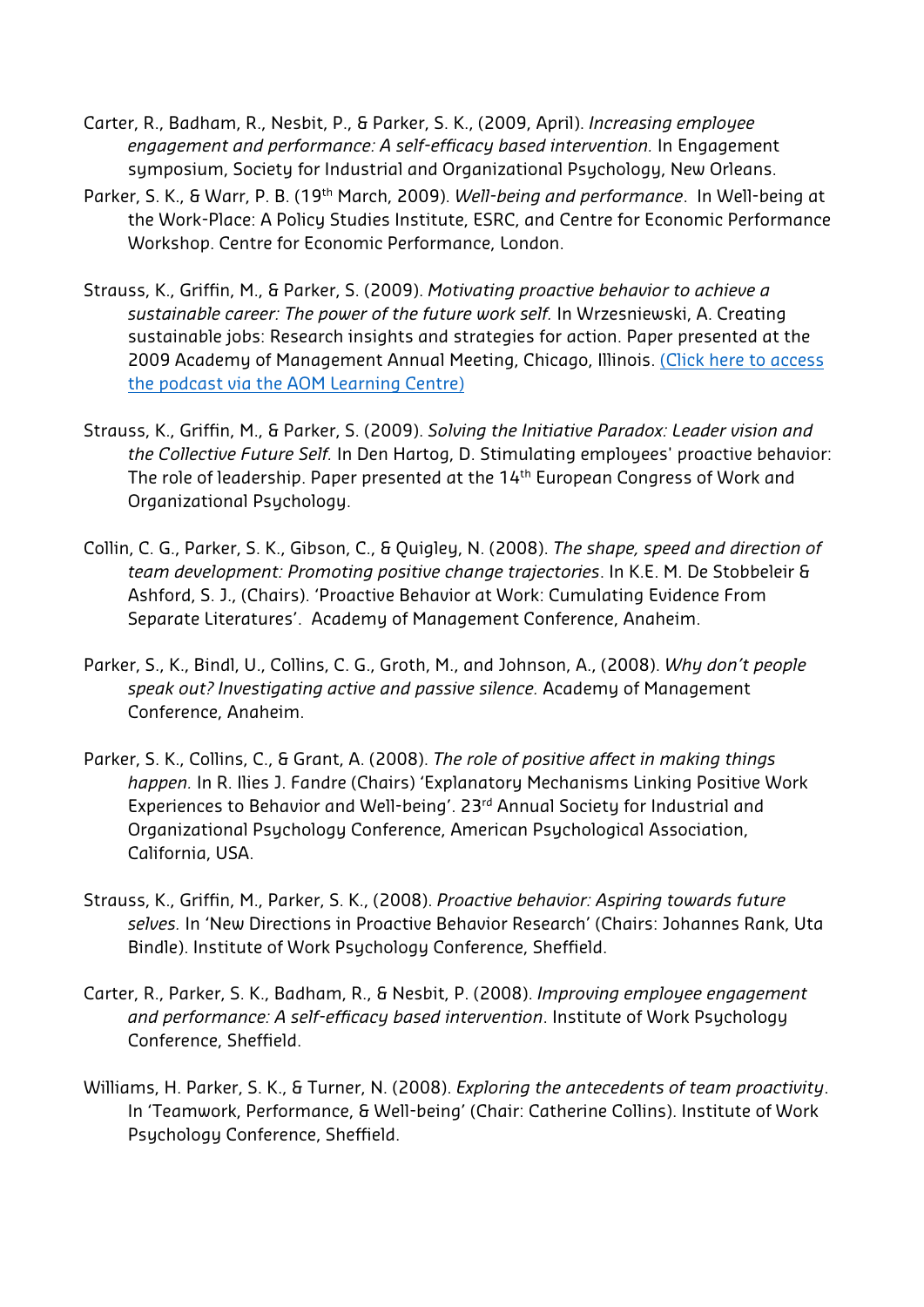- Parker, S. K., Calvard, T., & Collins, C. (2008). *The moderating influence of perspective taking in teams: Overcoming and learning from conflict.* In 'Teamwork, Performance, & Wellbeing' (Chair: Catherine Collins). Institute of Work Psychology Conference, Sheffield.
- Parker, S. K., (2008). Panellist in 'Meet the Editors'. Institute of Work Psychology Conference, Sheffield.
- Parker, S. K. (2008). Panellist in Panel Symposium: Advancing Work Design Research and Theory (Chair: Fred Morgeson). Institute of Work Psychology Conference, Sheffield.
- Parker, S. K., (2007). *Work motivation. In New perspectives in work motivation: When context and time matter* (Chair, Ruth Kanfer). Academy of Management Conference, Philadelphia.
- Parker, S. K. (2007). *How positive affect can facilitate proactive behavior in the work place*. In Positive and negative emotions as drivers of change: Perspectives from multiple levels. (Chair, S.Y. Rhee). Academy of Management Conference, Philadelphia.
- Johnson, A., Helena, H., Parker, S. K. & Collins, C. G. (2007, December) *The effect of a work design intervention on junior doctors: A collaborative approach to patient care.* Australian and New Zealand Academy of Management Conference, Sydney, Australia.
- Parker, S. K., (2007). *Positive affect and proactive behavior.* Positive Organizational Scholarship Conference, November, Michigan, Ann Arbor.
- Strauss, K., Griffin, M., & Parker, S. (2007). *Achieving possible selves: Underlying mechanisms of proactivity in organizations.* Paper presented at the BPS Social Psychology Section Conference at the University of Kent.
- Collins, C. G. & Parker, S. K. (2006a, May) *Enhancing team efficacy: A longitudinal evaluation of a mentoring and data feedback intervention.* Society of Industrial and Organizational Psychology Conference, Dallas, USA.
- Collins, C. G. & Parker, S. K. (2006, May) *How is proactivity fostered over the team lifespan? An investigation of motivation and behavioural antecedents.* In symposium chaired by Crant, J. M. & Fritz C., titled, 'Antecedents of proactive behavior at work: The role of person-related variables'. Society of Industrial and Organizational Psychology Conference, Dallas, USA.
- Parker, S. K., Johnson, A., & Collins, C. G., (2006). *Enhancing proactive patient care: An intervention study*. In Grant. A., & Ashford, S., Toward a general theory of proactive behavior. Academy of Management Conference, Atlanta, Georgia, August.
- Parker, S. K., & Collins, C. (2005) *Beyond task and citizenship performance: The importance of proactive behavior at work*. {Symposium}. In B. Myors, Abstracts of the 6th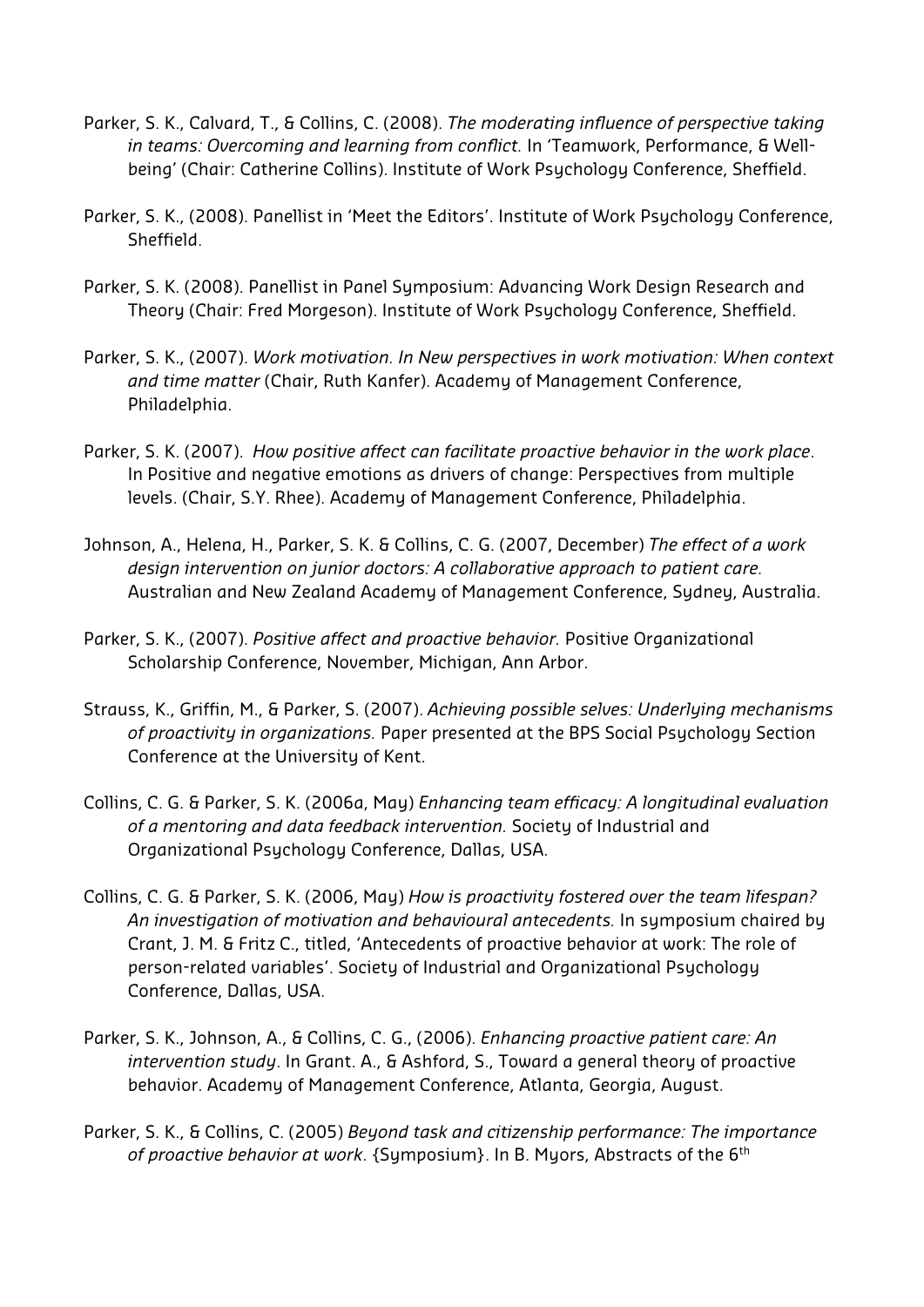Australian Industrial and Organizational Psychology conference, June-July, 2005, Gold Coast.

- Parker, S. K., & Collins, C. (2005) *Proving oneself or developing oneself? How goal orientations relate to proactive behavior at work*. In B. Myors, Abstracts of the 6th Australian Industrial and Organizational Psychology conference, June-July, 2005, Gold Coast.
- Parker, S. K. (2005) *Work design and well-being: A model incorporating time and dynamic effects.* In B. Myors, Abstracts of the 6th Australian Industrial and Organizational Psychology conference, June-July, 2005, Gold Coast.
- MacCormick, J.S., & Parker, S. K., (August, 2005). *Multiple climates and their effect on business performance through staff and customer outcomes.* In K. Reed, Building workplace trust and satisfaction. Symposium at the Academy of Management Conference, Hawaii, 2005.
- Mason, C., Griffin, M., and Parker, S. K. (August, 2005). *Transformational leadership: From leader interventions to team outcomes*. Symposium at the Academy of Management Conference, Hawaii, 2005.
- Mason, C., Parker, S. K., & Griffin, M. (August, 2005). Transforming leaders: Identifying the associated values, beliefs, and emotions. In C. Mason et al., *Transformational leadership: From leader interventions to team outcomes*. Symposium at the US Academy of Management Conference, Hawaii, 2005.
- Parker, S. K., & Collins, C. (2004, August). *Understanding different types of proactivity*: An analysis of active, self-starting behaviors. In S.K. Parker & C. Collins. "Proactivity: Understanding dynamic, self-directed action in organisations". Academy of Management Conference, New Orleans.
- S.K., Parker & C. Collins (2004, August). Symposium Chairs. *"Proactivity: Enhancing understanding of self-starting and dynamic action within organisations*". Academy of Management Conference, New Orleans. [This symposium was selected as a showcase symposium].
- MacCormick, J., & Parker, S. K. (August, 2004). *Harnessing divergence and paradox: Effect of different dimensions of climate and climate heterogeneity.* In J. MacCormick & S. K. Parker, "Advances in Linkage Research". Academy of Management Conference, New Orleans.
- MacCormick, J & S. K. Parker (August, 2004). Symposium Chairs. *What matters for work unit and organizational effectiveness: Advances in Linkage Research*. Academy of Management Conference, New Orleans. [This symposium was selected as a showcase symposium].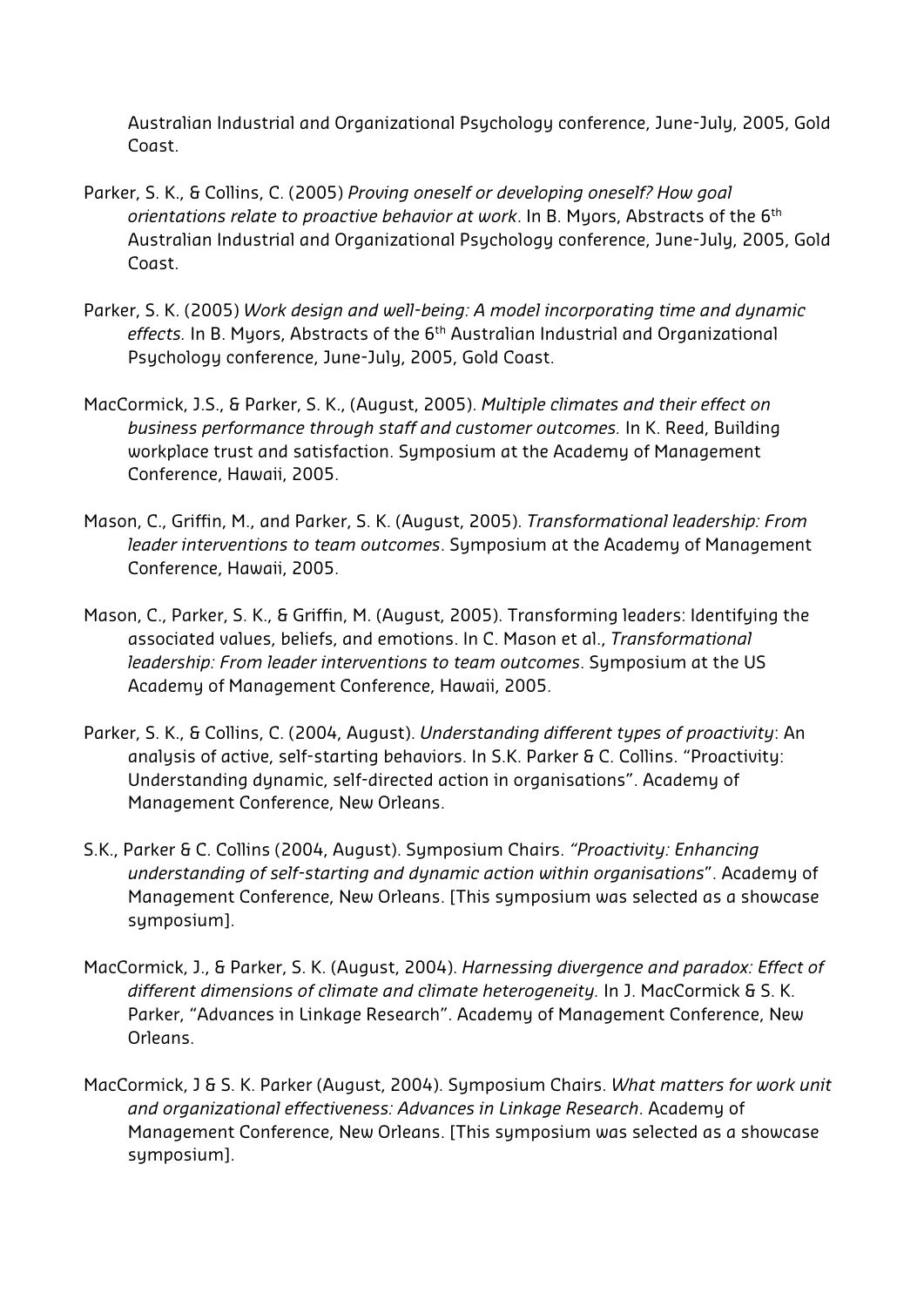- Collins, C., & Parker, S. K., (2003, August). *Do the big five personality factors influence collective efficacy? A longitudinal study.* In Gully, S. "Exploring the Nomological Network of Collective Efficacy: Recent Findings, New Directions". Academy of Management conference, US, Seattle, Washington.
- Collins, C., & Parker, S. K., (2003, June). Symposium chairs. *Creating effective teams through closer attention to cognitive and motivational outcomes.* 5th International Industrial and Organizational Psychology Conference, Grand Hyatt, Melbourne.
- Collins, C., & Parker, S. K., (2003, June*). Designing project teams to enhance their collective efficacy.* In Collins, C., & Parker, S.K., (chairs) "Creating effective teams through closer attention to cognitive and motivational outcomes". 5th International Industrial and Organizational Psychology Conference, Grand Hyatt, Melbourne.
- Williams, H. M., Parker, S. K., & Turner, N. (2003, June). *The interactive effect of surface- and deep-level dissimilarity in predicting within-team perspective taking.* In Collins, C., & Parker, S.K., (chairs) "Creating effective teams through closer attention to cognitive and motivational outcomes". 5th International Industrial and Organizational Psychology Conference, Grand Hyatt, Melbourne.
- MacCormick, J., & Parker, S. K., (2003, June). *Exploring paradox: the joint effect of internal and externally-focused practices on perceived organizational effectiveness*. Poster presentation at the 5th International Industrial and Organizational Psychology Conference, Grand Hyatt, Melbourne.
- Collins, C. & Parker, S. K. (2002, August). Co-Chairs of Symposium *Collective efficacy in teams: New directions for research*. Academy of Management Meeting, Denver.
- Collins, C. & Parker, S. K. (2002, August). *Collective efficacy and team performance: The moderating role of personality.* In Collins C. & Parker, S.K. "Collective efficacy in teams: New directions for research", Academy of Management Meeting, Denver, Colorado.
- Turner, N., Parker, S.K., & Williams, H.M. (2002, August). *Autonomous work design and employee safety: Cross-sectional and longitudinal explorations*. Academy of Management Meeting, Denver, USA.
- Axtell, C. M., Parker, S. K., Holman, D., & Totterdell, P. (2002, July). *Stepping into the customer's shoes: Perspective taking in a call centre*. International Congress of Applied Psychology conference, Singapore. 7-12 July.
- Turner, N., & Parker, S.K. (2003, March). *The effect of teamwork on safety processes and outcomes*. In N. Turner & E.K. Kelloway (Chairs), "Psychosocial factors and safety: Making sense of the latest research". 5th Work, Stress, and Health conference, Toronto, Canada.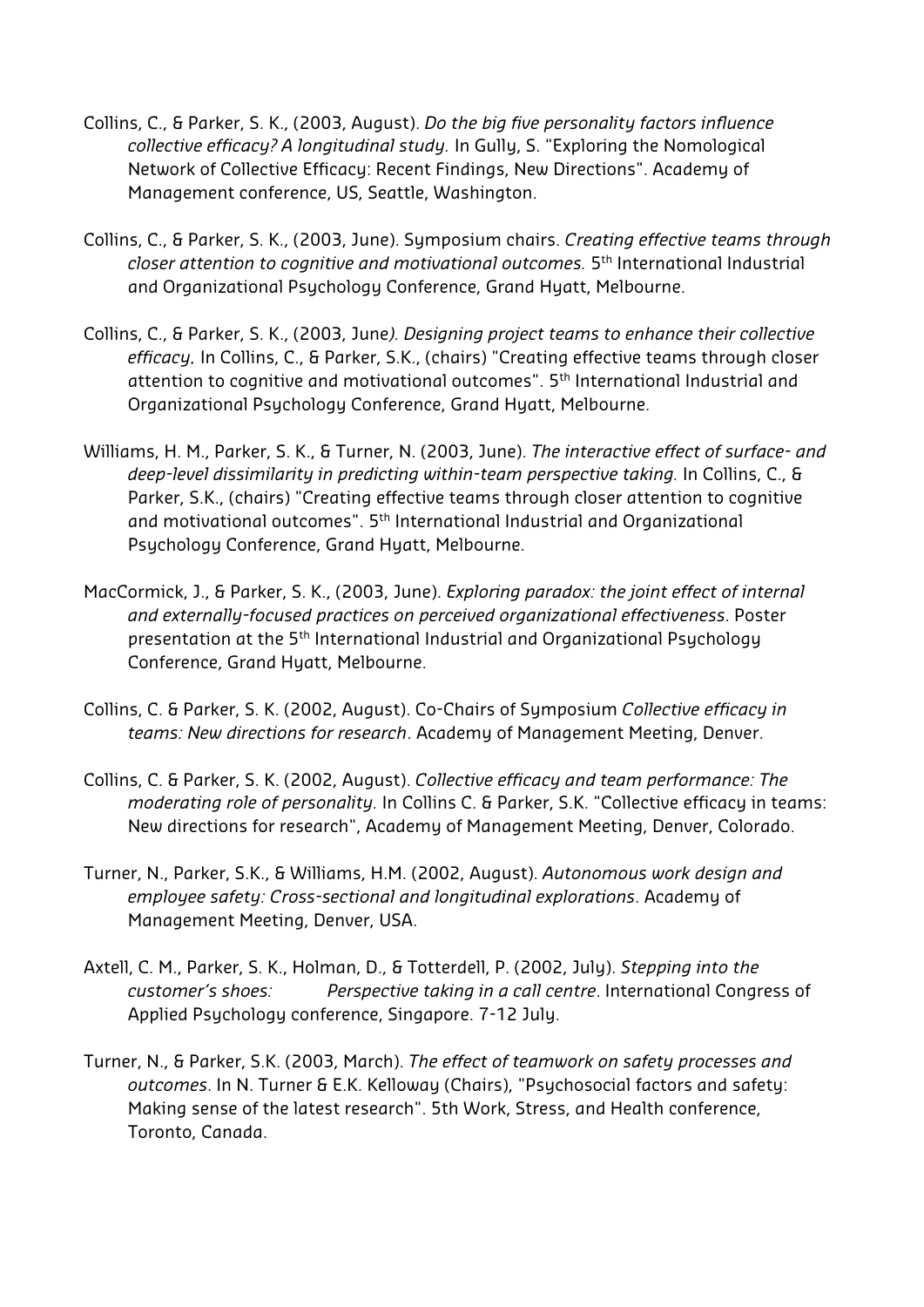- Parker, S. K. (2001, June). *Employee proactivity and adaptability at work.* In M. A. Griffin (Chair) "Developing an Integrated Model of Performance". 4th International Industrial and Organisational Psychology Conference, Sydney, Australia, 21-24 June.
- Parker, S.K., Axtell, C.M., & Turner, N. (2001, June). *Designing a safer workplace: Importance of job autonomy, communication quality, and supportive supervisors.* In A. Neal & M.A. Griffin (Chairs), "High performance systems: Can they be saf*e*?" 4th International Industrial and Organizational Psychology Conference, Sydney, Australia.
- Wood, S.J., Turner, N., Lasaosa, A., Barling, J., & Parker, S. K., (2000, October). *Human Resource Management and safety*. In T. Keenoy (Chair), "What about the workers?" Employee perspectives on HRM. Symposium conducted at BUIRA HRM Study Group Conference, London, UK.
- Williams, H.M., Turner, N., & Parker, S.K. (2000, August). *The compensatory role of transformational leadership in promoting safety behaviors*. In N. Turner & A. Zacharatos (Chairs), "Taking the lead on safety": The role of leadership in improving occupational safety. Symposium conducted at the Annual Academy of Management Conference, Toronto, Canada, August 5-9.
- Wood, S.J., Turner, N., Lasaosa, A., Barling, J., & Parker, S.K. (2000, August). *Organizational practices and safety performance: An exploratory study*. In N. Turner & J. Barling (Chairs), "New perspectives on HRM and performance". Symposium conducted at the Annual Academy of Management conference, Toronto, Canada, August 5-9.
- Turner, N., & Parker, S.K. (2000, April). *Beyond compliance: Promoting active safety involvement through work design*. In N. Turner & S.K. Parker (Chairs), "Organizations care about safety; why don't we?": Integrating safety into I/O research. Symposium conducted at the 15th Annual Society for Industrial and Organizational Psychology conference, New Orleans, USA.
- Williams, H.M., & Parker, S. K. (2000, April*). Understanding why self-managing teams can have positive consequences: The importance of considering mediators and moderators.* Annual Society for Industrial and Organisational Psychology Conference, New Orleans, USA.
- Williams, H.M., Parker, S.K., Turner, N., & Jackson, P.R. (1999, September). *Nesting organizational contexts within organizational contexts: The challenges of implementing teamworking.* Paper presented at the 3rd International Workshop on Teamworking, Surrey, UK.
- Parker, S.K., Axtell, C.M., & Turner, N. (1999, August). *A commitment-oriented approach to promoting safe working: Evidence from a longitudinal study.* In S.K. Parker & M.A. Griffin (Chairs), "Safety as a core management goal: Integrated approaches to improving safety". Symposium conducted at the Academy of Management conference, Chicago, USA, August 8-11.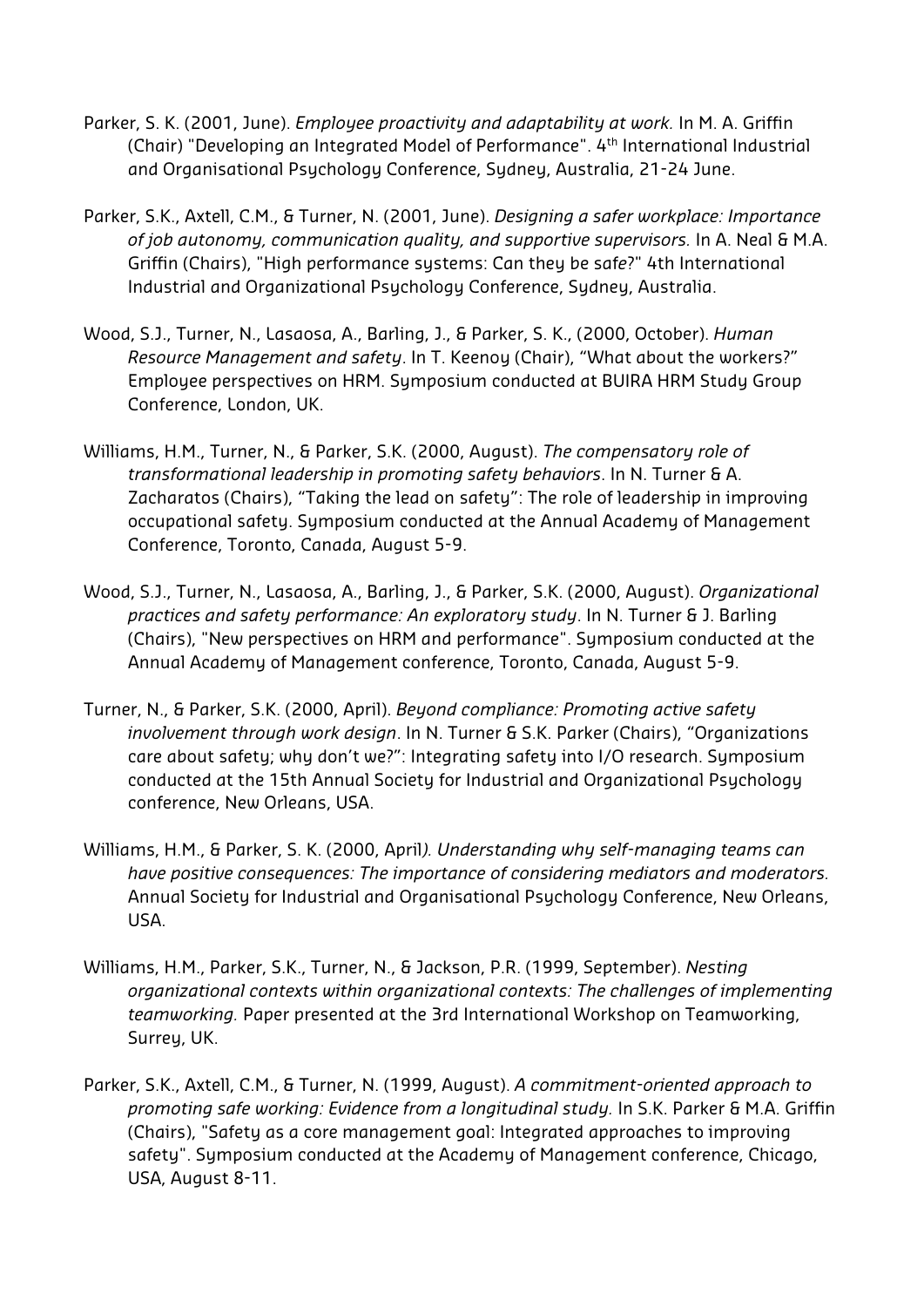- Parker, S. K., (1999, June). *Active development at work: Role breadth self-efficacy, work design and job performance.* Work Motivation Conference: Theory, Research and Practice for the New Millennium, Sydney, June 22 – 25, 1999
- Parker, S. K. (1999, June). *Work design to promote health and effectiveness*. Third Biennial Industrial and Organizational Psychology Conference, Brisbane, 25-27 June.
- Parker, S. K., (1999, March). *What's so bad about a little name-calling and teasing? Work performance anxiety and sexual harassment*. APA NIOSH International Conference on Work, Stress, and Health, 1999, Baltimore, USA. .
- Parker, S. K., (1999, March). *Lean but not healthy? Effects of lean production systems on employees' mental health.* APA NIOSH International Conference on Work, Stress, and Health, 1999, Baltimore, USA.
- Parker, S. K., & Sprigg, C. (Jan., 1999). *Promoting learning at work: The interaction between demands, control, and proactivity.* Annual British Occupational Psychology Conference, Blackpool.
- Whybrow, A.C., Parker, S.K. and Jackson, P.R. (1998, August). *Critical stages in the introduction of an enriched work design for shopfloor operators: The case of two UK based engineering SME's.* 24th International Congress of Applied Psychology, San Francisco, California.
- Parker, S. K. & Frese, M. (1998, April). *Proactivity and learning: Beyond task performance.* Symposium organized for the 13th Annual Conference of the Society for Industrial and Organizational Psychology, Dallas, Texas.
- Parker, S. K. & Sprigg, C. A. (1998, April). *Is being proactive good for you? The importance of proactive personality in reducing stressful demands.* 13th Annual Conference of the Society for Industrial and Organizational Psychology, Dallas, Texas.
- Parker, S. K. (1997, June). *Mechanisms underlying work redesign: A learning and development perspective. Invited presentation*. Second Biennial Industrial and Organizational Psychology Conference, Melbourne.
- Parker, S. K. et al. (1997, April). *Facilitating employee well-being: Longitudinal studies in manufacturing.* Annual British Psychology Conference, Herriot Watt University, Edinburgh, Scotland.
- Sprigg, C. A., Parker, S. K., and Jackson, P. R. (1997, April). *Critical factors in the early survival and success of teams*. Annual British Psychology Conference, Herriot Watt University, Edinburgh, Scotland.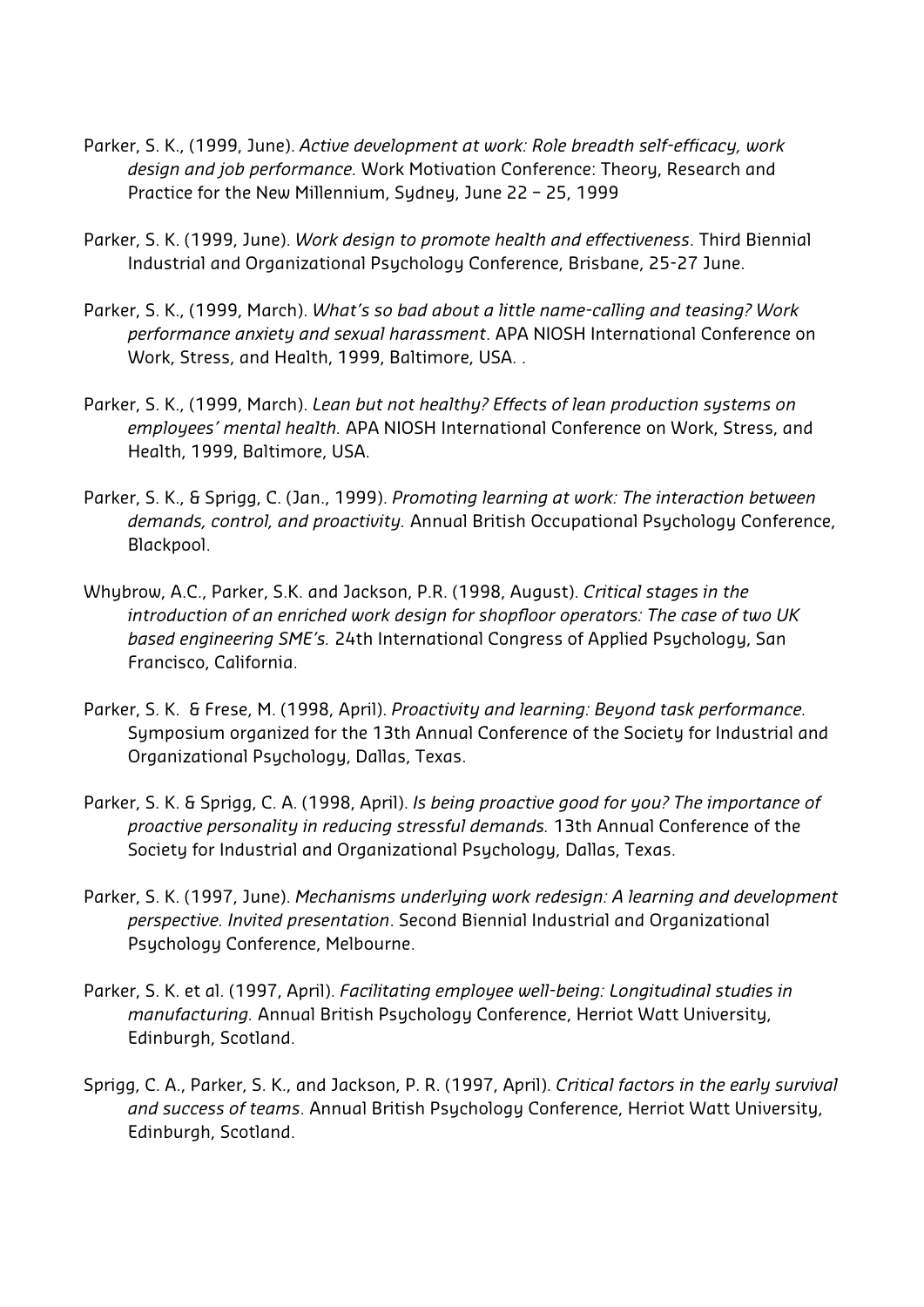- Whybrow, A. C., Parker, S. K. and Jackson, P. R. (1997). *The impact of an enriched work design: In depth case-studies of two steel making companies*. Eighth European Congress on Work and Organizational Psychology, Verona, Italy.
- Parker, S. K. & Jackson, P.R. (1995, December). *Optimising employee contribution and wellbeing for success in manufacturing.* Work and Well-Being: An Agenda for Europe, International Conference, Nottingham, UK.
- Parker, S. K. (1995, September). *How do modern manufacturing systems affect shopfloor jobs and well-being?* Work, Stress, and Health, 1995: Creating Healthier Workplaces, Washington.
- Parker, S.K. (1995, Jan). A new approach to job design research. Annual British Psychological Society Occupational Psychology Conference, Birmingham, UK.
- Parker, S. K. (1994, July). *Modern manufacturing and shopfloor jobs: A framework for psychological research.* 23rd International Congress of Applied Psychology, Madrid, Spain.
- Parker, S. K. (1994, January). Annual BPS Occupational Psychology Conference, Brighton, UK.
- Cordery, J. L., Sevastos, P., & Parker, S. K. (1992, July). *Job design, skill utilisation, and psychological mental health at work: Preliminary test of a model*. XXV International Congress of Psychology, Brussels.

# **OTHER KEYNOTE AND INVITED PRESENTATIONS**

#### **2020**

- Parker, S. K. *Smart workers to smart work*. Invited presentation for the Leadership WA Alumni Event, Leadership WA, Perth, 4th March 2020.
- Parker, S. K. Invited opening address for the Bankwest Curtin Economics Centre x Future of Work Institute Future of Work Workshop, Perth, February 13-14, 2020.
- Parker, S. K. Invited panellist for the Policy Symposium: Climate change and future of work. Bankwest Curtin Economics Centre x Future of Work Institute Future of Work Workshop, Perth, February 13-14, 2020.

## **2019**

Parker, S.K., '*Digital transformation: How emerging technologies are changing the future of work design'*, Invited keynote at the Petroleum Women's Network Event (hosted by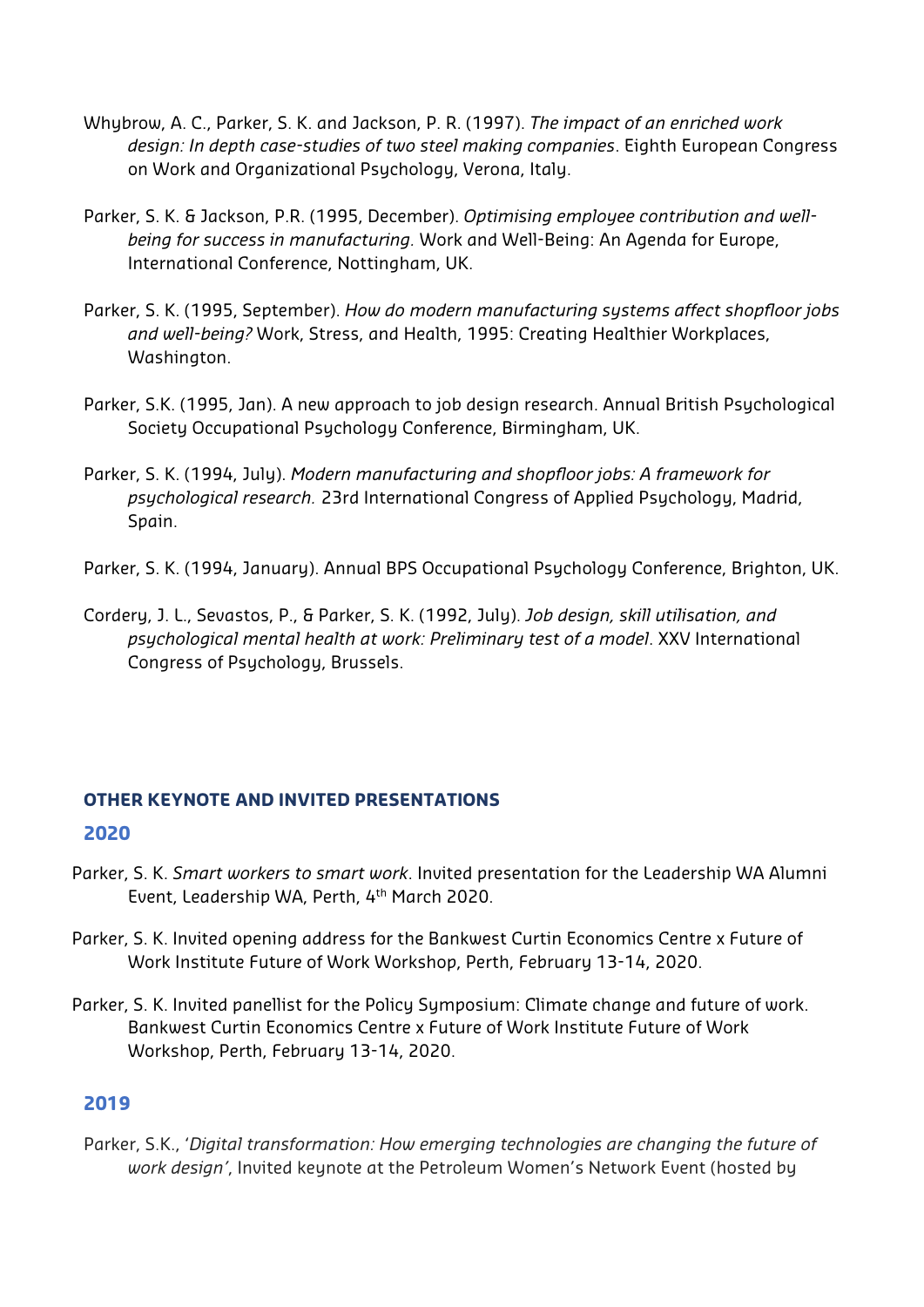ConocoPhillips; Woodside; BP; Shell; Chevron & INPEX). Pan Pacific Hotel, Perth, November 7, 2019.

- Parker, S.K., *'From smart workers to smart work: Creating positive future work'*, Invited presentation to the Justice & Community Safety (JACS) Directorate Senior Executives and Statutory Office Holders, and Senior Executives from Transport Canberra and City Services (TCCS). Canberra, September 17, 2019.
- Parker, S.K., *'From smart workers to smart work: Creating positive future work',* Invited presentation to Health & Wellbeing and WHS staff, the Treasury and Economic Development Directorate (CMTEDD) and Community Services Directorate (CSD). Canberra, September 17, 2019.
- Parker, S.K., *'Future of work: ignore the work at your peril'*, Optus x Curtin University's event on The 4<sup>th</sup> Industrial Revolution and the impact on the workplace of the future. August 22, 2019.
- Parker, S.K., *'Acing the Job Talk: Tips from Experts and Recent Grads',* Professional Development workshop at the 79<sup>th</sup> Annual Meeting of the Academy of Management 9-13 August, 2019. Boston, August 10, 2019.
- Parker, S.K., Invited speaker, *Fostering work-life inclusive business schools: Improving organizational science and women's equality',* 79th Annual Meeting of the Academy of Management 9-13 August, 2019. Boston, August 10, 2019.
- Parker, S.K., *'The road to nowhere: Knowing when to call it quits with papers, projects and people',* Professional Development workshop at the 79th Annual Meeting of the Academy of Management 9-13 August, 2019. Boston, August 10, 2019.
- Parker, S. K., Symposium discussant 'For better or for worse? The impact of proactivity on well-being.' 79<sup>th</sup> Annual Meeting of the Academy of Management. Boston, August 12, 2019.
- Parker, S. K., Symposium Discussant 'The antecedents of job design: a multilevel perspective'. 19th EAWOP Congress, 29 May – 1 June 2019. Turin, Italy, May 30 2019.
- Parker, S. K., Symposium Discussant 'The impact of task characteristics and work design on team processes and outcomes'. 19<sup>th</sup> EAWOP Congress, 29<sup>th</sup> May - 1<sup>st</sup> June 2019. Turin, Italy, May 31 2019.
- Parker, S. K., Symposium Discussant 'Proactivity at work: disclosing the role of employees' emotions, affect, regulation, and well-being before and after employees' change initiative'. 19<sup>th</sup> EAWOP Congress, 29<sup>th</sup> May - 1<sup>st</sup> June 2019. Turin, Italy, May 31 2019.
- Parker, S. K., *'From Smart Workers to Smart Work: Creating a positive future in the digital area',* Annual Prescott Family Lecture. Monash University, July 24, 2019.
- Parker, S.K. *Scholarly Impact: Some Reflections.* Invited talk at the Monash University Business School, July 24, 2019.
- Parker, S. K. Invited panel member for the Equity and Diversity Panel at the Australian Research Council National Competitive Grants Program Major Investments Forum. Canberra, June 12, 2019.
- Parker, S. K. Keynote, Bankwest Curtin Economics Centre & Future of Work Institute's Workshop on the Future of Work. April 10-11, 2019.
- Parker, S. K., *Transformational work design: The SMART work model*, North Queensland Injury Prevention and Return to Work Conference. Townsville, Queensland, 28-29 March 2019.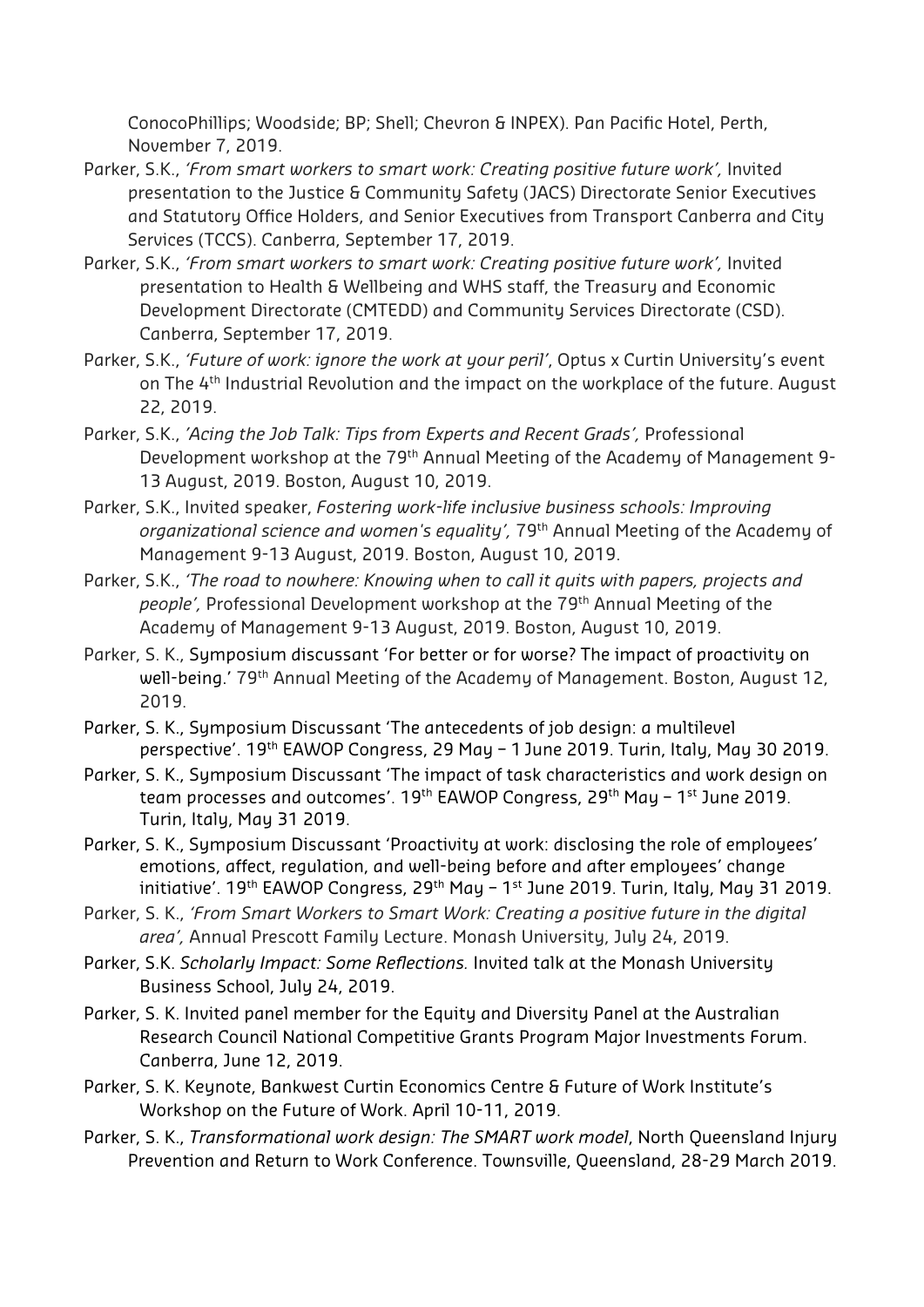- Parker, S.K. *Centre for Transformative Work Design.* Invited talk at the National University of Singapore, March 12 2019.
- Parker, S.K. *Why Work Design Matters More Than Ever (And Some New Directions).* Invited talk at The Australian High Commission's International Women's Day Celebrations, Singapore, March 11 2019.

#### **2018**

- Parker, S. K., Invited presentation, North Queensland Injury Prevention and Return to Work Conference. Townsville, Queensland, 31 October 2018.
- Parker, S.K., *Make Tomorrow's Work Better,* Faculty of Business and Law Advisory Boards' Networking Event. Keynote speaker. Perth, October 18, 2018.
- Parker, S.K., *Work design principles,* Department of Mines, Industry Regulation and Safety. Perth, October 8, 2018.
- Parker, S. K., Symposium discussant 'Voices heard and voicers killed? New directions for exploring the consequences of voice behaviour.' 78<sup>th</sup> Annual Meeting of the Academy of Management. Chicago, August 10-14, 2019.
- Parker, S.K., *Transformative work design because good work matters for health and productivity,* Superfriend. Brisbane, July 18, 2018.
- Parker, S.K., *Transforming workplace through workplace design,* ACHSM (Australasian College of Health Service Management) Annual State Conference. Perth Convention Centre, June 19, 2018.
- Parker, S.K., *The Future Workscape and Implications for the Workforce*, Chartered Accountants ANZ. Perth, June 13, 2018.
- Parker, S.K., *The social work environment, well-being, and health,* AFOEM Trainee Review Meeting. Royal Australian College of Physicians, Nedlands, June 9 2018.
- Parker, S. K., *The Future of Work*, Government and Risk Management Forum, Keynote Speaker. Insurance Commission of WA. Parmelia Hilton, Perth, May 22, 2018.
- Parker, S.K., *The Future: How Do We Preserve Good Work?* CEDA (Committee for Economic Development of Australia) Future of Work Event. Perth Convention and Exhibition Centre, April 6, 2018.
- Parker, S.K., *Transformative work design because good work matters,* Superfriend. Melbourne, February 27, 2018.

#### **2017**

- Parker, S. K., *Organisational change: How can industry and government encourage mature workforce participation?* CEPAR Mature Labour Force Participation Roundtable. Hyatt Hotel, Canberra, October, 19, 2017.
- Parker, S. K., *Healthy and productive work design for diverse employees*, "The workplace diversity dimension of OSH" Symposium, Chaired by Michelle Baxter, Safe Work Australia and Kala Anandarajah, WSH Council Executive Committee Member and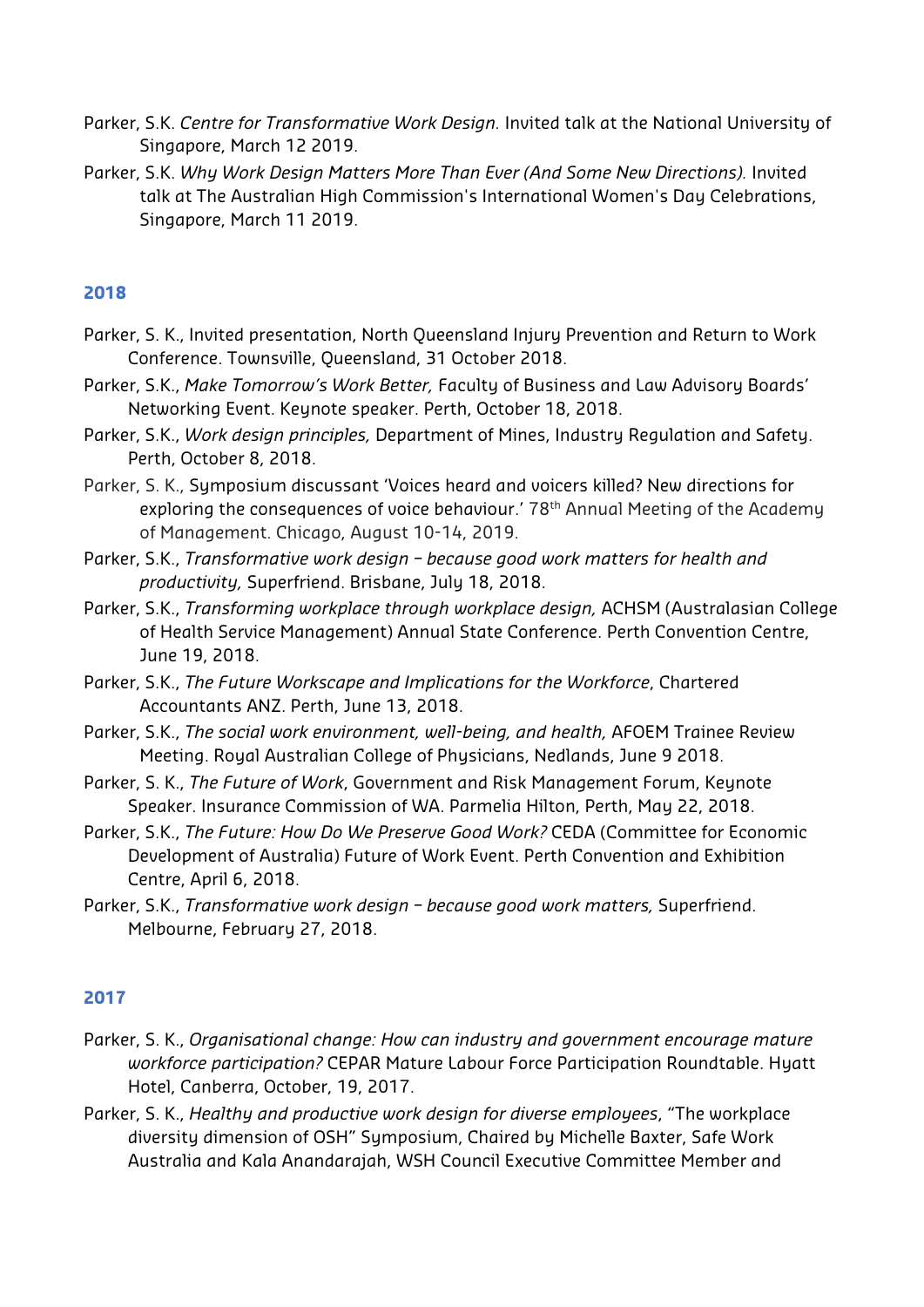Partner, Rajah & Tann Singapore LLP, World Congress on Safety and Health at Work. Singapore, September 6, 2017.

- Parker, S. K., *Ageing in the workplace from an organizational perspective: What do we know and what do we still need to learn?* Ageing, Age Friendly Communities Professional Development Day, hosted by the WA School of Anthropology and Sociology and the Local Government Professionals Age Friendly Communities. Wesfarmers Lecture Theatre, UWA Business School, University of Western Australia, September 29, 2017.
- Parker, S. K. *Work design principles*, Healthcare Professionals Promoting the Health Benefits of Good Work: Australian Health Benefits of Good Work Signatory Steering Group Industry Forum. Ambrose Estate, Wembley Downs, Perth, WA. November 17th, 2017. Invited speaker.
- 2017, October, Invited Speaker, *Work design: Improving the psychosocial quality of work*. Momentum 2017, Australian Physiotherapy Association, 19-20<sup>th</sup> October.
- 2017, September, Invited Speaker, *Healthy and Productive Work Design: A Focus on Diversity.* Safe Work Australia's Symposium, *The Workplace Diversity Dimension of OSH*, XXI World Congress on Safety and Health at Work– Global Forum for Prevention, Singapore 3-6 September.
- 2017, ACE-ODAM, August, Keynote Speaker: *Work Design: Maintaining Momentum On Achieving Decent Jobs For All,* 48th Annual Conference of the Association of Canadian Ergonomists & 12th International Symposium on Human Factors in Organizational Design and Management, Banff Centre, Banff, Alberta, Canada, July 31<sup>st</sup> - August 3<sup>rd</sup>, 2017.
- 2017, Keynote Speaker, *Principles of Good Work Design: What Are They and How Can They Be Applied to Return to Work*. Work Cover WA: Return to Work. Pan Pacific Hotel, Perth, May 3<sup>rd-</sup>, 2017.

## **2016 and prior**

- 2016, Plenary Speaker, Royal Australian & New Zealand College of Obstetricians & Gynaecologists Annual Scientific Meeting, Crown Perth, October 16-19th October, 2016.
- Parker, S. K., *"Simwars". Novel simulation exercises involving teamwork.* Panel member and judge. Royal Australian & New Zealand College of Obstetricians & Gynaecologists Annual Scientific Meeting, Crown Perth, October 16-19th, 2016
- Carpini, J, Parker, S. K., Fleming, S. &. *Surgical work team advanced non-technical skills*. Royal Australian & New Zealand College of Obstetricians & Gynaecologists Annual Scientific Meeting, Crown Perth, October 16-19th, 2016.
- Parker, S. K., *Cultivating a Learning Mindset.* Inaugural Positive Education Conference (PESA, Positivity Institute, Perth College). October 10<sup>th</sup> 2015.
- Parker, S. K., Good Work Design: *Applying the Good Work Design Principles to the Management of Psychosocial Work Risks.* Safe Work Australia Virtual Seminar Series, Canberra. To be launched online in October, 2015.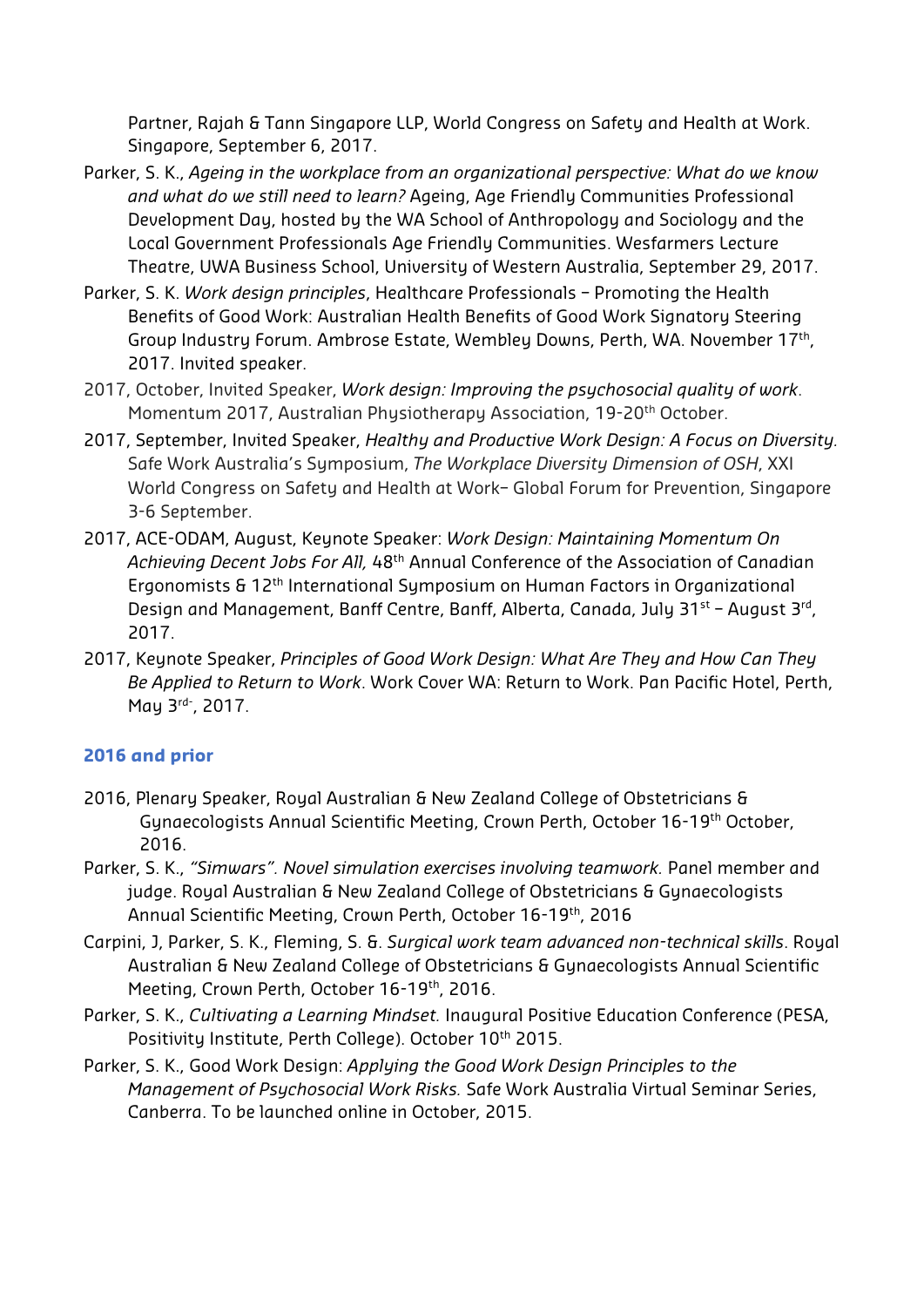- Parker, S. K., *Mentoring Graduate Students: Tips, Best Practices, and Life-Changing Stories from the Experts*. Speaker, 75th Annual Meeting of the Academy of Management Conference, Vancouver, 7-11 August, 2015.
- Parker, S.K., *Organizational Behavior Division Doctoral Consortium*. Professional Development Workshop, 75th Annual Meeting of the Academy of Management Conference, Vancouver, 7-11 August, 2015.
- Parker, S.K., *Thinking of a Position Outside the US? "Dos and Don'ts" of International Business Schools.* Professional Development Workshop, 75th Annual Meeting of the Academy of Management Conference, Vancouver, 7-11 August, 2015.
- Parker, S. K. (2015) Invited Workshop Leader, 7<sup>th</sup> Biennial POS Research Conference, Florida, 23-24 June.
- Parker, S.K. *Designing Healthy Work: What, Why, Who and How*. Invited speaker at Injury Management Conference, Perth, Western Australia, 5-6 May 2015.

Parker, S. K., *Helping people to 'make things happen': A framework for proactivity at work.* 

*Keynote* 4<sup>th</sup> International Congress on Coaching Psychology, Melbourne, November, 2014.

- Parker, S. K., *Work design: Why it Still Matters and Looking to the Future,* Keynote Speaker, University of Queensland Symposium 'Current Issues in Organisational Psychology'. October, 2014.
- Parker, S. K., *Designing healthy work: What, why, who, and how*. Invited speaker, 2014 Comcare National Conference. 9-11 September (2014). Melbourne Convention Centre, Melbourne.
- Parker, S. K., *How to have a career outside the US*. Invited Speaker, London School of Economics. July 2014.
- Parker, S. K., *Making the most of your PhD.* Invited Speaker, London School of Economics. July 2014.
- Parker, S. K., (Feb., 2014). W*hat works and what doesn't? Avoiding common pitfalls to develop leaders and leadership.* Invited presenter; Human Capital Stream, Australasian Oil & Gas Exhibition and Conference, 19-21 Feb, Perth Convention Centre, Perth.
- Parker, S. K., (October, 2013). *Proactivity at work*. Invited seminar. Taiwan National Normal University.
- Parker, S. K., (July, 2011). *Making a difference*. Invited seminar.
- Parker, S. K., (March, 2011). Plenary Presentation. *Promoting Well-being, Performance, and Safety through Employee Engagement.* Chamber of Minerals & Energy 2011 Safety and Health Conference "Engage, Empower, Entrust- Steps to Safety Success, 28-29 March, Perth Convention & Exhibition Centre.
- Parker, S. K., (March, 2011). *Occasional Address*, University of Western Australia Graduation Ceremony, 23-3-2011.
- Parker, S. K., (October, 2010). *Cultivating Proactivity in Organizations,* Chartered Organizational Psychology in Western Australia, UWA Staff Club.
- Parker, S. K., (October, 2010). *Making Things Happen: Cultivating Proactivity and Productivity in the Work Place,* UWA Business School Breakfast, UWA Staff Club.
- Parker, S. K., (June 4th, 2010). *Social Intrapreneurship: Invited Response to Grayson et al. 'The contribution of social entrepreneurs and how companies can encourage or*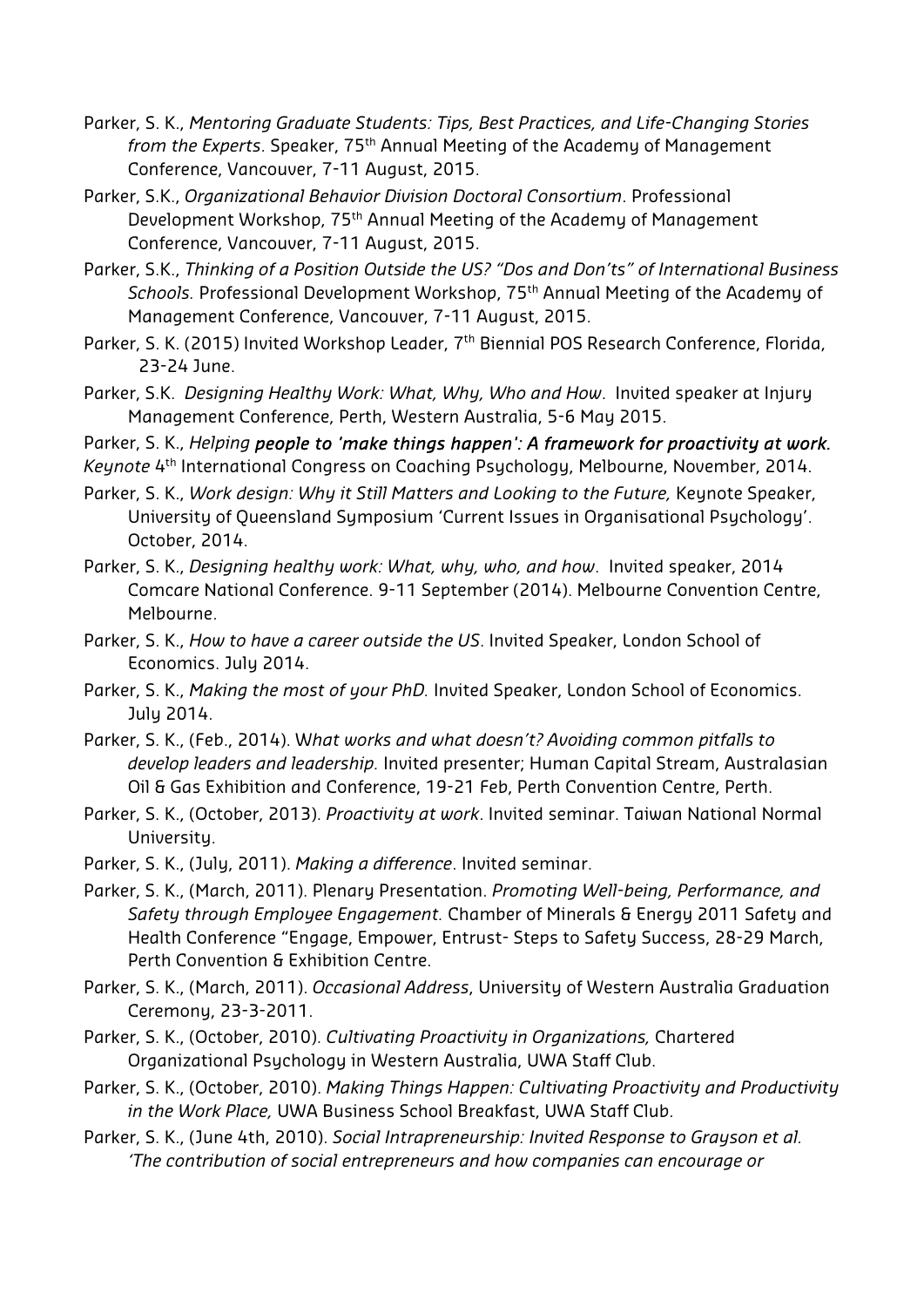*discourage them,* Centre for Social Impact International Research Conference 'Understanding Transformations: Business and The Third Sector', Sydney, 4-5 June.

- Parker, S. K., (June, 2009). *Taking charge: Promoting proactive action in the work place*. Invited presentation at the Romanian Psychological Society Conference.
- Parker, S. K. (June, 18th, 2009). *Making a difference with people: Re-inventing Business: The International Business and Economy Summit Sheffield 2009,* Sheffield Chamber of Commerce.
- Parker, S. K. (June 11th, 2009). *Making things happen instead of watching things happen.* Workshop presented at the Chartered Management Institute's Northeast, Yorkshire, and Humberside Regional Conference.
- Parker, S. K. (April, 2009). *Proactivity: The power of making things happen*. Invited presentation at the Kenan-Flagler Business School, University of North Carolina, USA.
- Parker, S. K. (April, 2009). *Proactivity: Some explorations and extensions*. Invited presentation at the May Meaning Workshop, Topsail Beach, USA, hosted by the Kenan-Flagler Business School, University of North Carolina, and Yale School of Management.
- Parker, S. K. (March, 2009). *The people side of change.* Invited presentation in 'Rising to the Challenge of 2009'. Event co-hosted by NatWest and the Sheffield Chamber of Commerce, Inspiring Women group. NatWest, St Pauls, Sheffield.
- Parker, S. K. (March, 23<sup>rd</sup>, 2009). *Making it happen: Enhancing the proactivity of your staff.* IWP Business Breakfast, Hilton, Sheffield.
- Parker, S. K., (November, 2008). *How to manage change during times of uncertainty.* IWP Business Breakfast. Human Resources Institute, University of Sheffield, UK. Repeated at The Source, Meadowhall, December, 2008.
- Parker, S. K., & Newton, S. (September 25th, 2008). *Creating a culture of continuous improvement.* Advanced Manufacturing Research Centre Workshop.
- Parker, S.K., (June 2008). *Proactivity at work: Making things happen*. Continuing Professional Development Workshop for Department of Work and Pensions.
- Parker, S. K., (18th April, 2008). *Proactive behavior in organisations*. Shirley House. Personal Development Postgraduate Conference for MSc in Occupational Psychology/ Psychology of Work, School of Psychology, University of Leicester.
- Parker, S. K., (2008). *The Advanced Practice Nurse Intervention*. Leeds Institute of Public Health, University of Leeds.
- Parker, S.K., (February, 2008). *Making things happen.* Psychology Department, University of Leeds.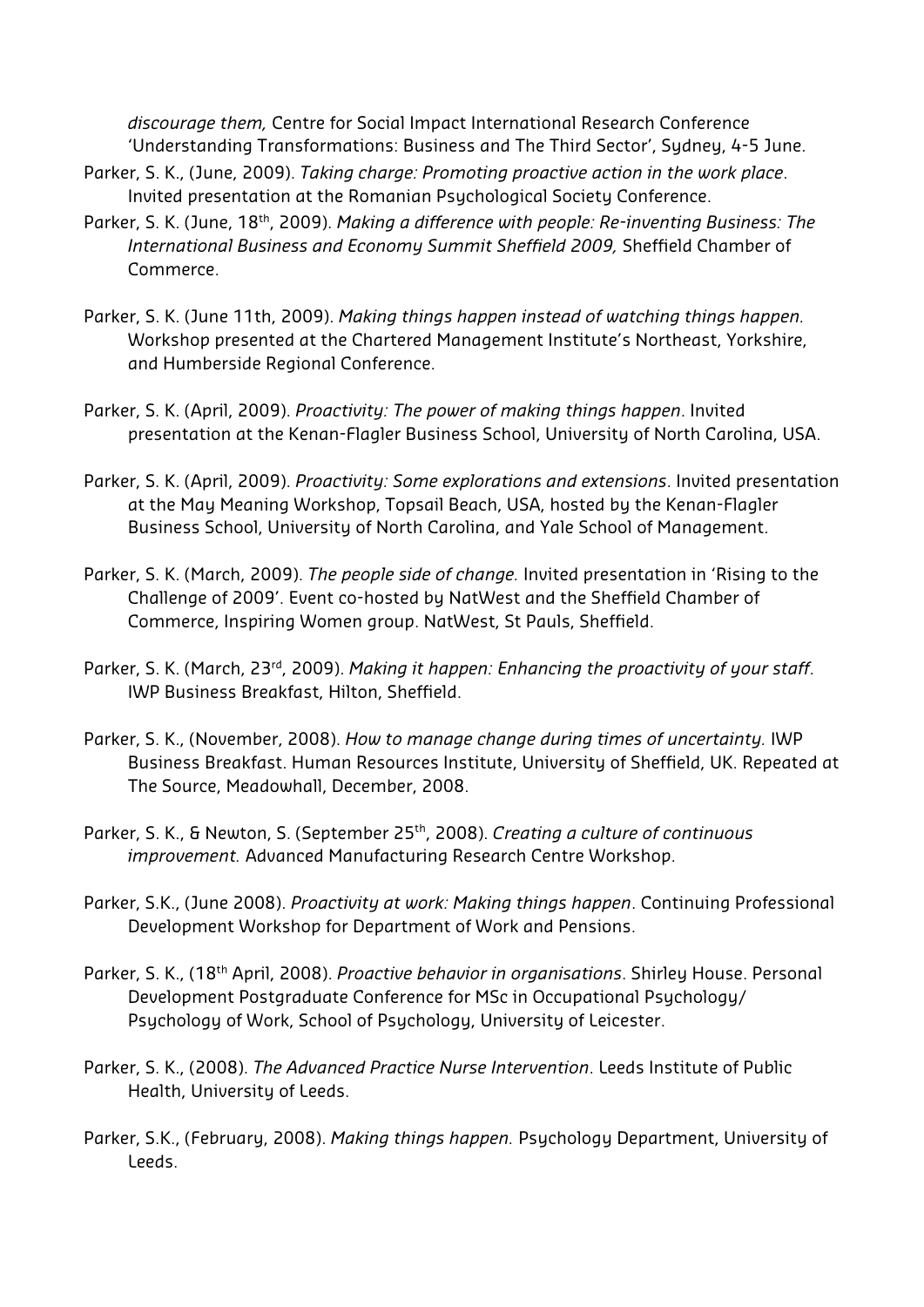- Parker, S.K., (March, 2008). *Proactivity at work*. Psychology Department, London Metropolitan University.
- Parker, S. K., (2007, September). *Proactivity at work*. Invited Speaker, John Molson School of Business, Concordia, Montreal.
- Parker, S. K. (2007, February). *Proactive behavior.* Distinguished Speaker Series, Amsterdam, Netherlands.
- Parker, S. K., (2003, February). *A model of perspective taking: Some initial tests*. 3rd Society for Organizational Behavior in Australia meeting, QUT Gardens Point, Brisbane.
- Parker, S. K., (2002, November). *Designing jobs for a proactive and healthy workf*orce. Australian Graduate School of Management Inaugural Alumni Conference.
- Parker, S. K., (2002, November). *Designing healthy jobs: Enhancing the evidence-base.* Invited speaker Occupational Stress in Australia: Academy of Social Sciences Workshop, Adelaide, 28-29 November, 2002. {Expenses paid}.
- Parker, S. K., (2002, February). *Developing proactive motivation: New evidence from a longitudinal study.* 2<sup>nd</sup> Society for Organizational Behavior in Australia meeting.
- Parker, S. K., (2001*,* November*). A fresh perspective on perspective-taking: Applications of the concept within OB research.* Invited Speaker, University of Queensland, Department of Management, Seminar Series. {Expenses paid}
- Parker, S. K., (2001, November*). How to create a passive, depressed, and uncommitted workforce: A longitudinal investigation of a work re-organization*. ICRODSC International Research Workshop on New Ways of Thinking About Organizational Change: Discourses, Strategies, Processes, and Forms. University of Sydney, Nov 26-27. (Invited speaker)
- Parker, S. K. (2001, July). *Designing a creative and proactive workforce for the innovation era.* AGSM Research Briefings sponsored by the Centre for Corporate Change, Customs House, Sydney July 10<sup>th</sup>, 2001.
- Parker, S. K. (2001, February). *A fresh perspective on perspective-taking: Applications of the concept within organizational behavior research.* Society for Organizational Behavior in Australia, 1<sup>st</sup> Annual Conference, Sydney, Feb 16-17.
- Parker, S.K. and Axtell, C. M. (2000, August). *A new perspective on perspective-taking*. Queen's School of Business, Queen's University, Kingston, Ontario. {Expenses paid)
- Parker, S. K. (2000, April). *Organizational Effectiveness: Illustrations from the UK*. Organizational Effectiveness Seminar, co-hosted by Queensland University of Technology & Office of Public Service Commissioner.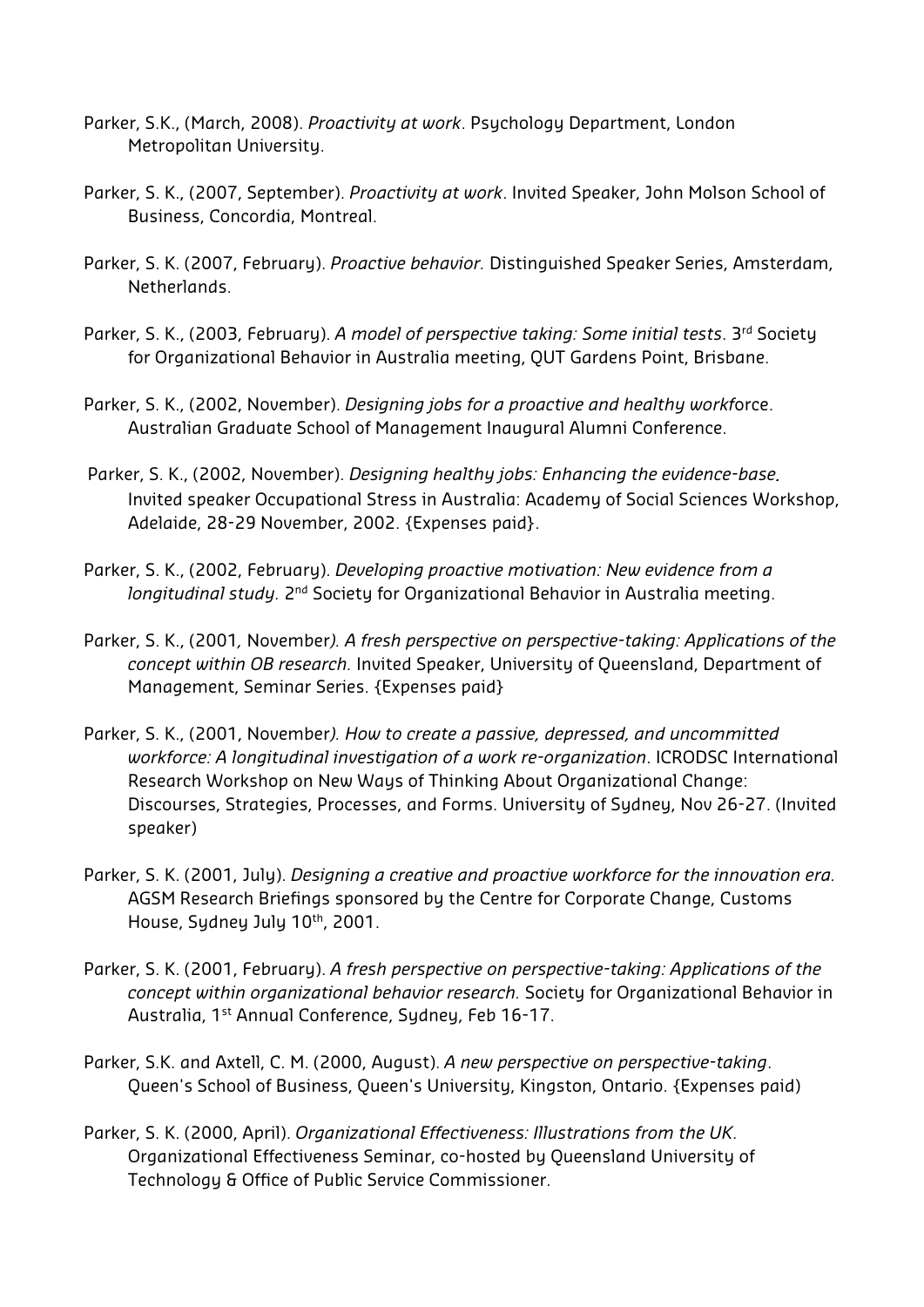- Parker, S. K. (1999, October). *Designing jobs to minimise employee stress and maximise performance.* 'New Directions in Management Training' series hosted by the School of Psychology, UNSW, Oct 22, 1999.
- Parker, S. K. (1999, September). *How to manage temporary contract employees: A challenge for human resource practitioners.* Presentation at Alumni day, AGSM, September, 1999.
- Parker, S. K. (1998, May). *Minimizing risk and maximizing potential through work redesign.* Invited presentation. Queens Business School, Queens University, Kingston, Ontario.
- Parker, S. K. (1998, March). *Redesigning roles to reduce strain and promote productivity*. Invited presentation. Birkbeck College, Department of Organizational Psychology, University of London.
- Parker, S. K., Jackson, P. R., Sprigg, C. A., & Whybrow, A. (1998, January). *Organizational interventions to reduce the impact of poor work design*. Invited seminar. Health and Safety Executive, London.
- Parker, S. K. (1997, November). *Designing work to minimize employee stress and maximise performance.* Invited presentation. Psychology Department, The University of Hull, Hull, UK.
- Parker, S. K. (1997, November). *Integrating stress research and action.* Health and Safety Executive Conference, London, 7 November.
- Parker, S. K., Jackson, P. R., Sprigg, C. A., & Whybrow, A. (1997, October). *Organizational interventions to reduce the impact of poor work design.* Invited presentation. Human Factors Seminar, Health and Safety Executive, Windermere, UK.
- Parker, S. K., Jackson, P. R., Sprigg, C. A., & Whybrow, A. (1997, February). *Modern manufacturing initiatives and work design*. Invited presentation. Chemical Agents Occupational Hygiene Conference, Health and Safety Executive, Warrington, 12-14 February.
- Parker, S. K. (1996, October). *Designing work for greater effectiveness*. Invited presentation to Psychology at Work, Inc., London.
- Parker, S. K. (1996, July) *Effects of strategic downsizing on survivor's work and well-being.* Invited presentation. Occupational Stress: Responses to a Changing Environment. Nuffield College, Oxford.
- Parker, S. K. (1996, Feb). Invited participant & speaker. Management Development: A South Yorkshire Strategic Alliance, Tankersly Manor, Sheffield.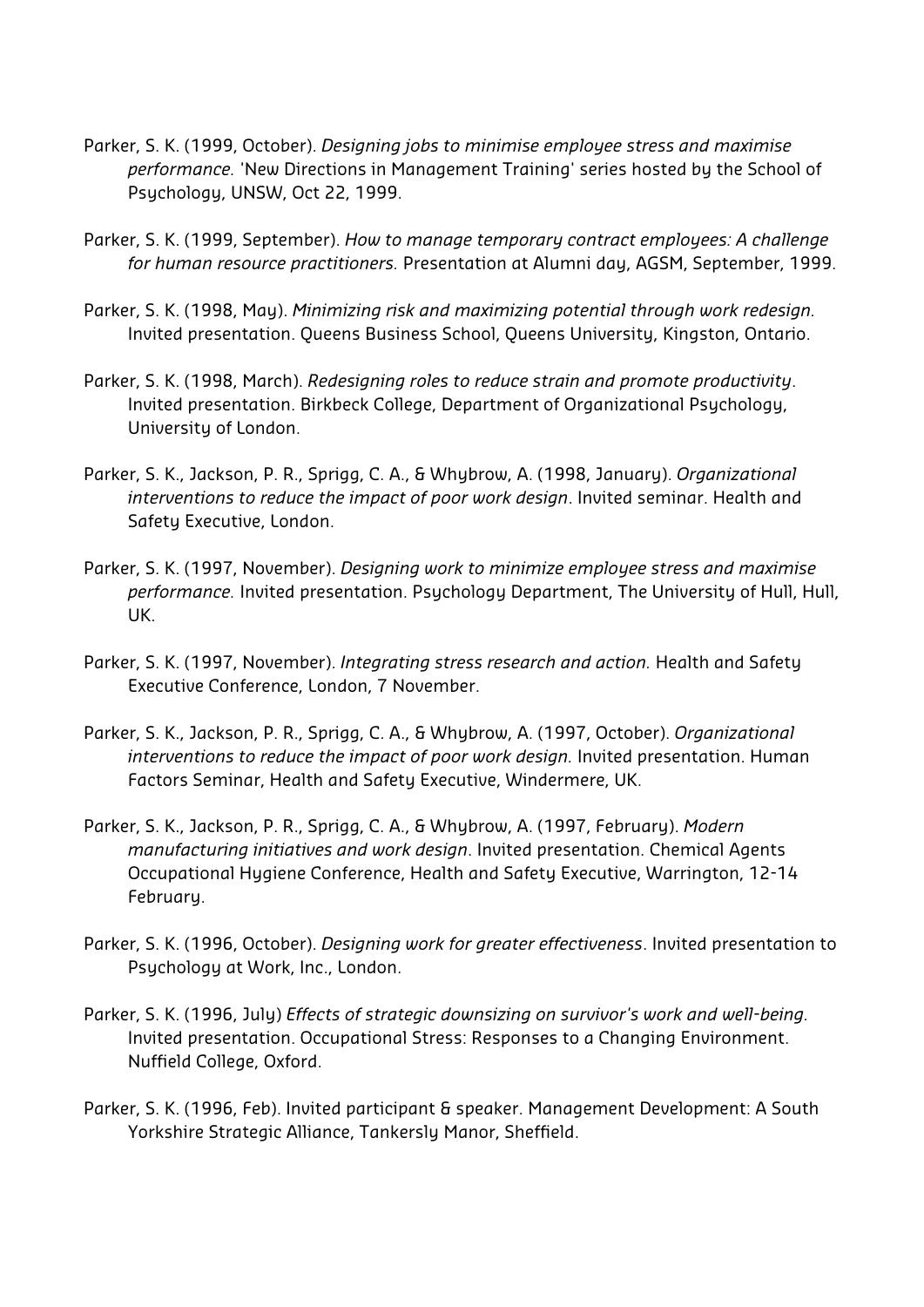#### **SELECT CONFERENCE PROCEEDINGS**

- Wu, C. H., Parker, S. K., Chen, L. H. & Ye, Y. J. (2012). *Core self-evaluations, job autonomy, role conflict and burnout: A piecewise moderated mediation model.* In Wang, Y. & Wu C. H. Personality at work: implications of personality assessment in the Chinese context. 2012 IACMR Conference, Hong Kong, China. 20-24, June. (Symposium co-organizer).
- Searle, B. J., Berlioz, S., Kelly, T., Wu, C., Bindl, U.K., Parker, S. K. (2011, June). Chairs of 'Proactivity at Work: Emerging Perspectives' (Best Symposia), Industrial and Organizational Psychology Conference, Brisbane, *9th Industrial and Organisational Psychology Conference Proceedings, pp. 32 – 36*
- Wu, C., & Parker, S. K. (2011, June). Attachment Security and Proactivity. In Proactivity at Work: Emerging Perspectives*,* Industrial and Organizational Psychology conference, Brisbane, *9th Industrial and Organisational Psychology Conference Proceedings. pp. 32.*
- Bindl, U. K., & Parker, S. K (2011). It Depends on How You Feel About It: Emotions. In Proactivity at Work: Emerging Perspectives, Industrial and Organizational Psychology Conference, Brisbane, *9th Industrial and Organisational Psychology Conference Proceedings, pp. 33.*
- Turner, N., Barling, J., Griffin, M.A., Neal, A., Parker, S.K., Probst, T.M., & Zacharatos, A. (2003). Psychosocial factors and employee safety: Making sense of the latest research. Proceedings of the 2003 APA/NIOSH Work, Stress, Health conference. [CD-ROM]
- Williams, H.M., Parker, S.K., & Turner, N. (2003). The interactive effect of surface- and deep level dissimilarity in predicting within-team perspective taking. Australian Journal of Psychology (Supplement), 55, 149.
- Williams, H., Turner, N., & Parker, S. K. (1999) *the nesting of organizational contexts within organizational contexts: Challenges encountered in the implementation of team working.* In proceedings of The team-based Organisation, 3<sup>rd</sup> International Workshop on Teamworking, School of Management, Royal Holloway, University of London, 14-15 September, 1999.
- Parker, S. K., & Sprigg, C. A., (1999). *Promoting employee learning and development: The importance of job demands, job control, and proactive personality*. Proceedings of the Occupational Psychology Conference, UK. British Psychological Society.
- Parker, S. K., & Sprigg, C. A. (1998). *A move backwards? The introduction of a moving assembly line.* Proceedings of the Occupational Psychology Conference, Eastbourne, UK, (pp. 139-144), British Psychological Society.
- Jackson, P. R., Parker, S.K., Sprigg, C. A., & Whybrow, A. (1998). *Manufacturing initiatives, work design and effectiveness: The consequences of change.* Proceedings of the Occupational Psychology Conference, Eastbourne, UK, (pp. 136-138), British Psychological Society.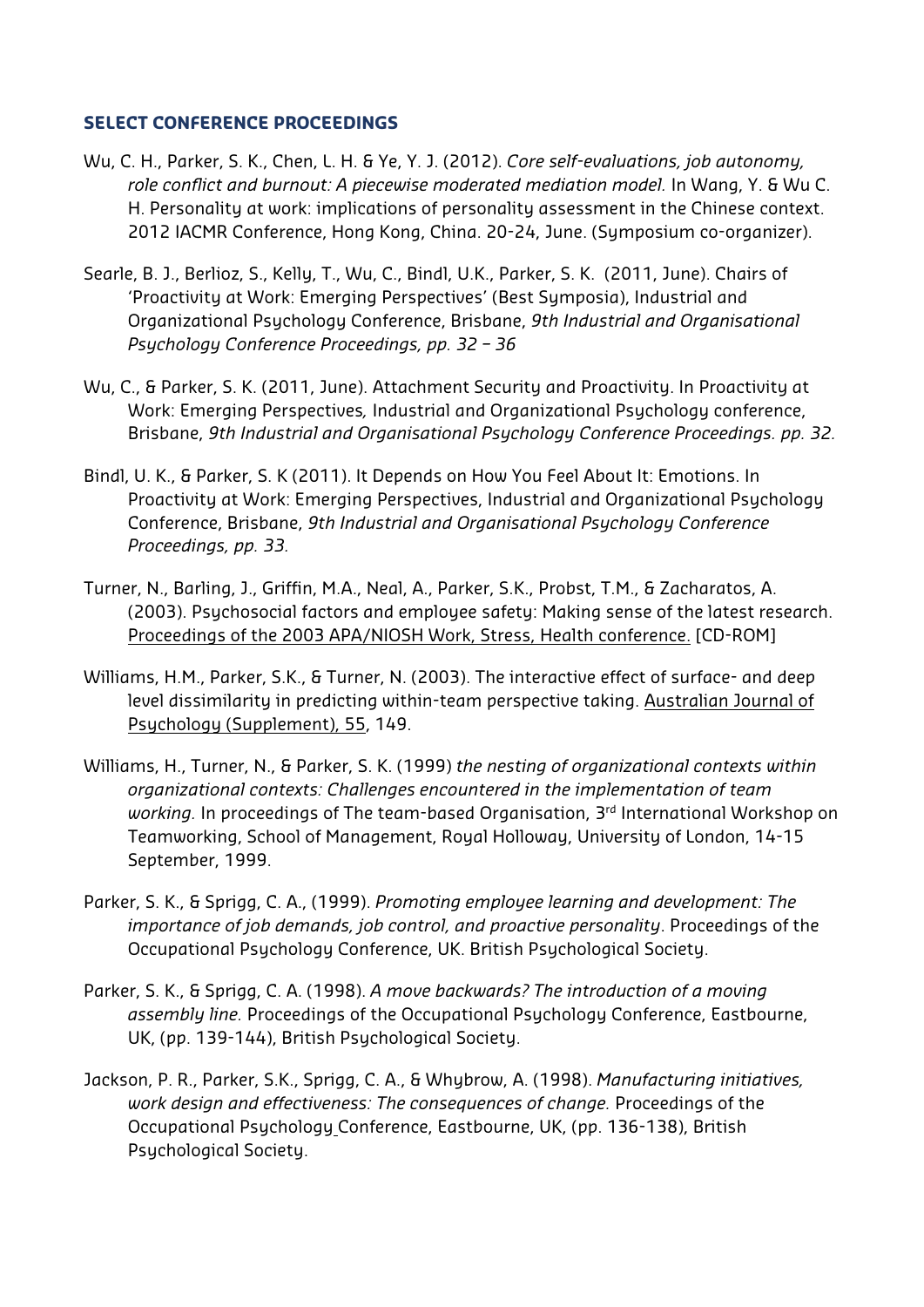- Whybrow, A. C., Parker, S. K., & Jackson, P. R. (1998). *Making flexible production work: The role of employee participation in the change process*. Proceedings of the Occupational Psychology Conference, Eastbourne, UK, (pp. 144-147), British Psychological Society.
- Sprigg, C. A., Parker, S. K., & Jackson, P. R. (1997). The *differential impact of team working within the same company*. Proceedings of the First International Conference on Team Working, University of Nottingham, (pp. 304-305).
- Sprigg, C. A., Parker, S. K., and Jackson, P. R. (1996). *Effective implementation of teamworking on the shopfloor*. Proceedings of the Second International Conference on Managing Integrated Manufacturing: Strategic, Organisation and Social Change, Leicester, June, 1996. pp. 357-361.
- Whybrow, A.C., Parker, S. K., and Jackson, P. R. (1996). *Integrated Manufacturing: Different 'people' issues in two very similar SME companies*. Proceedings of the Second International Conference on Managing Integrated Manufacturing: Strategic, Organisation and Social Change, Leicester, June, 1996. (pp. 363-368).
- Parker, S. K., Griffin, M. A., & Holdaway, S. (1998, July). *Why does harassment cause distress? The mediating role of work performance anxiety*. Proceedings of the First International Work Psychology Conference, Sheffield, UK.
- Axtell, C. & Parker, S. K. (1998, July). *Employee involvement: To CIT or not to CIT?* Proceedings of the First International Work Psychology Conference proceedings, Sheffield, UK.
- Sprigg, C. A., & Parker, S. K. (1998, July). *Team work: it's not what you do; it's the way you do it*. First International Work Psychology Conference proceedings, Sheffield, UK.
- Swinden, C. J., Parker, S. K., & Clegg, C. W. (1998) *Personal initiative and autonomy: An empirical study.* Proceedings of the First International Work Psychology Conference, Sheffield, UK.
- Cordery, J. L., Sevastos, P., & Parker, S. K., (1992) Job design, skill utilisation, and psychological well-being at work: Preliminary test of a model. *International Journal of Psychology,* 27, 3-4, 496-496.

## **NOTABLE MENTIONS & PRINT INTERVIEWS**

- Mentioned in Baker (forthcoming; Personalization at work: How HR can use job crafting to drive performance, engagement and wellbeing,  $1^{st}$  ed.), on "A future work self", proactivity, wise proactivity, self-managed teams, work design and the different types and benefits of job crafting.
- Interviewed by Simone Kauffeld from PERSONALquarterly magazine (02/20, pp6-9) on "Why we should move closer to the ideas of New Work when implementing new technologies."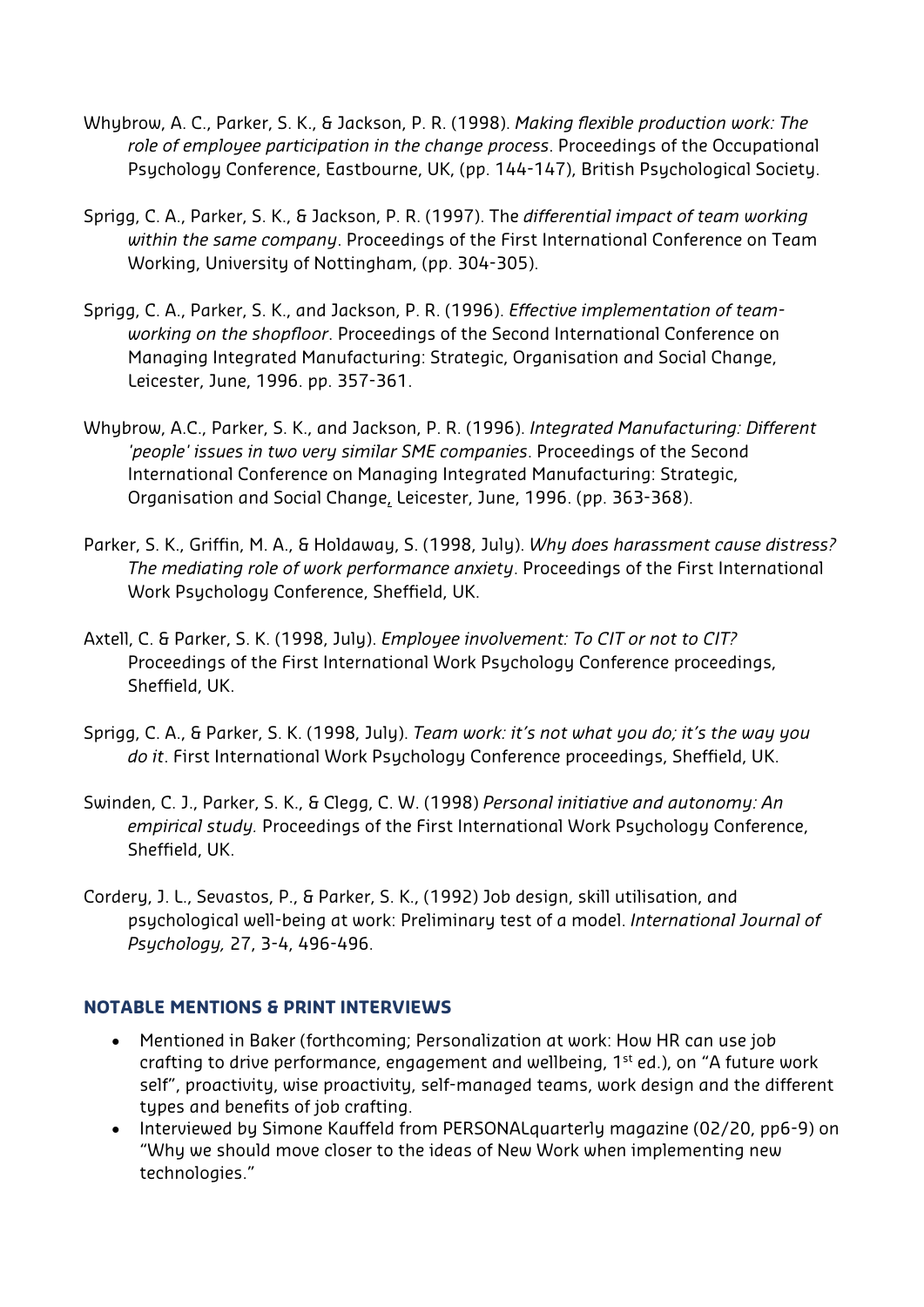- Mentioned by Kate Nielson for HR Monthly's (2020) article "Job insecurity can change your personality, says new study". Published online on February 28 2020. Retrieved from: https://www.hrmonline.com.au/behaviour/job-insecurity-change-personalitystudy/
- Mentioned in Woods and West (2020; The psychology of work and organization, 3rd ed.) as a pioneering psychologist.
- Interviewed by Richard Peters for Rio Tinto's (2019) "Work of the Future: How do we build tomorrow's inclusive workplace?" publication.
- Interviewed by Steve Packer for HR Monthly's (2019) article "Proactive staff are great, but their efforts can backfire". Published online on June 14 2019. Retrieved from: https://www.hrmonline.com.au/research/proactivity-backfire/

# **SELECTED MEDIA**

- Parker, S.K., ABC Radio Perth's Breakfast with Russel Woolf and Nadia Mitsopoulos, October 22, 2019.
- Parker, S.K., *'Flying into clouds*', ABC Radio Perth's On Focus with Jessica Strutt, December 10, 2018. https://www.abc.net.au/radio/perth/programs/focus/fifodepression/10612516
- Parker, S.K., *What is proactivity, why is it good for workplaces and what are its limitations?*  RTRFM's Taking Care of Business with Jane Hebiton, November 26, 2018.

# **VISITING SCHOLAR POSITIONS**

- Visiting Scholar, Shanghai University of Finance and Economics (College of Business) (2019)
- Visiting Scholar, China Europe International Business School (CEIBS) (2019)
- Visiting Scholar, Shanghai University of Finance and Economics (College of Business) (2018)
- Visiting Scholar, Department of Economics and Management, KU Leuven, Belgium (2016)
- Visiting Scholar, Queens Business School, Queens University, Kingston, Ontario, Canada (2000).

## **PROFESSIONAL MEMBERSHIPS AND ACTIVITIES (INCLUDING COMMITTEE WORK)**

- Founding member of the Society for Organizational Behavior in Australia
- Member of Academy of Management
- Member AOM Organizational Behavior Mentoring Award Committee (2017- on going)
- Member of the ARC Laureate Fellow Selection committee (2017, 2018)
- Multiple selection committees, UWA Business School / UWA Psychology Department
- Co-organiser, Conference: *Consequences of Proactive Behaviors at Work: New Directions*, July 7th-8th, 2016, The Hong Kong Polytechnic University.
- Chair, UWA Academic Promotions Committee (2016; stepped down on receipt of ARC Laureate Fellowship)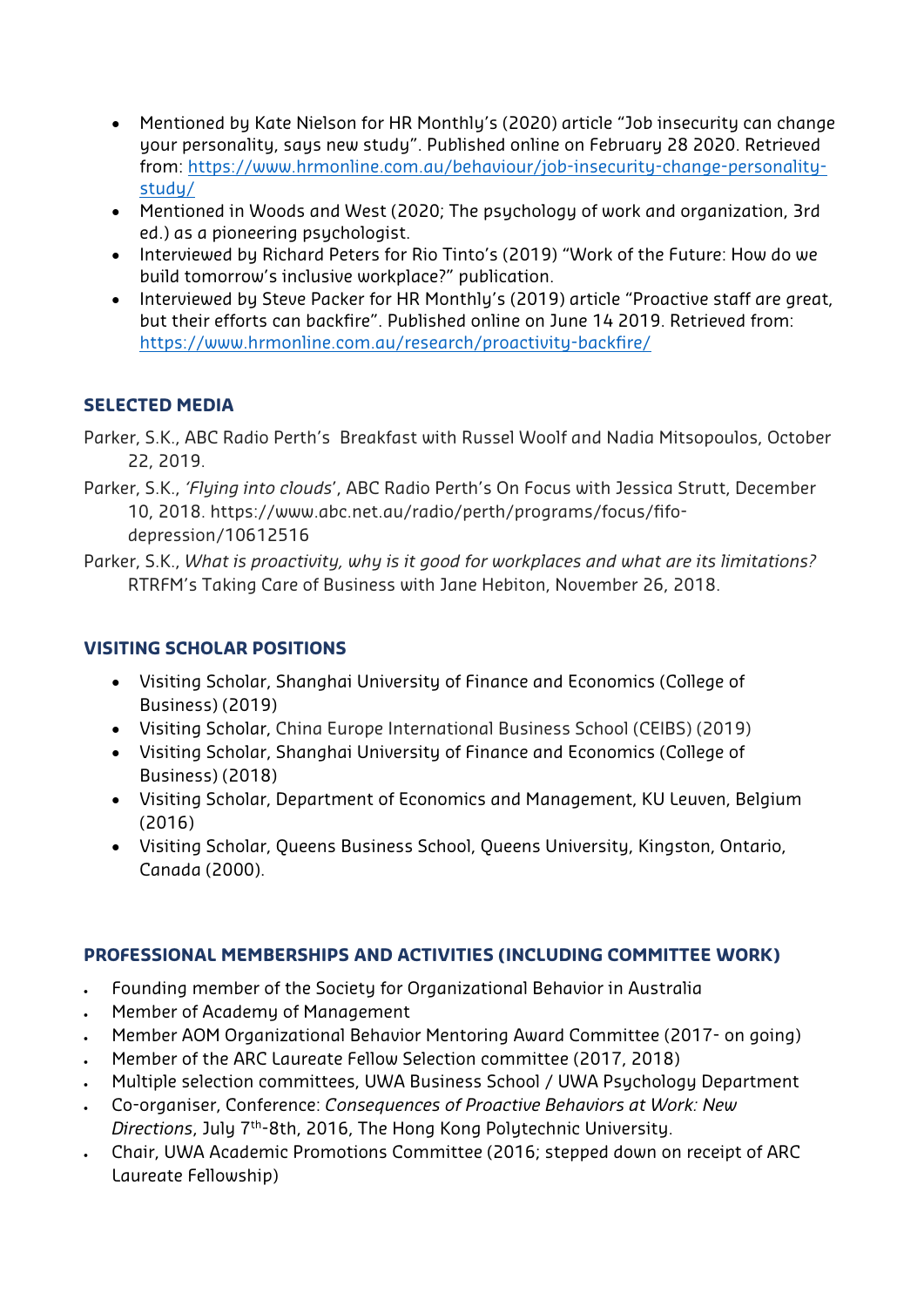- Member of the Small Group Committee, Alliance for Organizational Psychology.
- Member, UWA Academic Promotions Committee (2014-2016)
- Presenter & panel member, Postgraduate and Early Career Event, *4th Institute of Work Psychology Biannual Conference*, 2014
- Chair, Society for Organizational Behavior in Australia (2013- 2018)
- UWA Research Committee (2012 2014)
- International Committee, UWA Business School (2010-2012)
- Research Development Awards for Humanities and Social Sciences, UWA (2011)
- Member of the National Scientific Program Committee for the 9th Australian Industrial and Organisational Psychology Conference (23rd - 26th June, 2011).
- Organizational Behavior Division Representative at Large (2009- 2012)
- Member of the International Scientific Committee for 7th Industrial and Organisational Psychology Conference 2007 & 1st Asia Pacific Congress on Work and Organisational Psychology 2007, Adelaide, Australia.
- Member of the International Editorial Advisory Board for the *Major Works in HRM* series by Sage Publications edited by N. R., Anderson, 2006-7.
- Member of International Scientific Organizing Committee for the 2003, 2006, 2009 APA/ NIOSH Occupational Stress and Workplace Wellness Conference, Toronto, Canada (2003); Work, Stress & Health Conference, Miami Florida (2006)
- Reviewer for various international bodies, such as the Swiss National Science Foundation 2009; the Netherlands Organisation for Health Research and Development (ZonMw, 2014); Netherlands Organisation for Scientific Research, Division of Social Sciences (2014).
- Reviewer for ARC Discovery Grants (2004); ARC OzReader (2005)
- Reviewer for ARC Small Grant Support Awards (1999/2000/2001/2002)
- Reviewer for ESRC grant proposals 2001, 2007, 2008
- Reviewer for ESRC AIM Senior/Mid-Career Fellowship (September, 2008)
- External Research Assessor for Review of The Australian National University College of Asia and the Pacific (2008).
- Chartered Psychologist (British Psychological Society)
- Member of the British Psychological Society, Division of Occupational Psychology
- Member of European Association of Work and Organizational Psychology
- Level A Standard of Occupational Testing (British Psychological Society)

## **JOURNAL REVIEWING AND EDITORIAL DUTIES**

- Associate Editor, *Academy of Management Annals* (2016 2019).
- Associate Editor, *Journal of Applied Psychology* (2008 2013).
- Member of the Editorial Board, *Canadian Journal of Administrative Sciences* (2012- on going)
- Associate Editor, *APA Handbook of Industrial and Organisational Psychology,* edited by Shelley Zedeck (2010).
- Member of the Editorial Board for *Human Relations* (2000-2012)
- Consulting Editor, *Journal of Applied Psychology* (2004 2007).
- Consulting Editor, *Personnel Psychology* (2000-2008)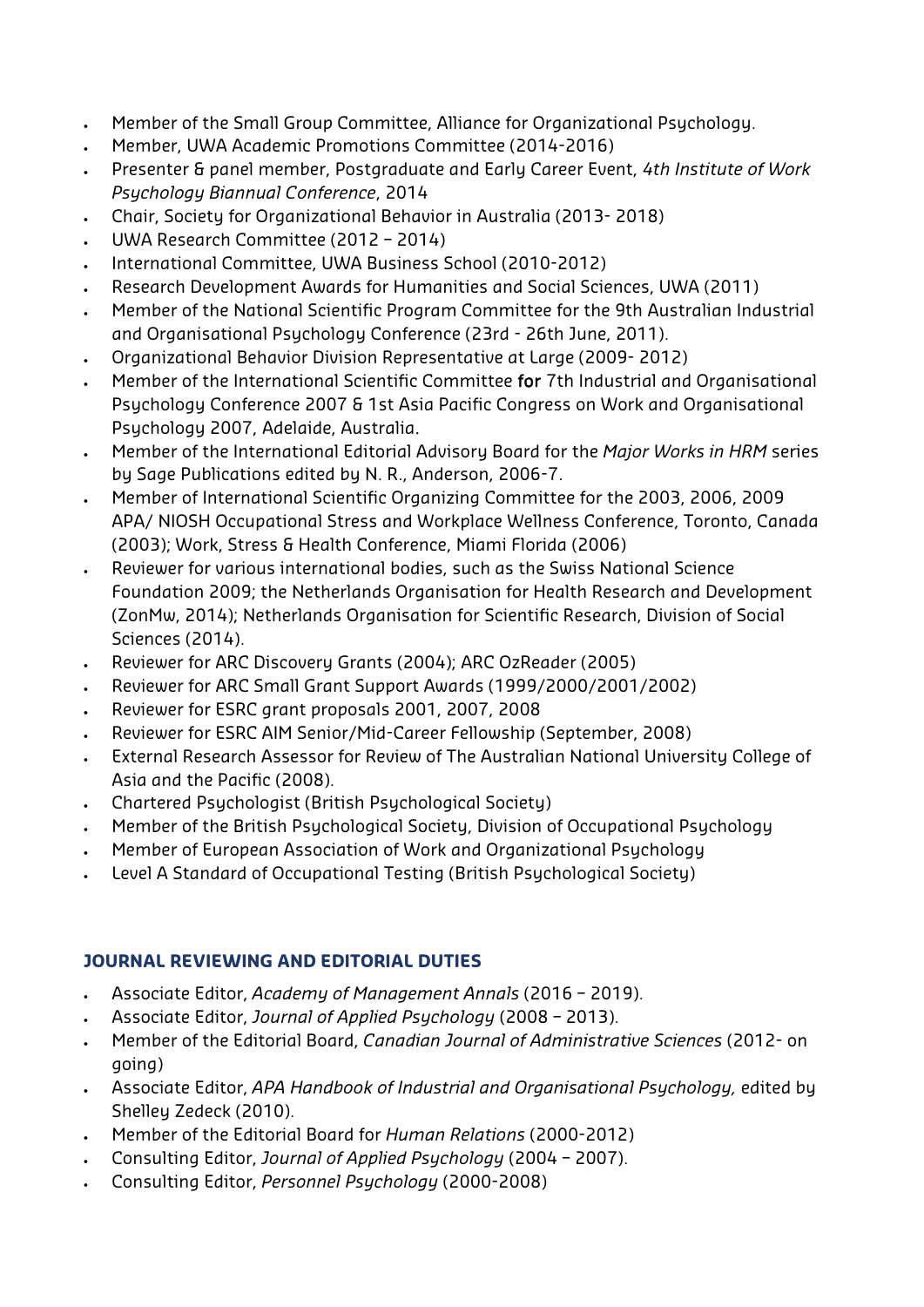- Consulting Editor, *Journal of Occupational and Organizational Psychology* (2003-2008)
- Consulting Editor, *Work and Stress (2004- 2005)*
- Member of the International Advisory Board for *Journal of Occupational Health Psychology* (2000-2005)
- OB Editor, *Australian Journal of Management* (2000-2004)
- Adhoc reviewer of journal articles (e.g. *Academy of Management Review, Journal of Applied Psychology, Applied Psychology: An International Review, Journal of Organizational and Occupational Psychology*, *Work & Stress*, *Journal of Organizational Behavior*, *Journal of Occupational Health Psychology*, *Australian Journal of Management; Journal of Management Studies; Personnel Psychology; Human Relations; European Journal of Work and Organizational Psychology*)

## **DISSERTATIONS**

Parker, S. K. (1994). *Towards a new approach to job design research within modern manufacturing: The investigation of employee work orientations.* Unpublished doctoral thesis. University of Sheffield.

Parker, S. K. (1988). *The relationship between social support and psychological health during unemployment.* Unpublished honours thesis. University of Western Australia.

## **TEACHING**

Teaching experience includes the development and delivery of courses and topics in organisational psychology, organisational behavior, and research methods to undergraduate, masters students, executives, and PhD students in the United Kingdom, Hong Kong, and Australia.

#### **2020**

Curtin Health Sciences Grant Success Panel's Grant-Writing Retreat – Workshop presentation on Strategies for Grant Success

#### **2019**

SMART workshops (Executive Education) Women in Research workshop, December 2019 (Executive Education) Research Trajectory – Women in Research, November 2019 (Executive Education)

#### **2018**

Deloittes workshop (Executive Education)

#### **Earlier**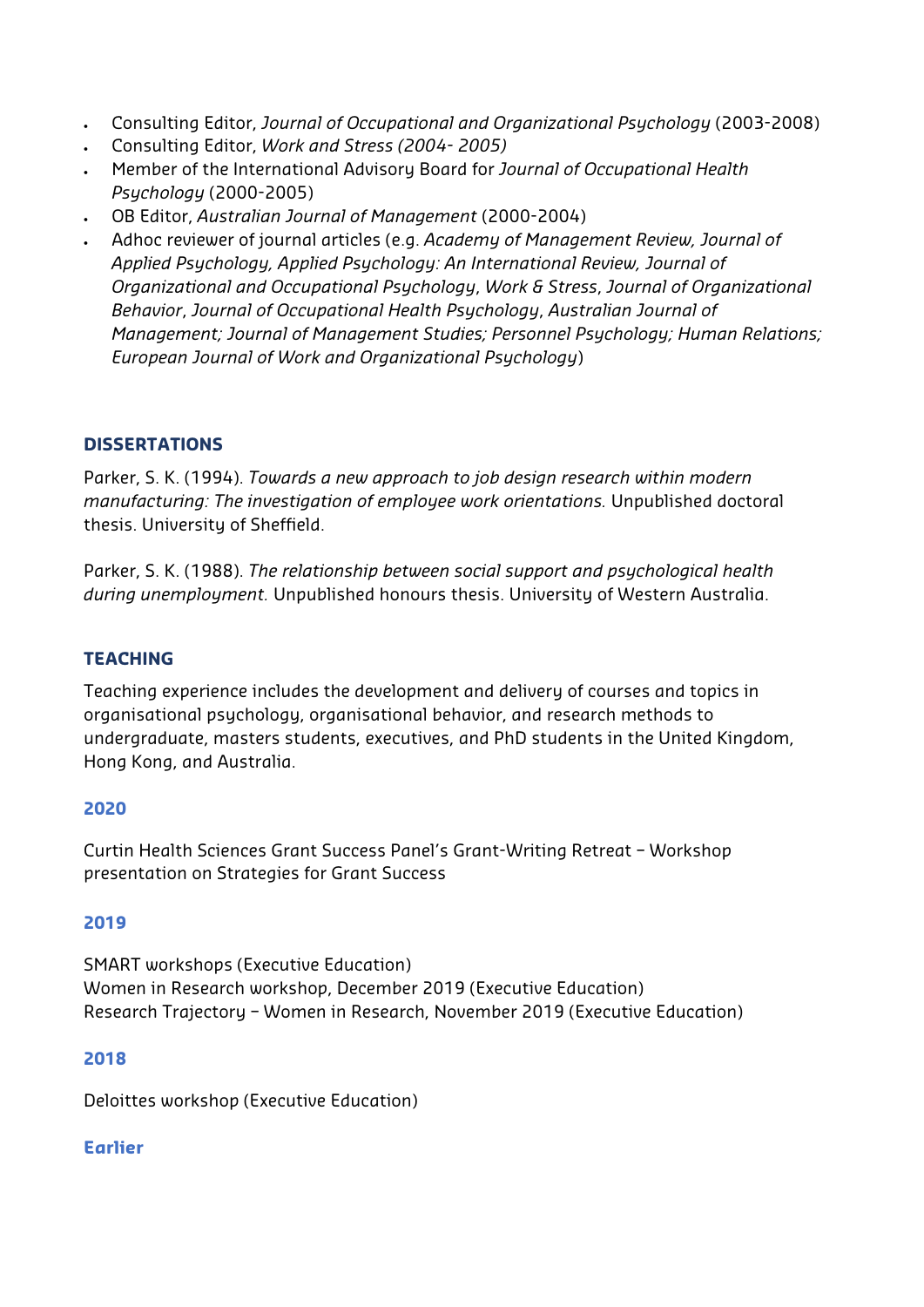In 2015 and 2016, I designed and delivered a new FT MBA program called *Leading Self and Leading Others.*

In 2012/3 I introduced an innovation within the flexible MBA program to promote student learning and their effectiveness as a leader: "LAUNCH". This is a voluntary personal development program involving raising self-awareness via rigorous assessments, feedback, and experiential learning. Over 120 students have participated in the program so far; many describing it as the most valuable course they carried out during their MBA. Example testimonials include:

*I found LAUNCH to be a fantastic experience that gave me a far greater appreciation and understanding of myself, my strengths and my interests; as well as building strong inter-personal connections with my cohort based on gaining a greater understanding and appreciation of them, their strengths and their interests.* 

*I just wanted to say thanks so much for your efforts with Launch. I really enjoyed it and am so grateful I was able to take part in it. It was incredibly valuable for me and so affirming. I can't imagine my MBA journey without this unit. Thanks! It was a wonderful experience and I am both honoured and grateful to have been involved.* 

Additional voluntary teaching in  $2012-3^1$  includes:

- Teaching on the Psychology Organizational Development course (2012, 2013)
- Teaching on the Centre for Social Impact, Leadership unit (2011,2012)
- Graduate Research Co-ordinator Role (ended May 2013)
- Teaching on the Psychology, Research Methods course (2012, 2013)
- Leading for Proactivity Executive Education programs (UWA Executive Education, Australian Institute of Management, Bankwest, etc.)
- UWA Staff and Organisational Development taster 'leading for proactivity' module
- UWA Leadership Development for Women workshops: Leadership Development Profile feedback

Previous teaching (illustrative) includes:

- Advanced Management Program, UWA Masters students.
- Organisational behavior module on the Masters in Occupational Psychology.
- Academic Director, EMBA, Graduate Certificate of Change Management (an online specialist change programme for managers and executives). Responsible for overall academic content of the course, marketing, and industry liaison.
- Course Lecturer, Executive MBA, Executive Year, Strategic Management II.
- Course leader, Redesigning the Organization, Graduate Certificate of Change Management. Responsibilities include developing and updating course material,

<sup>1</sup> The ARC Future Fellowship requires that only minimal teaching be conducted during the fellowship period.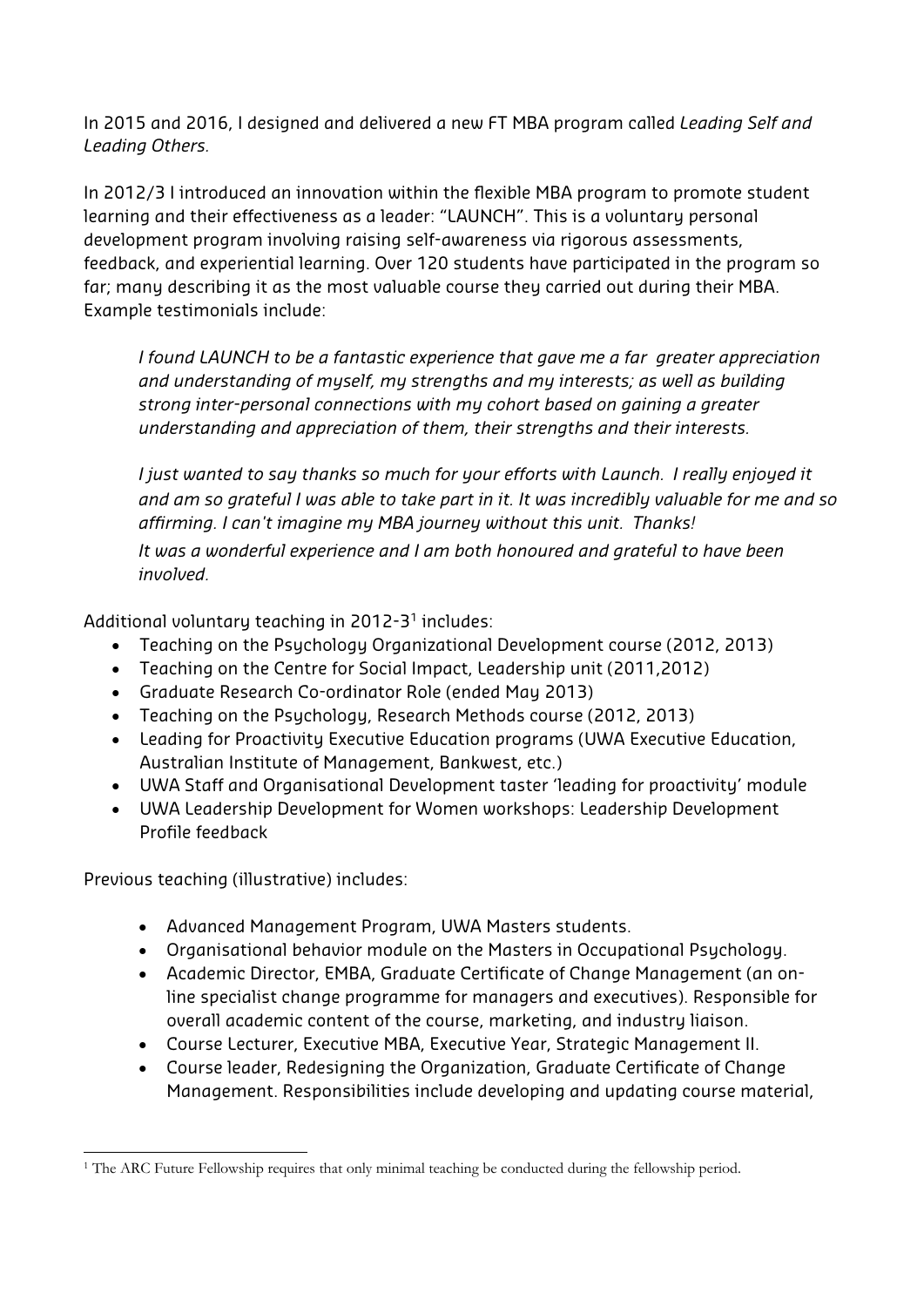co-ordinating and managing tutors, and designing and overseeing assessment procedures.

- Facilitator for Redesigning the Organisation, Graduate Certificate of Change Management. Responsibilities include: coaching students through the materials, carrying out teleconferences, providing on-going feedback, and assessment.
- Supervision of PhD and masters students (see below)

Additional teaching (illustrative) includes:

- Presenter on Executive Program, Managing People for Performance.
- Co-Presenter/ Co-Organizer: 'Developing Effective Coaches'. 1-day Training Workshop for EMBA coaches, with follow-up de-briefing sessions (ratings available).
- Co-Presenter/ Co-Organizer: 'Developing Effective Coaches'. 1-day Training Workshop for Full-time MBA coaches (ratings available).
- Sessions on 'High Performance Teams', Senior Management Workshop for GPEA/ RACGP Session on 'Designing & Developing Effective Organizations', AGSM Executive Development Programme organised by the International Labor Organization.

Teaching includes supervision and lecturing on the Masters in Occupational Psychology course at the Institute of Work Psychology, University of Sheffield (1990-1998; 2007 present) on a range of topics, including: job design, leadership, research methods, diversity, assertiveness, negotiation skills, learning & development, and organisational change. Responsibilities included module organising, course development, and delivery. I have also been invited to teach MBA students from various universities (e.g. Birkbeck College, Queens University). Past short-term contract lecturing positions include:

- Occasional lecturer (Undergraduate Occupational Psychology, Psychology Department, University of Sheffield) (1997-8)
- Part-time lecturer (Information Technology, Sheffield Business School, Sheffield-Hallam University) (1994)
- Short-term visiting lecturer (Hong Kong; Occupational Psychology, Cheltenham Gloucester College of Higher Education, International Centre for Advanced Studies) (1994)
- Part-time lecturer (Masters Students, Research Methods, Food and Leisure Management Department) (1993-1994)

I have also carried out part-time tutoring roles in the earlier stages of my career, such as running 1st year Psychology laboratory tutorials at the University of Sheffield (1990- 1991); tutoring Research Methods and Statistics at Curtin University, (1989-1990); and tutoring undergraduate students in Occupational Behavior, Food and Leisure Management Department, Sheffield-Hallam University, (1993-1994).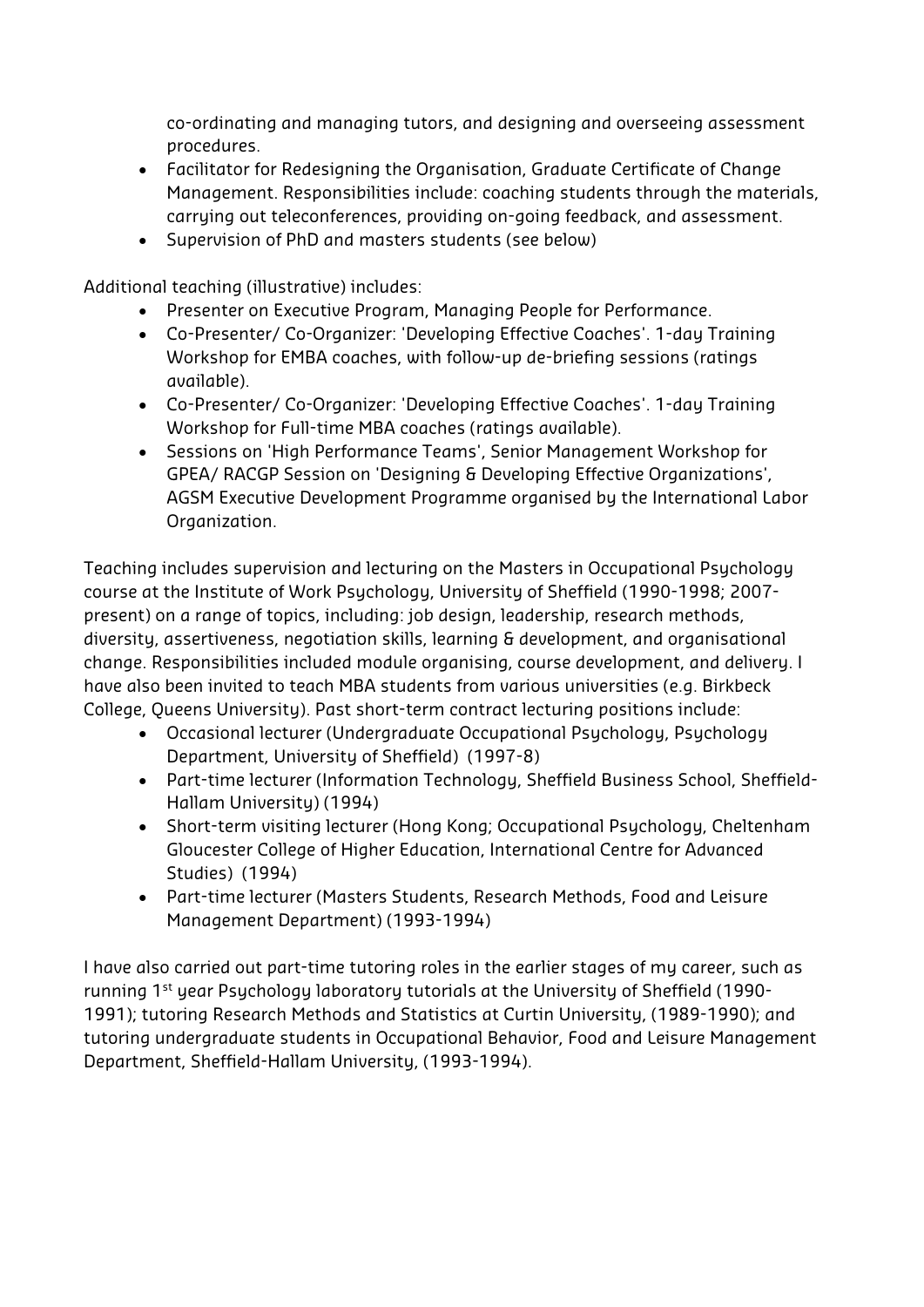#### **SUPERVISION**

#### Ph.D. Supervision (Curtin University)

| Bin Wang (55% with Dr Yukun Liu)                                           | $2018 -$ |
|----------------------------------------------------------------------------|----------|
| It may not be as bad as you think: the use of social media at work and its | present  |
| effects                                                                    |          |
| Cheryl Yam (80% with Dr Yukun Liu)                                         | $2018 -$ |
| Too much of a good thing? Autonomy and role clarity at work                | present  |
| Jia-Xin Tay (75% with Dr Ramon Wenzel)                                     | $2018 -$ |
| Work characteristics and employee well-being: generating insights using    | present  |
| data-driven research methods                                               |          |
| Lucinda Iles (60% with Dr Daniela Andrei)                                  | $2020 -$ |
|                                                                            | present  |

| Fangfang Zhang (Primary supervisor, 80%)  | $2016 -$  | Currently a postdoctoral   |
|-------------------------------------------|-----------|----------------------------|
| The role of job crafting in promoting     | Submitted | research fellow at the     |
| employees' person-job fit, well-being and | December  | Centre for                 |
| performance                               | 2019      | <b>Transformative Work</b> |
| Co-supervisor: Prof. Marylene Gagne (20%) |           | Design                     |

#### Ph.D. Supervision (University of Western Australia)

| Anu Bharadwaj (20% with Dr Patrick Dunlop, Dr Lisette Kanse & Dr Leon    | $2016 -$ |
|--------------------------------------------------------------------------|----------|
| Straker)                                                                 | present  |
| Investigating autonomy as an antecedent of moral disengagement           |          |
| Georgia Hay (30% with Dr Alex Luksyte)                                   | $2016 -$ |
| The effect of occupational context and culture on work design cognitions | present  |
|                                                                          |          |

*Successful PhD completions*  Zijun Cai (1<sup>st</sup> supervisor; completed 2018) Joseph Carpini (1<sup>st</sup> supervisor)- completed 2018 Huw Flatau-Harrison (3rd supervisor) – completed 2018 Francesco Cangiano (1st supervisor)- completed 2017 Sonia Raghav (2<sup>nd</sup> supervisor with Cristina Gibson)- completed 2017 Rachel Percy (co-supervisor, with Kerrie Unsworth and others) Patrick (Ian) Boudville (2nd supervisor) Andrea Steele (co-supervisor, completed Feb. 2016) Chiahei Wu (1st supervisor) 2013 [Recipient of the BHP Billiton PhD Prize] Carolyn Axtell (1<sup>st</sup> supervisor) Tom Calvard (1<sup>st</sup> supervisor) Uta Bindl (1<sup>st</sup> supervisor) Karoline Strauss (2nd supervisor) Judith McCormick (1<sup>st</sup> supervisor) Catherine Collins (1<sup>st</sup> supervisor) Nick Turner (1<sup>st</sup> supervisor)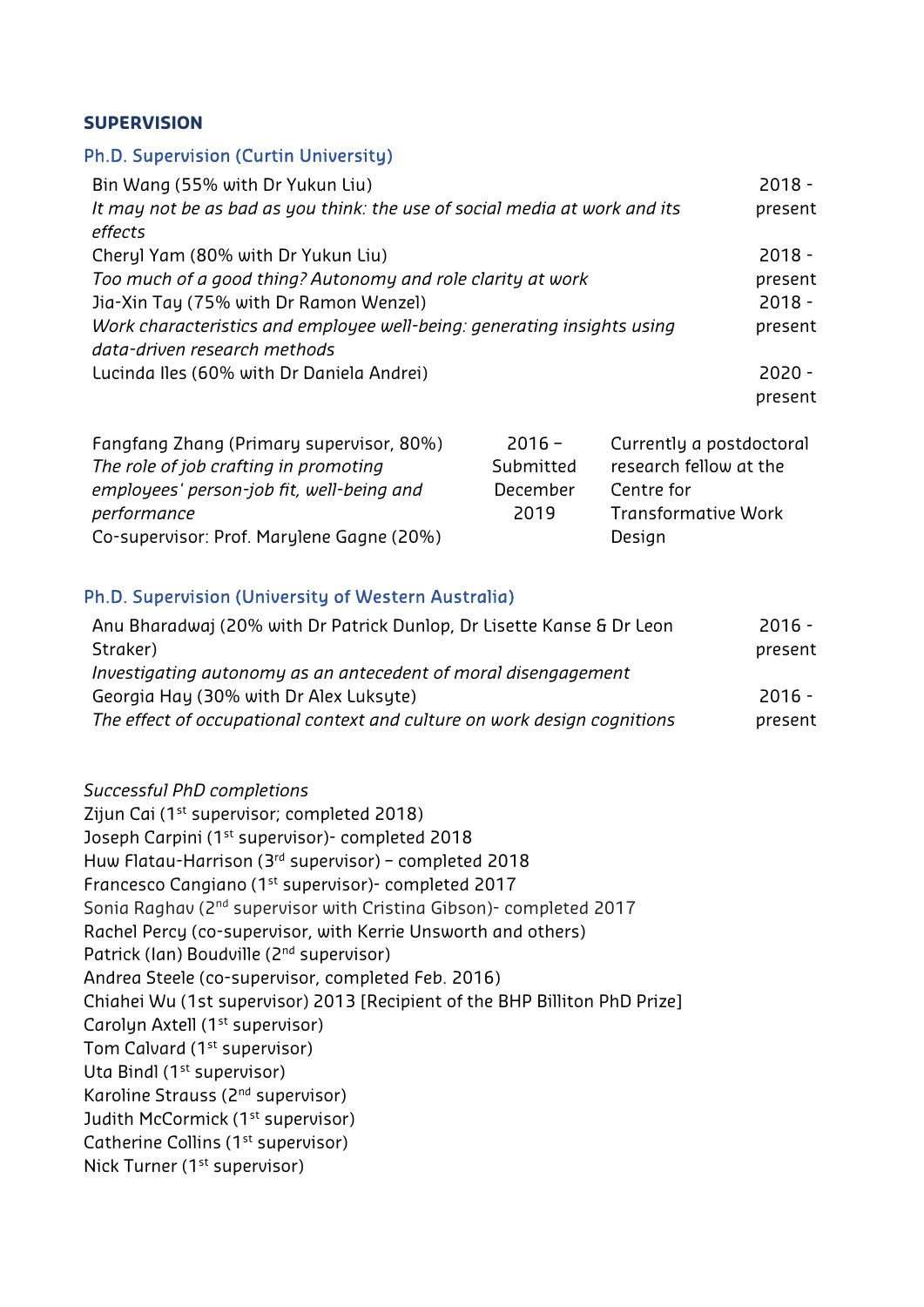#### *Successful Masters by Research completions*

Shen-Yang Lin (2015) "Understanding the psychological processes of innovating from failure"

*PhD committees* - Nancy Kohn, Tracey Pillinger, Catriona Wallace, Meredith Rogers. I have supervised approximately 25 masters students in their major research projects, including one student from the Masters in Organizational Psychology course, Psychology Department, UNSW, and several from the Masters in Occupational Psychology course at the Institute of Work Psychology.

# **EXAMINING**

- External examiner for PhD thesis, Ingrid Cecilia Chadwick, Queens University, Canada (2013).
- External examiner for PhD thesis, University of Wellington, New Zealand, Faculty of Commerce and Administration
- External examiner for PhD thesis, University of Queensland, Department of Psychology
- External examiner for PhD thesis at Aberdeen University, Department of Psychology
- External examiner for two PhD theses at the University of Western Australia, Department of Organizational & Labour Studies
- . Internal examiner for PhD thesis in the University of Sheffield, Department of Psychology
- . Internal examiner for MSc dissertations in Occupational Psychology

# **ILLUSTRATIVE CONSULTANCY PROJECTS**

- Consultant for Comcare/ Safework Australia "Good Work Design" project
- Expert witness for BHP Billiton industrial relations case
- Expert witness for Bridon Solicitors on harassment case
- Expert Advisor to UK Health & Safety Executive Project, Standards of Good Practice of Key Work-Related Stressors RSU 4297/RS4.081 (2002). Employed by Institute of Employment Studies.
- Westpac 'Employer of Choice' project involving surveys of past and current employees
- Expert witness for Taylor & Scott Solicitors on stress case
- Organizational design and development program involving the implementation of selfmanaging teams at United Distillers & Vitners, Edinburgh, UK. In conjunction with The Keil Centre Consultancy, Edinburgh
- Audit of equal opportunities/ diversity policies and practices within Lincolnshire police, including: interviews; analysis of policy documents; & design, administration & feedback of a survey
- Stress audit within a chemical processing company, including design & administration of a survey; analysis of absence and safety data; and analysis of organizational policies and procedures